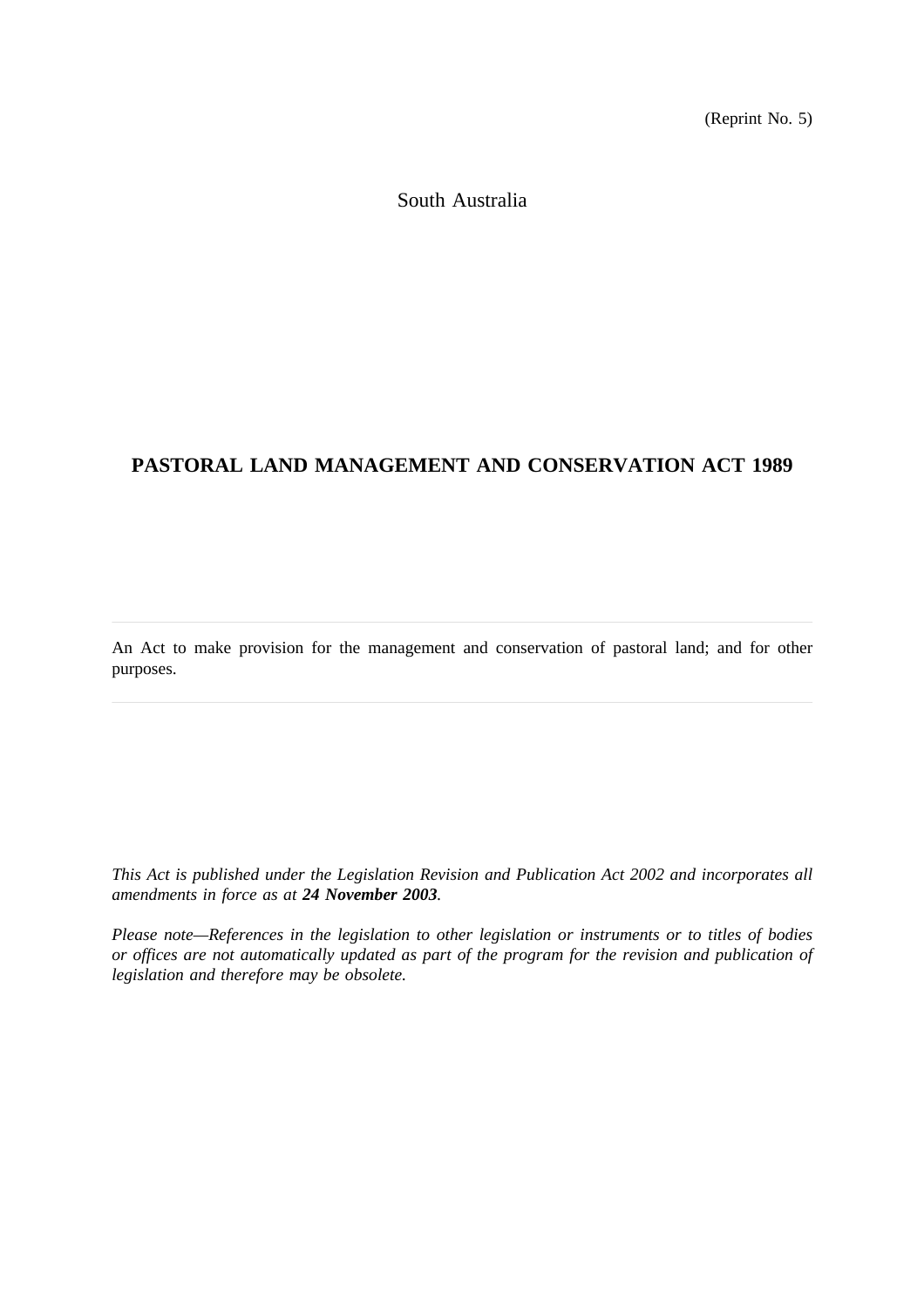## **PASTORAL LAND MANAGEMENT AND CONSERVATION ACT 1989**

being

Pastoral Land Management and Conservation Act 1989 No. 51 of 1989 [Assented to 7 September 1989]<sup>1</sup>

as amended by

Statutes Amendment (Expiation of Offences) Act 1992 No. 71 of 1992 [Assented to 19 November 1992]<sup>2</sup> Pastoral Land Management and Conservation (Board Membership) Amendment Act 1996 No. 9 of 1996 [Assented to 4 April 1996]

Statutes Amendment (Water Resources) Act 1997 No. 35 of 1997 [Assented to 19 June 1997]<sup>3</sup>

Pastoral Land Management and Conservation (Board Procedures, Rent, etc.) Amendment Act 1998 No. 64 of 1998 [Assented to 10 September 1998]

**Statute Law Revision Act 2003 No. 44 of 2003 [Assented to 23 October 2003]4**

<sup>1</sup> Came into operation (except s. 12(2)-(8)) 7 March 1990; s. 12(2)-(8) came into operation 7 March 1996: s. 2.

<sup>2</sup> Came into operation 1 March 1993: *Gaz*. 18 February 1993, p. 600.

- <sup>3</sup> Part 5 (ss. 22-24) came into operation 2 July 1997: *Gaz*. 26 June 1997, p. 3052.
- **<sup>4</sup> Schedule 1 came into operation 24 November 2003:** *Gaz***. 13 November 2003, p. 4048.**

*NOTE:*

- *Asterisks indicate repeal or deletion of text.*
- *Entries appearing in bold type indicate the amendments incorporated since the last reprint.*
- *For the legislative history of the Act see Appendix.*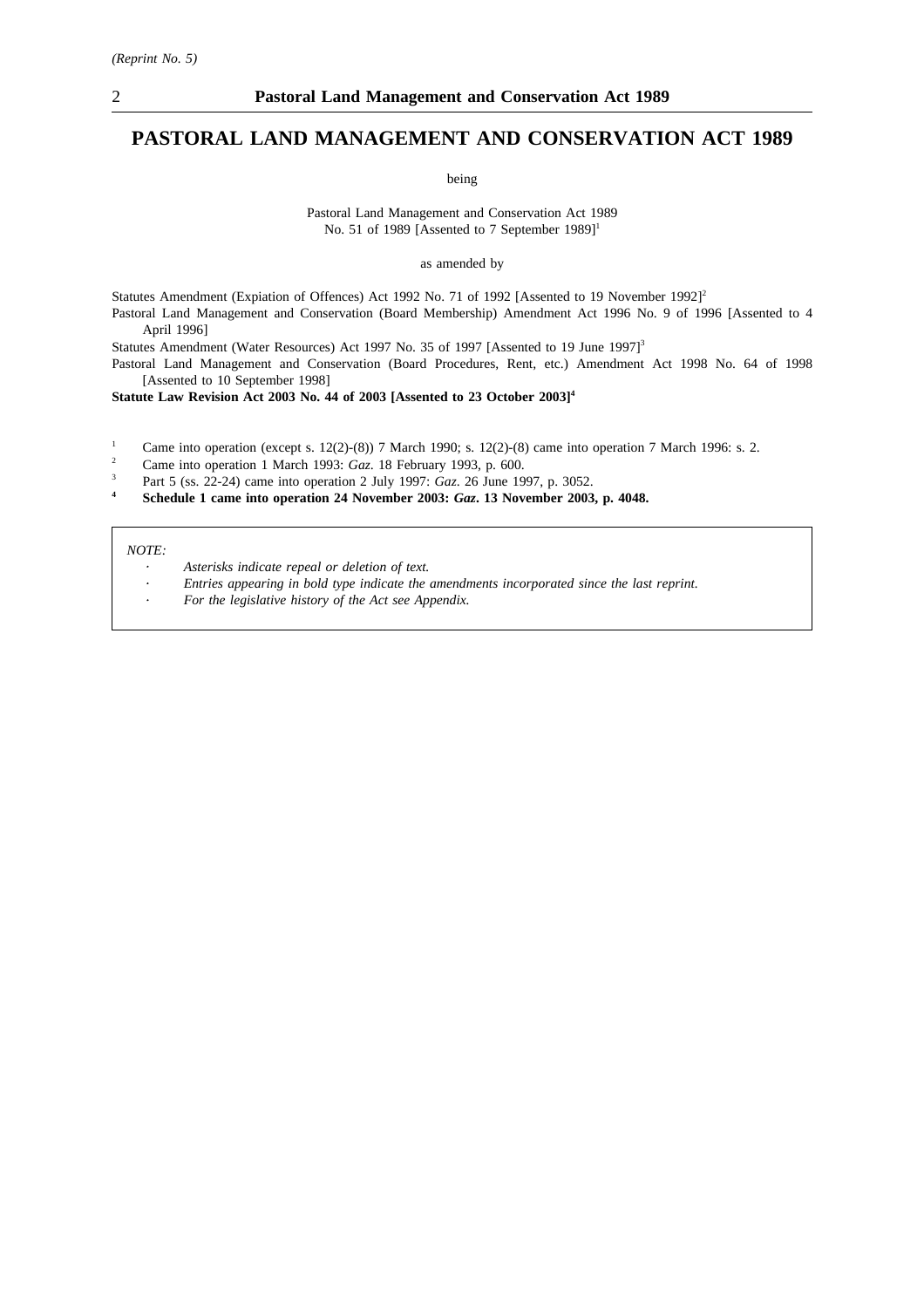## **SUMMARY OF PROVISIONS**

## **Part 1—Preliminary**

| 1. | Short title |
|----|-------------|
|    |             |

## 3. Interpretation

## **Part 2—Objects and duties**

- 4. Objects of this Act
- 5. Duty of the Minister and the Board
- 6. Assessment of land
- 7. General duty of pastoral lessees
- 8. Pastoral land not to be freeholded
- 9. Pastoral Land Management Fund

## **Part 3—Administration**

# **Division 1—The Minister**

| 10.<br>Power of Minister to delegate |
|--------------------------------------|
|--------------------------------------|

11. Appointment of authorised officers

## **Division 2—The Board**

- 12. Establishment of the Pastoral Board
- 13. Conditions of office
- 14. Allowances and expenses
- 15. Procedure at meetings
- 16. Conflict of interest
- 17. Functions of Board
- 18. Delegation by Board
- 18A. Annual report

## **Part 4—Pastoral leases**

- 20. Assessment of land prior to grant of lease
- 21. Execution of leases
- 22. Conditions of pastoral leases
- 23. Rent
- 24. Term of pastoral leases<br>25. Extension of term of pa
- Extension of term of pastoral leases
- 26. Variation of land management conditions<br>27. Exemption from stamp duty
- Exemption from stamp duty
- 28. Dealing with pastoral leases
- 29. Agreements to deal with a lease
- 30. Consent to certain share transfers in pastoral company
- 31. Alteration of boundaries
- 32. Resumption of land
- 33. Abandonment of land
- 34. Vacation of land
- 35. Penalties for late payment of rent
- 36. Waiver
- 37. Cancellation of lease or imposition of fine on breach of conditions
- 38. Cancellation of pastoral lease obtained by false statement
- 39. Compensation
- 40. Notice of adverse action to be given to holders of registered interests or caveats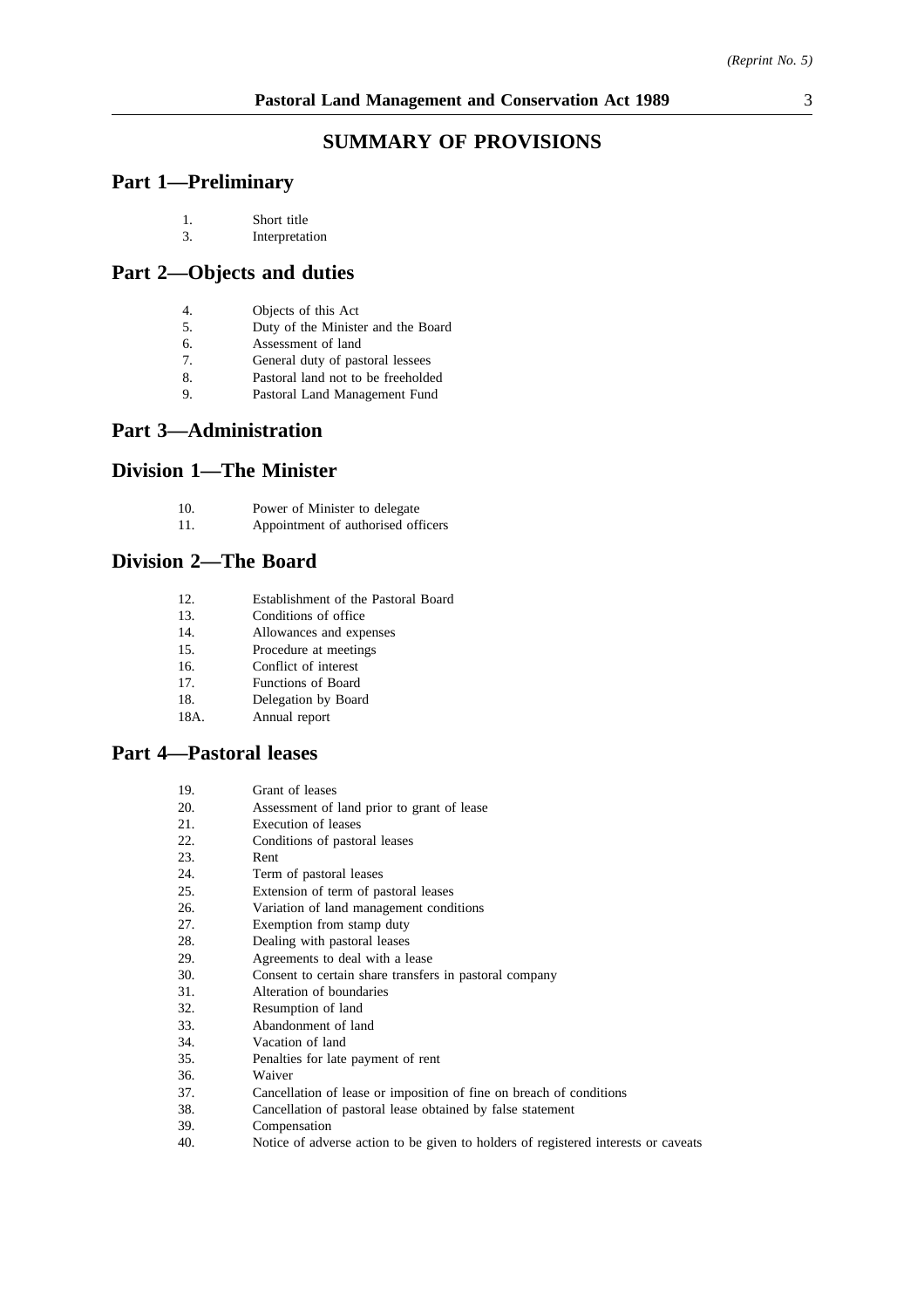## **Part 5—Land management and protection**

| 41. | Property plans |  |
|-----|----------------|--|
|-----|----------------|--|

- 42. Verification of stock levels
- 43. Notices to destock or take other action
- 44. Reference areas

## **Part 6—Access to pastoral land**

## **Division 1—Public access routes and stock routes**

45. Establishment of public access routes and stock routes

## **Division 2—Travelling stock**

46. Travelling with stock

## **Division 3—Public access**

| 47. | Rights of Aborigines                             |
|-----|--------------------------------------------------|
| 48. | Right to travel across and camp on pastoral land |
| 49. | Public access not to be obstructed               |

# **Part 7—Appeals**

## **Division 1—The Tribunal**

- 50. Establishment of the Tribunal
- 51. Determination of questions
- 52. Powers and procedures of the Tribunal
- 53. Compulsory conferences

## **Division 2—Right of appeal to Tribunal**

| 54. | Appeal against certain decisions              |
|-----|-----------------------------------------------|
| 55. | Operation of certain decisions pending appeal |

## **Division 3—Review of valuation and right of appeal to Land and Valuation Court**

56. Right of review or appeal

## **Part 8—Miscellaneous**

| 57. | Misuse of pastoral land |  |
|-----|-------------------------|--|
|-----|-------------------------|--|

- 58. Notice to be given of cattle muster
- 59. Right to take water
- 60. Policing powers
- 61. Powers of entry etc
- 62. Act does not derogate from Mining Act, Opal Mining Act or Petroleum Act
- 63. Offence of hindering or obstructing person exercising powers under this Act
- 64. Protection from personal liability
- 65. Duty of Registrar-General
- 66. Certain debts are charges over leases
- 67. Service of notices
- 68. Evidentiary provision
- 69. General defence
- 70. Regulations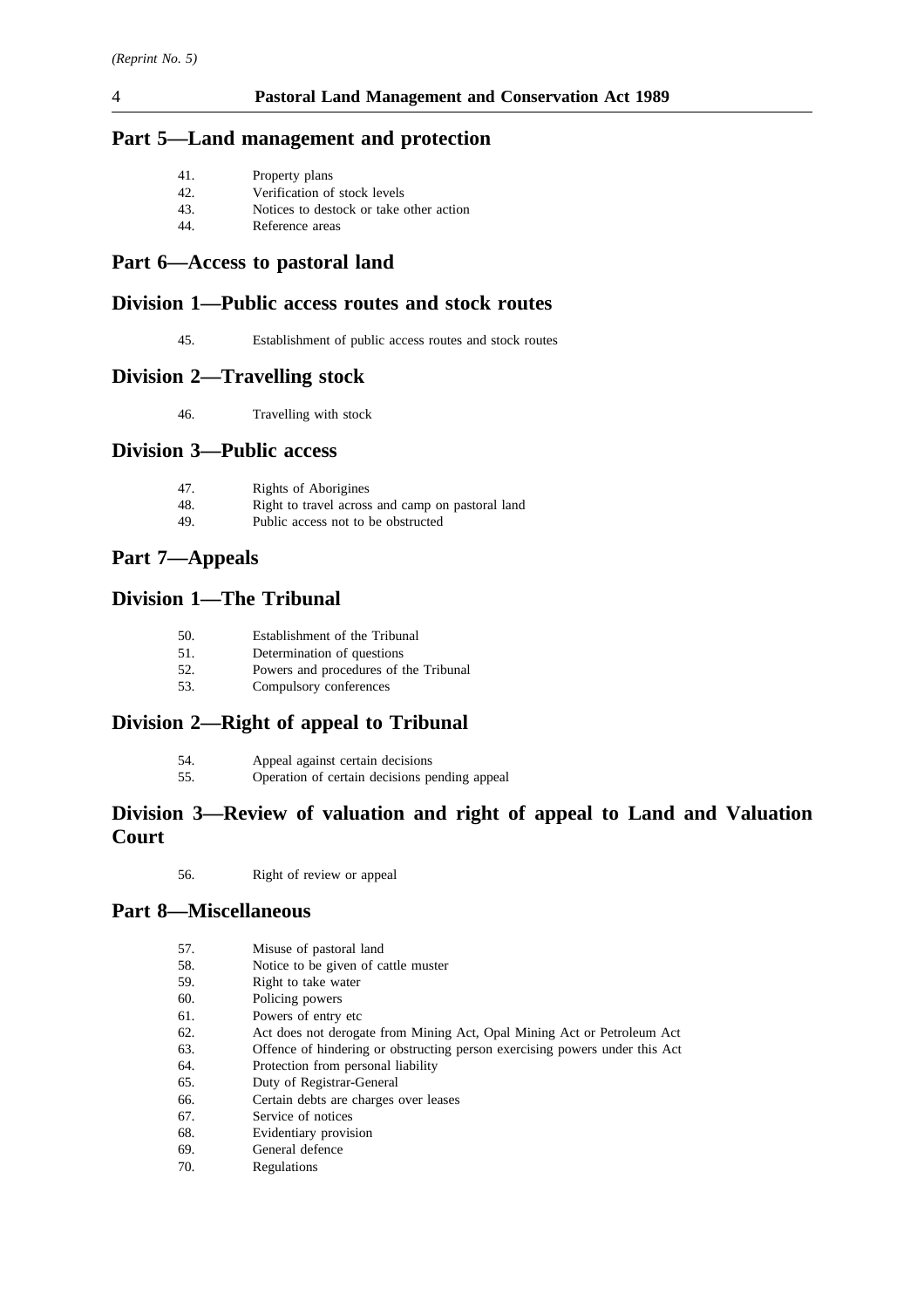# **Schedule—Transitional provisions**

#### **APPENDIX LEGISLATIVE HISTORY**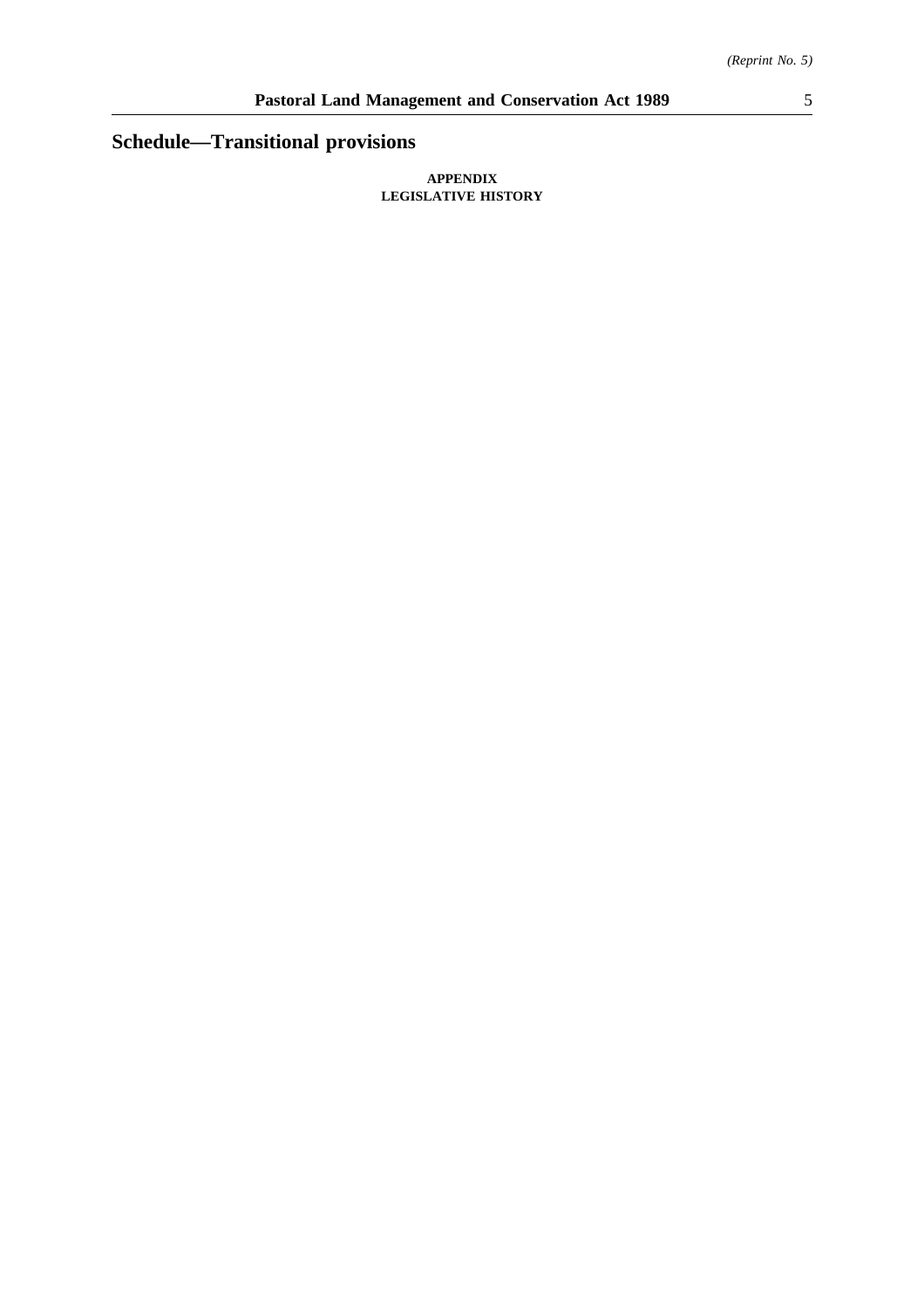## **The Parliament of South Australia enacts as follows:**

## **Part 1—Preliminary**

### **Short title**

**1.** This Act may be cited as the *Pastoral Land Management and Conservation Act 1989*.

\*\*\*\*\*\*\*\*\*\*

### **Interpretation**

**3.** In this Act, unless the contrary intention appears—

"**Aboriginal people**" means the people who inhabited Australia before European colonisation;

"**Aborigine**" means a descendant of the Aboriginal people who is accepted as a member by a group in the community who claim descent from the Aboriginal people;

"**authorised officer**" means—

- *(a)* a member of the police force; or
- *(b)* a person appointed by the Minister as an authorised officer for the purposes of this Act;

"**the Board**" means the *Pastoral Board* established under this Act;

"**Crown land**" means land held by the Crown that has not been alienated in fee simple and is not part of a reserve under the *National Parks and Wildlife Act 1972* or subject to any lease (other than a mining lease), agreement to purchase or dedication;

"**degradation**" of land means a decline in the quality of the natural resources of the land resulting from human activities on the land, and "**degraded**" has a corresponding meaning;

"**motor vehicle**" means any vehicle capable of being driven or ridden that is propelled by means of an engine;

"**pastoral land**" means land comprised in a pastoral lease;

"**pastoral lease**" means a lease granted under this Act over Crown land for pastoral purposes;

"**pastoral purposes**" means the pasturing of stock and other ancillary purposes;

"**rehabilitation**" of degraded land means to bring the land back to at least the condition it was in before its degradation, having particular regard to its capacity to carry stock and its level of soil stability;

"**the repealed Act**" means the *Pastoral Act 1936* repealed by this Act;

"**stock**" means any species of animal permitted by the terms of a pastoral lease to be pastured by the lessee on the land as part of the commercial enterprise under the lease;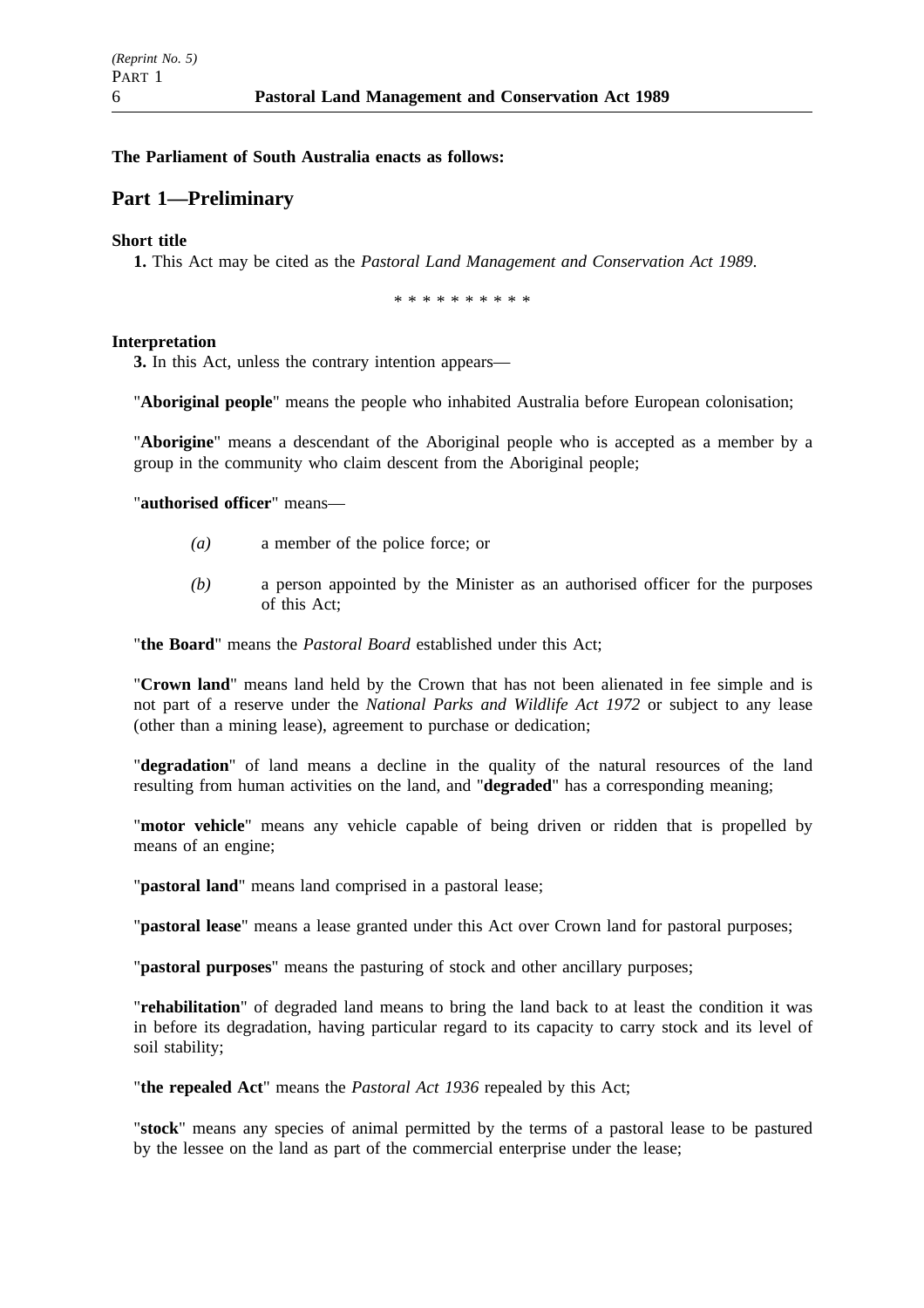"**the Tribunal**" means the *Pastoral Land Appeal Tribunal* established under this Act;

"**unimproved value**", in relation to land, means unimproved value as defined in the *Valuation of Land Act 1971*;

"**variation**" of conditions includes an addition, deletion or substitution, and "**to vary**" has a corresponding meaning.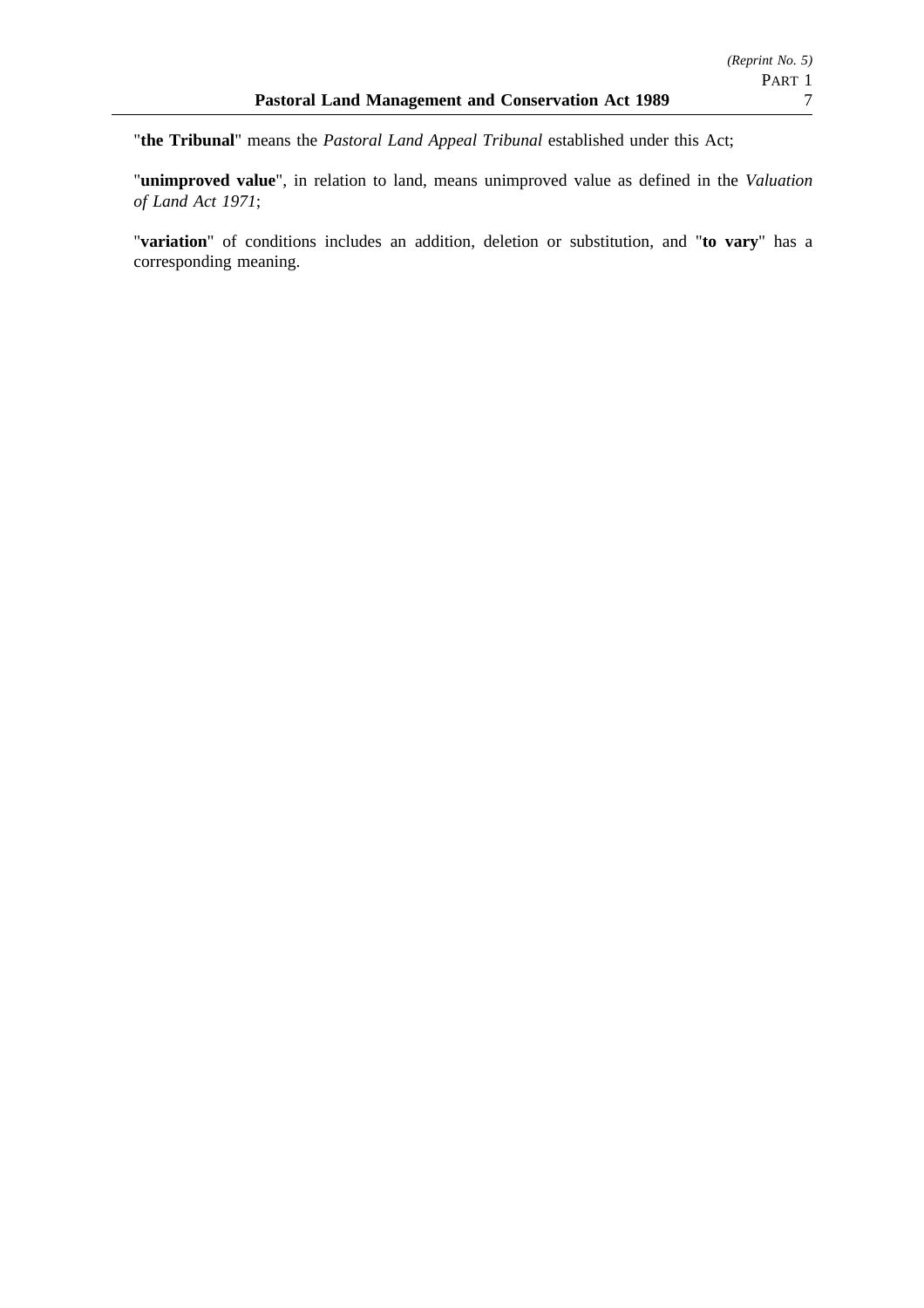# **Part 2—Objects and duties**

## **Objects of this Act**

**4.** The objects of this Act are as follows:

- *(a)* to ensure that all pastoral land in the State is well managed and utilised prudently so that its renewable resources are maintained and its yield sustained; and
- *(b)* to provide for—
	- (i) the effective monitoring of the condition of pastoral land; and
	- (ii) the prevention of degradation of the land and its indigenous plant and animal life; and
	- (iii) the rehabilitation of the land in cases of damage; and
- *(c)* to provide a form of tenure of Crown land for pastoral purposes that is conducive to the economic viability of the pastoral industry; and
- *(d)* to recognise the right of Aborigines to follow traditional pursuits on pastoral land; and
- *(e)* to provide the community with a system of access to and through pastoral land that finds a proper balance between the interests of the pastoral industry and the interests of the community in enjoying the unique environment of the land.

## **Duty of the Minister and the Board**

**5.** The Minister and the Board, in administering this Act and in exercising any other power or discharging any other function in relation to pastoral leases—

- *(a)* must act consistently with and seek to further the objects of this Act; and
- *(b)* must have regard to plans or guidelines established by Government agencies, soil conservation authorities and planning authorities that are applicable to pastoral land.

### **Assessment of land**

**6.** (1) Assessment of the condition of land pursuant to this Act—

- *(a)* must be thorough; and
- *(b)* must include an assessment of the capacity of the land to carry stock; and
- *(c)* must be conducted in accordance with recognised scientific principles; and
- *(d)* must be carried out by persons who are qualified and experienced in land assessment techniques.

(2) On completing an assessment of the condition of land, the Board must forward a copy of the assessment to the lessee.

(3) The Board cannot take any action under this Act pursuant to an assessment unless—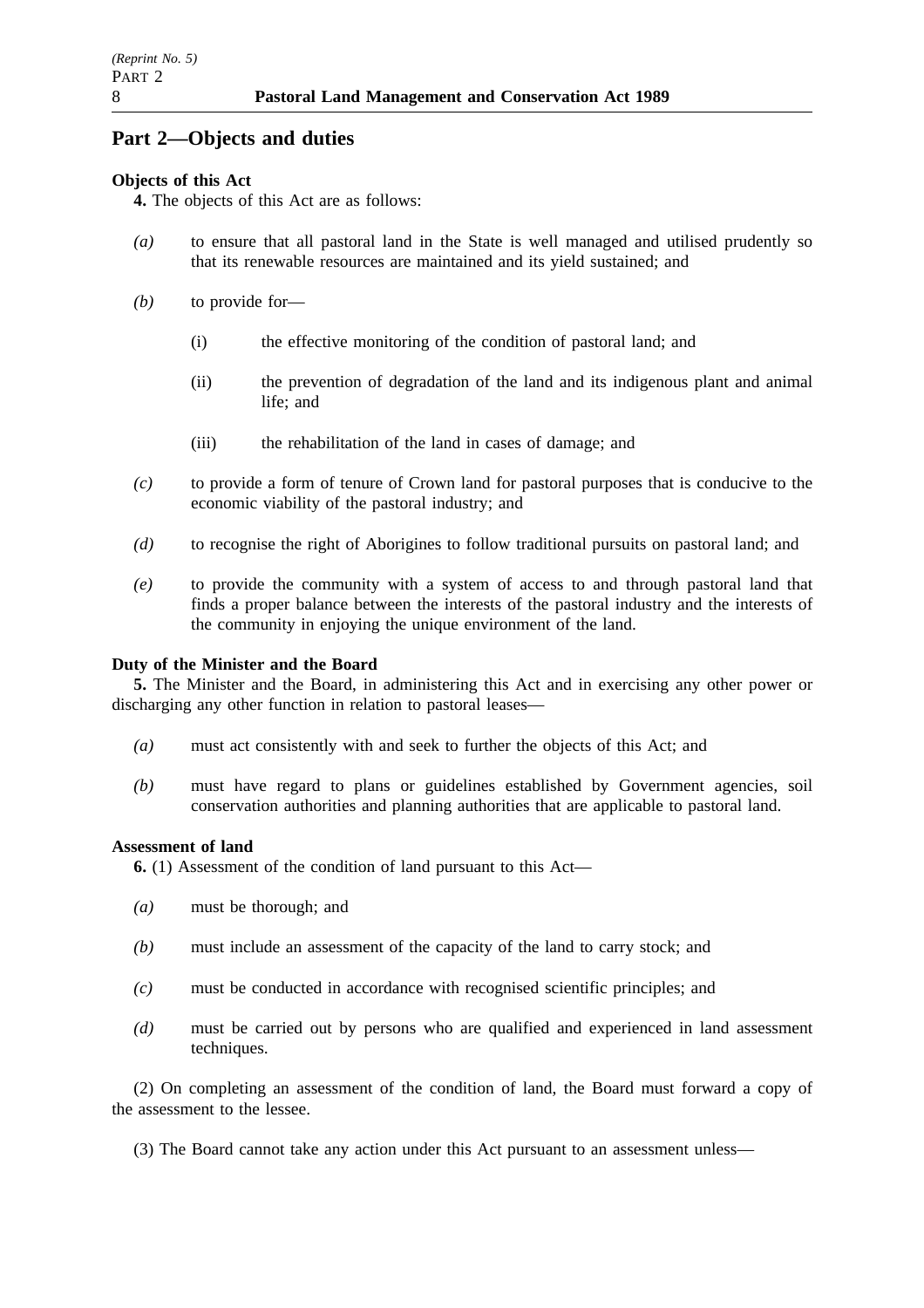- *(a)* the lessee has been given at least 60 days in which to consider and comment on the assessment; and
- *(b)* the Board has given consideration to such comments as the lessee may have made during that period.

### **General duty of pastoral lessees**

**7.** It is the duty of a lessee throughout the term of a pastoral lease—

- *(a)* to carry out the enterprise under the lease in accordance with good land management practices; and
- *(b)* to prevent degradation of the land; and
- *(c)* to endeavour, within the limits of financial resources, to improve the condition of the land.

### **Pastoral land not to be freeholded**

**8.** Despite any Act or law to the contrary—

- *(a)* the Minister cannot enter into any agreement or arrangement for transferring an estate in fee simple in pastoral land to the lessee of that land, except pastoral land that the Governor has determined is to be used for some purpose other than pastoral purposes;
- *(b)* a pastoral lease is the only form of tenure that can be granted over Crown land that is to be used wholly or principally for pastoral purposes.

### **Pastoral Land Management Fund**

**9.** (1) The Minister must establish a fund to be entitled the *Pastoral Land Management Fund* (in this section referred to as "**the Fund**").

(2) The Fund will consist of—

- *(a)* a prescribed percentage (being not less than 5 per cent or more than 15 per cent) of the amount received each year by way of rent paid under pastoral leases as reduced by the administrative costs attributable to administering those leases; and
- *(b)* any money provided by Parliament for the purposes of the Fund; and
- *(c)* any money paid into the Fund pursuant to any other Act; and
- *(d)* any accretions arising out of investment of the money of the Fund.

(3) The amount to be paid into the Fund in respect of a particular year pursuant to subsection  $(2)(a)$  must be paid into the Fund no later than 30 June of the next ensuing year.

(4) The money in the Fund may be invested in such manner as the Minister thinks fit.

(5) The Fund must be applied in such manner as the Minister, on the recommendation of the Board, thinks fit for the following purposes and in the following order of priority: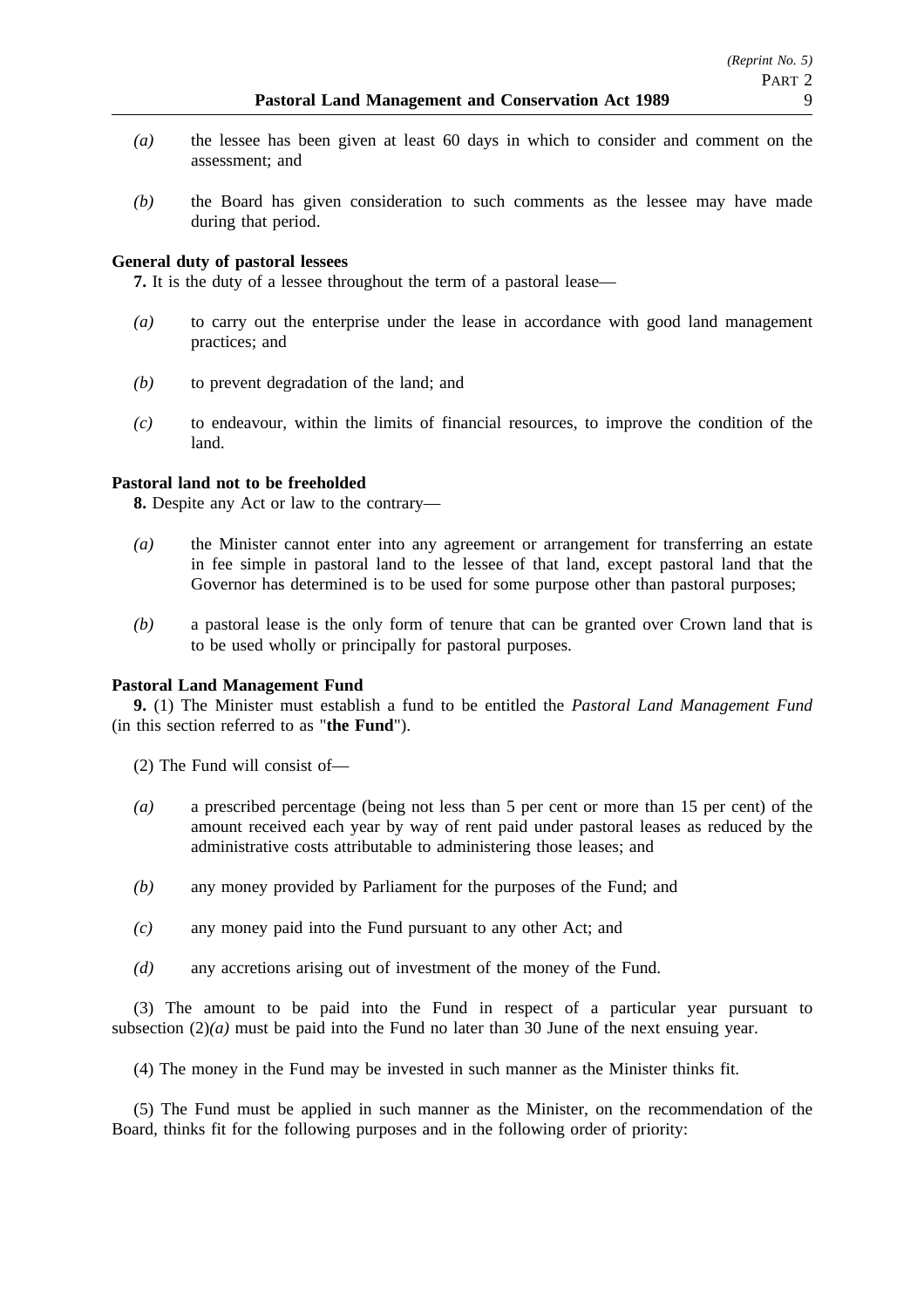- *(a)* research into techniques for pastoral land management, for prevention or minimisation of pastoral land degradation and for rehabilitation of degraded pastoral land;
- *(b)* the publication of research findings and dissemination of information relating to those techniques;
- *(e)* experimentation with and practical development of those techniques;
- *(d)* such other projects relating to the management and conservation of pastoral land as the Minister thinks fit.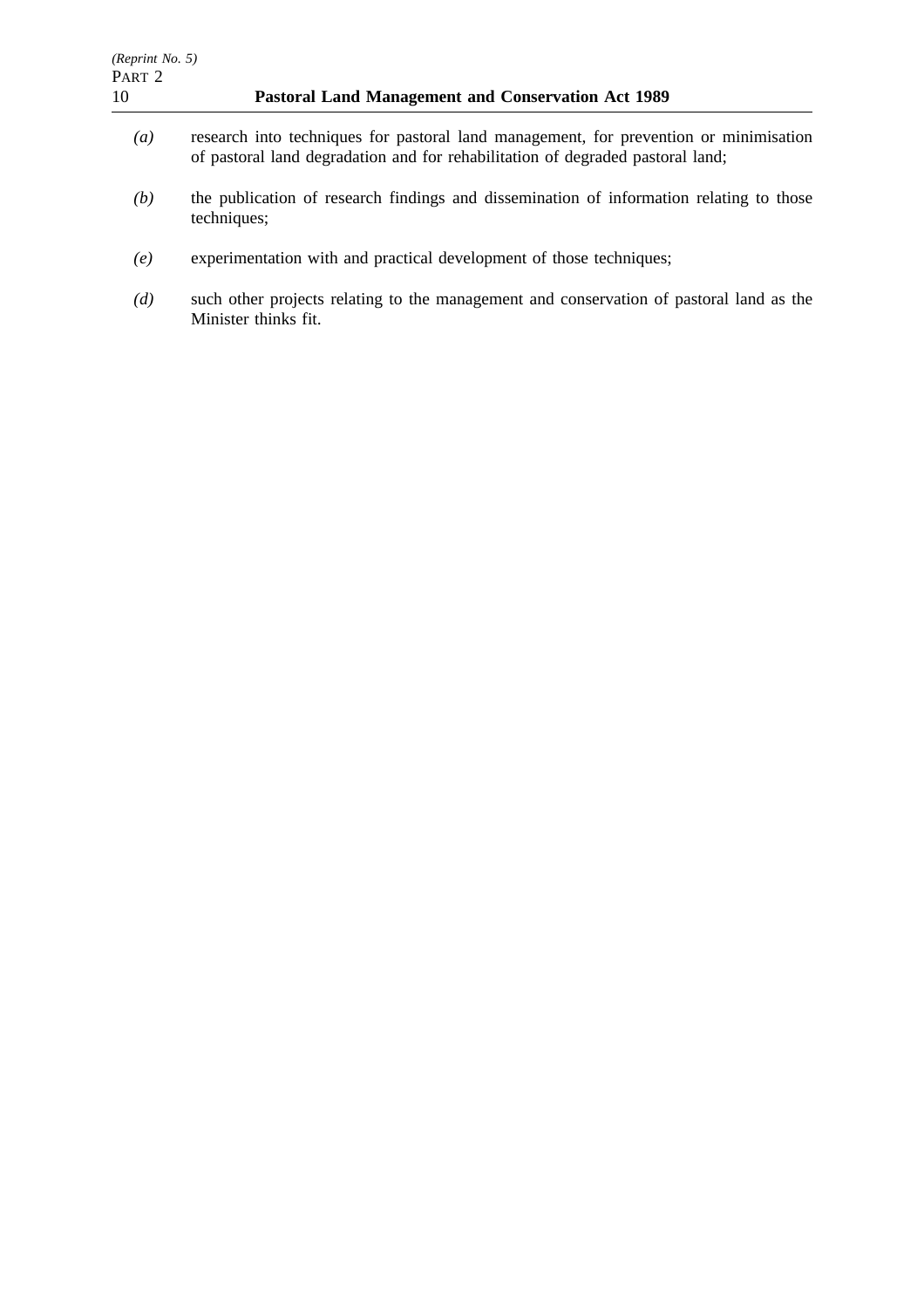## **Part 3—Administration**

## **Division 1—The Minister**

### **Power of Minister to delegate**

**10.** (1) The Minister may delegate any of the Minister's powers or functions under this Act (except for this Part)—

- *(a)* to the Board; or
- *(b)* to any particular person or body; or
- *(c)* to the person for the time being occupying a particular office or position.
- (2) A delegation under this section—
- *(a)* must be by instrument in writing; and
- *(b)* may be absolute or conditional; and
- *(c)* does not derogate from the power of the Minister to act in any matter; and
- *(d)* is revocable at will by the Minister.

### **Appointment of authorised officers**

**11.** (1) The Minister may appoint such persons to be authorised officers for the purposes of this Act as the Minister thinks fit.

- (2) An appointment under this section—
- *(a)* will be for a period stated in the instrument of appointment; and
- *(b)* may be made subject to conditions limiting the area within which, or the purposes for which, the appointee may exercise the powers of an authorised officer.

(3) A person appointed as an authorised officer must be issued with an identity card in a form approved by the Minister.

## **Division 2—The Board**

### **Establishment of the Pastoral Board**

**12.** (1) The *Pastoral Board* is established.

- (2) The Board consists of 6 members appointed by the Governor, of whom—
- *(a)* one, being a person who has, in the opinion of the Minister, wide experience in administration of pastoral leases, will be appointed on the nomination of the Minister; and
- *(b)* one, being a person who has, in the opinion of the Minister for Environment and Heritage, a wide knowledge of the ecology, and experience in the management, of the pastoral land of this State, will be appointed on the nomination of that Minister; and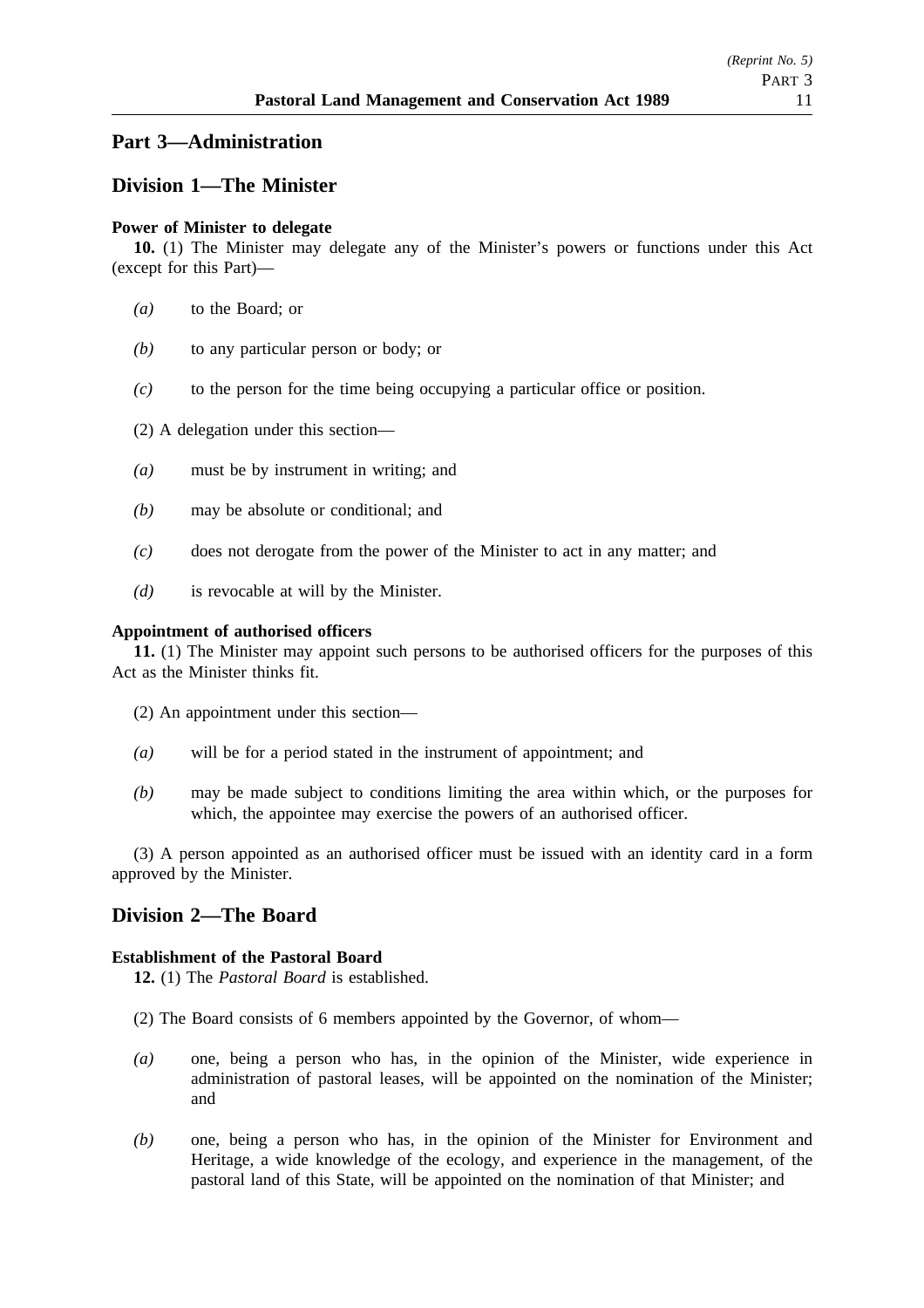- *(c)* one, being a person who, in the opinion of the Minister for Primary Industries, Natural Resources and Regional Development, has had wide experience in the field of land and soil conservation of pastoral land, will be appointed on the nomination of that Minister; and
- *(d)* one will be selected by the Minister from a list of 3 persons who produce beef cattle on pastoral land outside the dog fence, submitted by the South Australian Farmers Federation; and
- *(e)* one will be selected by the Minister from a list of 3 persons who produce sheep on pastoral land inside the dog fence, submitted by the South Australian Farmers Federation; and
- *(f)* one will be selected by the Minister from a list of 3 persons submitted by the Conservation Council of South Australia Inc.
- (3) At least one member must be a woman and one a man.
- (4) The Governor will appoint a member of the Board to preside at meetings of the Board.
- (5) The Governor must appoint a deputy to each member of the Board.

(6) A person who is to be the deputy of a member appointed under subsection  $(2)(d)$ ,  $(e)$  or  $(f)$ must be appointed in the same manner as the member was appointed to the Board.

(7) Where the appointments of a member under subsection (2)*(d)*, *(e)* or *(f)* and of that member's deputy are being made at the same time, both must be selected from the one panel of names.

(8) A deputy may, in the absence of the member, act as a member of the Board.

### **Conditions of office**

**13.** (1) A member of the Board will be appointed for a term not exceeding three years and will, on the expiration of a term of office, be eligible for reappointment.

- (2) The Governor may remove a member of the Board from office—
- *(a)* for misconduct; or
- *(b)* for neglect of duty; or
- *(c)* for incompetence; or
- *(d)* for mental or physical incapacity to carry out the duties of office satisfactorily.
- (3) The office of a member becomes vacant if the member—
- *(a)* dies; or
- *(b)* completes a term of office and is not reappointed; or
- *(c)* resigns by written notice addressed to the Minister; or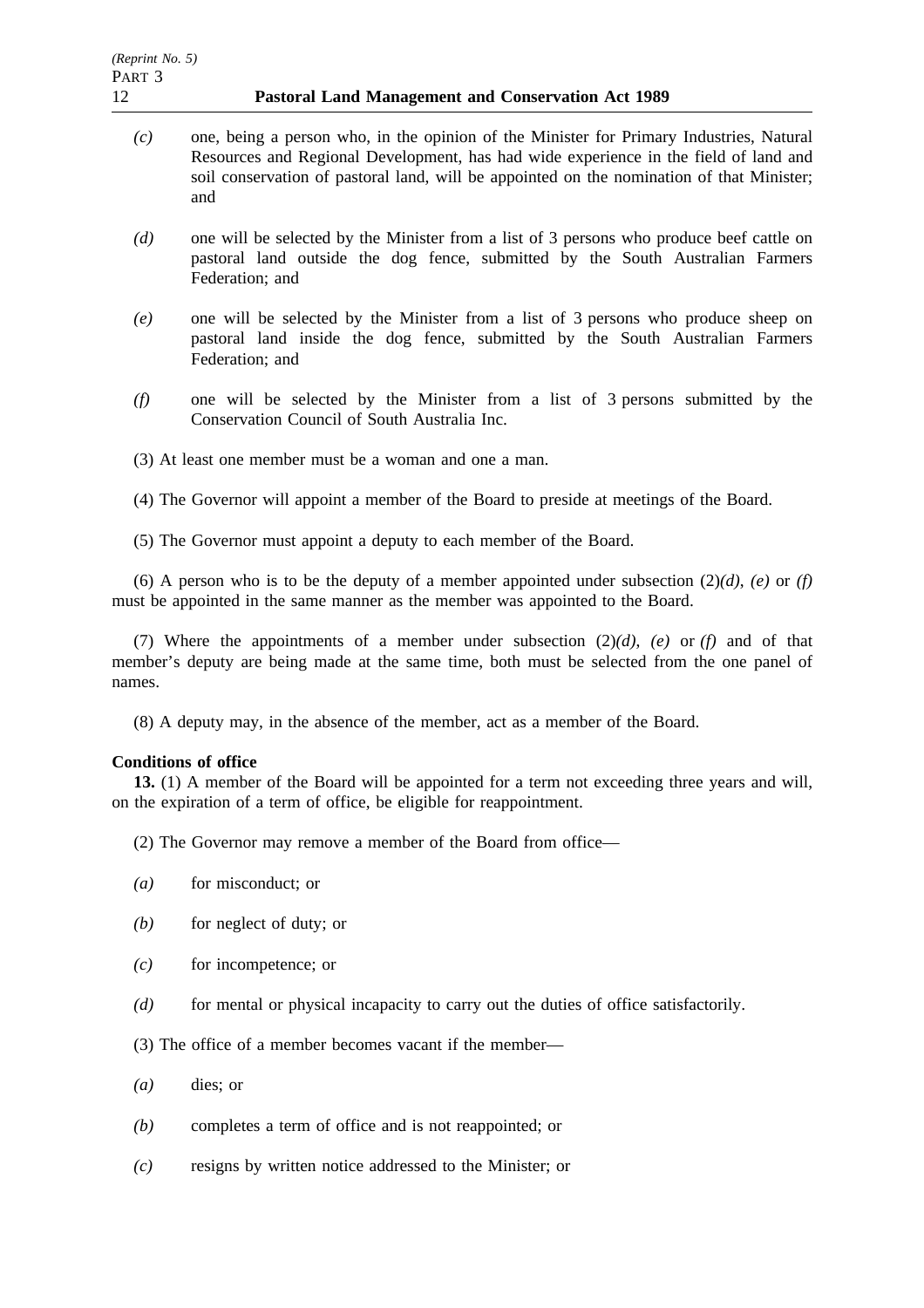*(d)* is removed from office by the Governor under subsection (2).

(4) Upon the office of a member becoming vacant, a person must be appointed in accordance with this Act to the vacant office.

### **Allowances and expenses**

**14.** A member of the Board is entitled to such allowances and expenses as the Governor may determine.

### **Procedure at meetings**

**15.** (1) A meeting of the Board will be chaired by the member appointed to preside at meetings or, in the absence of that person, by a member chosen by the members present from amongst their own number.

(2) Subject to subsection (3), the Board may act despite there being vacancies in its membership.

(3) Four members constitute a quorum of the Board and no business may be transacted at a meeting of the Board unless a quorum is present.

(4) Each member present at a meeting of the Board has one vote on any question arising for decision and, if the votes are equal, the member presiding at the meeting may exercise a casting vote.

(5) A decision carried by a majority of the votes cast by the members present at a meeting is a decision of the Board.

(5a) A conference by telephone or other electronic means between members of the Board will, for the purposes of this section, be taken to be a meeting of the Board at which the participating members are present if—

- *(a)* notice of the conference is given to all members in the manner determined by the Board for that purpose; and
- *(b)* each participating member is capable of communicating with every other participating member during the conference.

(5b) A proposed resolution of the Board becomes a valid decision of the Board despite the fact that it is not voted on at a meeting of the Board if—

- *(a)* a notice of the proposed resolution is given to all members in accordance with procedures determined by the Board; and
- *(b)* a majority of the members expresses concurrence in the proposed resolution by letter, telex, facsimile transmission or other written communication setting out the terms of the proposed resolution.
- (5c) The Board must cause accurate minutes of its meetings to be kept.

(6) Subject to this Act, the proceedings of the Board may be conducted as it thinks fit.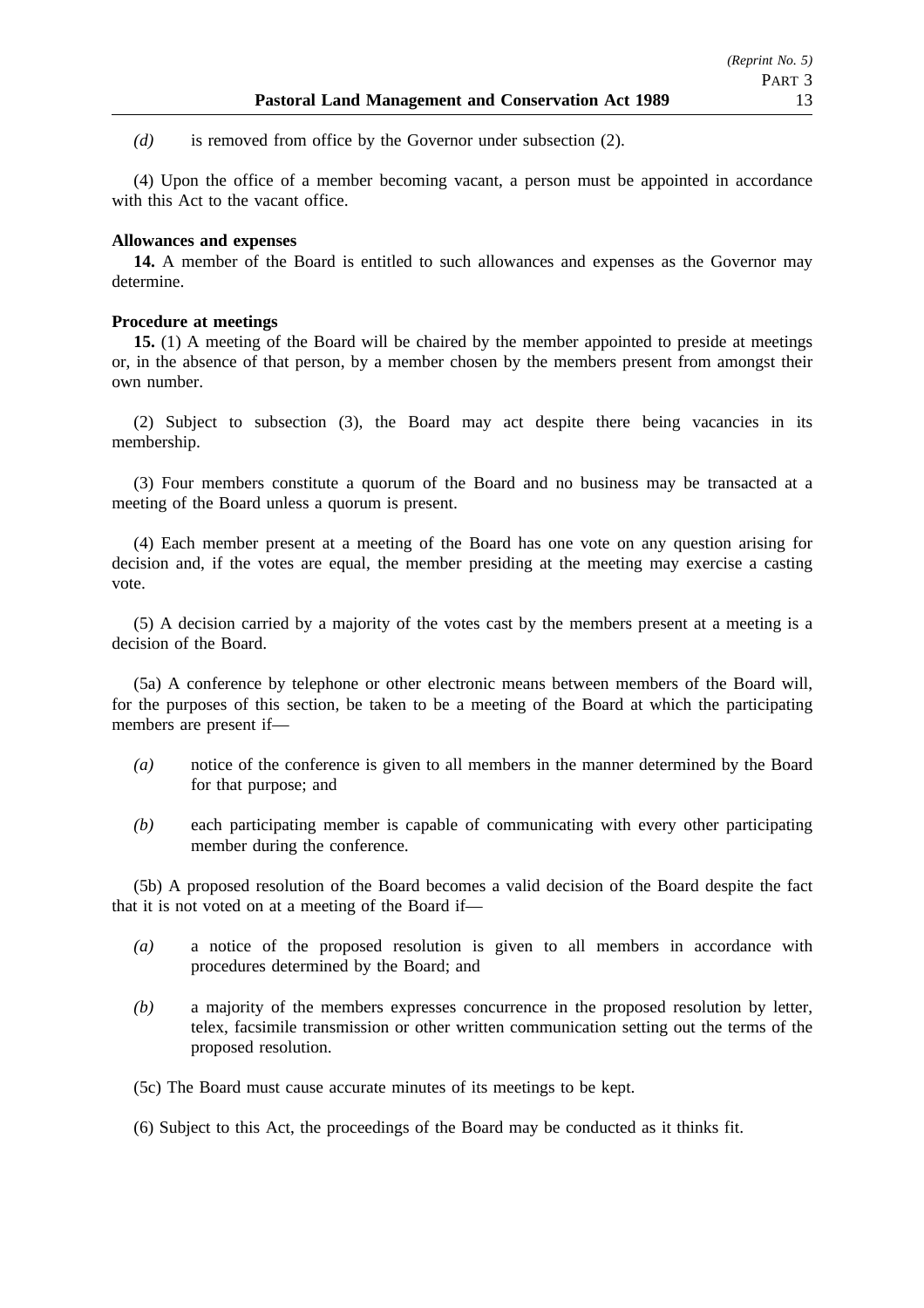### **Conflict of interest**

**16.** (1) A member of the Board has an interest in a matter before the Board if—

- *(a)* the member or a person with whom the member is closely associated would, if the matter were decided in a particular manner, receive or have a reasonable expectation of receiving a direct or indirect pecuniary benefit or suffer or have a reasonable expectation of suffering a direct or indirect pecuniary detriment; or
- *(b)* the member or a person with whom the member is closely associated would, if the matter were decided in a particular manner, obtain or have a reasonable expectation of obtaining a non-pecuniary benefit or suffer or have a reasonable expectation of suffering a non-pecuniary detriment

(not, in the case of a member who is a pastoralist, being a benefit or detriment that would be enjoyed or suffered in common by all or a substantial proportion of pastoralists).

- (2) A person is closely associated with a member of the Board if that person is—
- *(a)* a body corporate of which the member is a director or a member of the governing body; or
- *(b)* a proprietary company in which the member is a shareholder; or
- *(c)* a beneficiary under a trust or an object of a discretionary trust of which the member is a trustee; or
- *(d)* a partner of the member; or
- *(e)* an employer or an employee of the member; or
- *(f)* the spouse, parent or child of the member.

(3) A member of the Board who has an interest in a matter before the Board must disclose the existence of that interest to the Board.

Maximum penalty: \$5 000 or imprisonment for 1 year.

(4) A disclosure made under subsection (1) must be recorded in the minutes of the Board.

(5) A member of the Board who has an interest in a matter before the Board—

- *(a)* must not take part in any discussion by the Board relating to that matter; and
- *(b)* must not vote in relation to that matter; and
- *(c)* must be absent from the meeting room when any such discussion or voting is taking place.

Maximum penalty: \$5 000 or imprisonment for 1 year.

(6) It is a defence to a charge of an offence against this section for the defendant to prove that, at the time of the alleged offence, the defendant was unaware of his or her interest in the matter.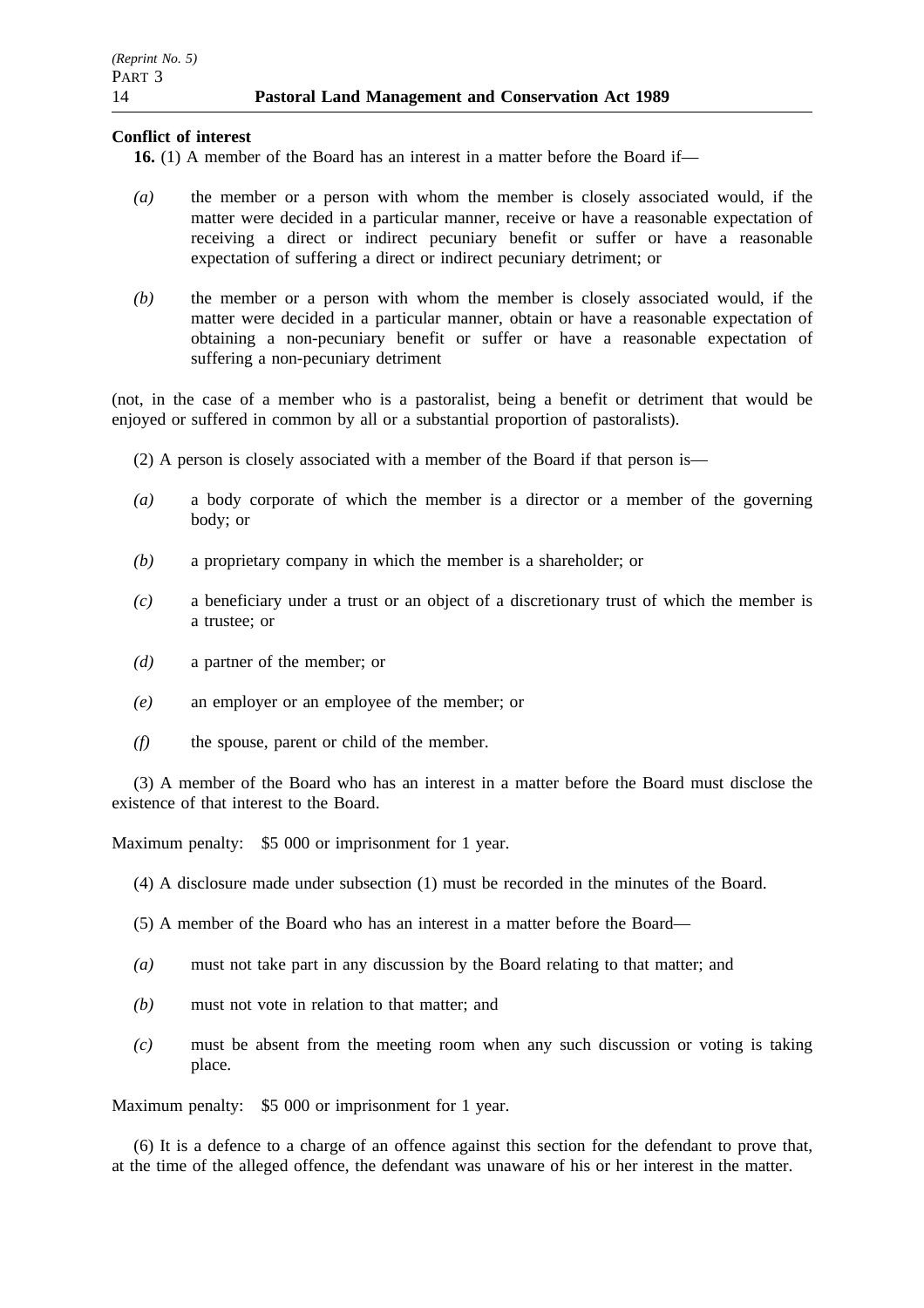(7) The fact that a member has failed to comply with this section in relation to a matter does not, of itself, invalidate a resolution or decision on that matter, but, where it appears that the non-compliance may have had a decisive influence on the passing of the resolution or the making of the decision, the Supreme Court may, on the application of the Board, the Minister or any person affected by the resolution or decision, annul the resolution or decision and make such ancillary orders as it thinks fit.

### **Functions of Board**

17. (1) The Board is responsible to the Minister for the administration of this Act and, in carrying out that function, is subject to the control and direction of the Minister.

- (2) The other functions of the Board are as follows:
- *(a)* to advise the Minister on the policies that should govern the administration of pastoral land;
- *(b)* to advise the Minister on any other matter referred to the Board by the Minister;
- *(c)* to perform the other functions assigned to the Board by or under this Act or by the Minister.

### **Delegation by Board**

**18.** (1) The Board may, with the consent of the Minister, delegate any of its powers or functions (other than the function of advising the Minister on the policies that should govern the administration of pastoral land)—

- *(a)* to a member of the Board; or
- *(b)* to any particular person or body; or
- *(c)* to the person for the time being occupying a particular office or position.
- (2) A delegation under this section—
- *(a)* must be by instrument in writing; and
- *(b)* may be absolute or conditional; and
- *(c)* does not derogate from the power of the Board to act in any matter; and
- *(d)* is revocable at will by the Board.

### **Annual report**

**18A.** (1) The Board must, no later than 30 September in each year, furnish the Minister with a report of its operations during the preceding financial year.

(2) The Minister must, within 12 sitting days of receiving a report, have copies of it laid before both Houses of Parliament.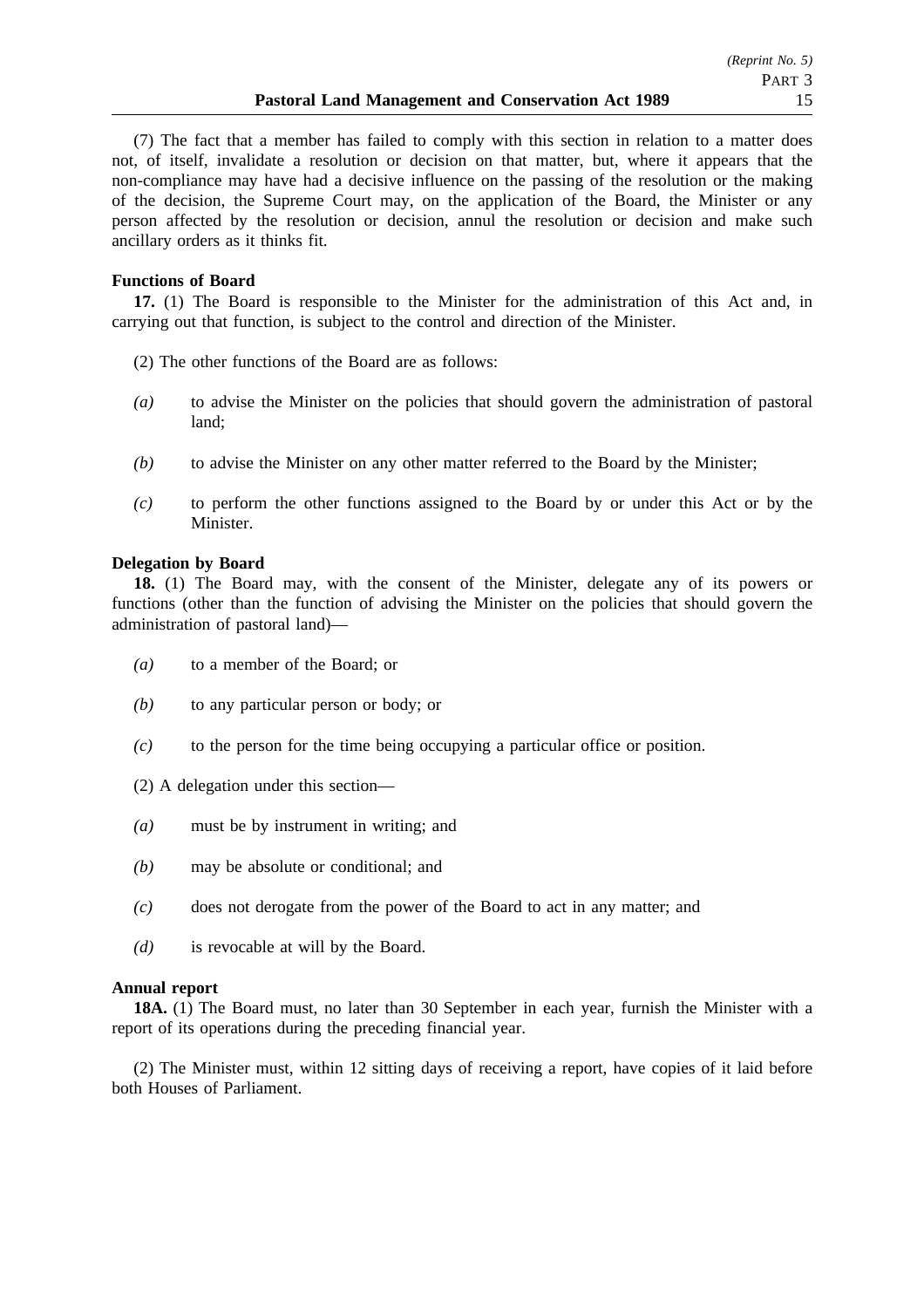# **Part 4—Pastoral leases**

## **Grant of leases**

**19.** (1) Subject to this Act, the Minister may grant pastoral leases over Crown land.

(2) Where the Minister proposes to make Crown land available for lease for pastoral purposes, the process for taking a lease must be an open competitive process.

(3) Subsection (2) does not apply—

- *(a)* if the Minister is satisfied that special circumstances exist justifying the addition of the land to the holding of an existing lease; or
- *(b)* if the land was subject to a pastoral lease that was surrendered upon condition that a further such lease be granted to the same lessee or a nominee of the lessee; or
- *(c)* if the Minister is satisfied, on the recommendation of the Board, that for any other good and proper reason it would be just and equitable to offer the land to a particular person.

## **Assessment of land prior to grant of lease**

**20.** The Minister cannot grant a pastoral lease over Crown land—

- *(a)* if the Governor has determined that the land should be set aside or used for some other more appropriate purpose; or
- *(b)* unless—
	- (i) the Board is satisfied that the land is suitable for pastoral purposes; and
	- (ii) an assessment has been made of the condition of the land.

## **Execution of leases**

**21.** Where—

- *(a)* a document intended to constitute a pastoral lease is sent to the prospective lessee for execution; and
- *(b)* the document is not returned duly executed, together with such fees or other amounts as may be required, within a period (which must be at least 30 days) specified in an accompanying notice,

the Minister may decline to enter into the lease and forfeit any deposit or other money paid in connection with it.

## **Conditions of pastoral leases**

**22.** (1) A pastoral lease will be granted subject to conditions and reservations providing for the following matters (but no others):

- *(a) general conditions* providing for—
	- (i) the area of land subject to the lease;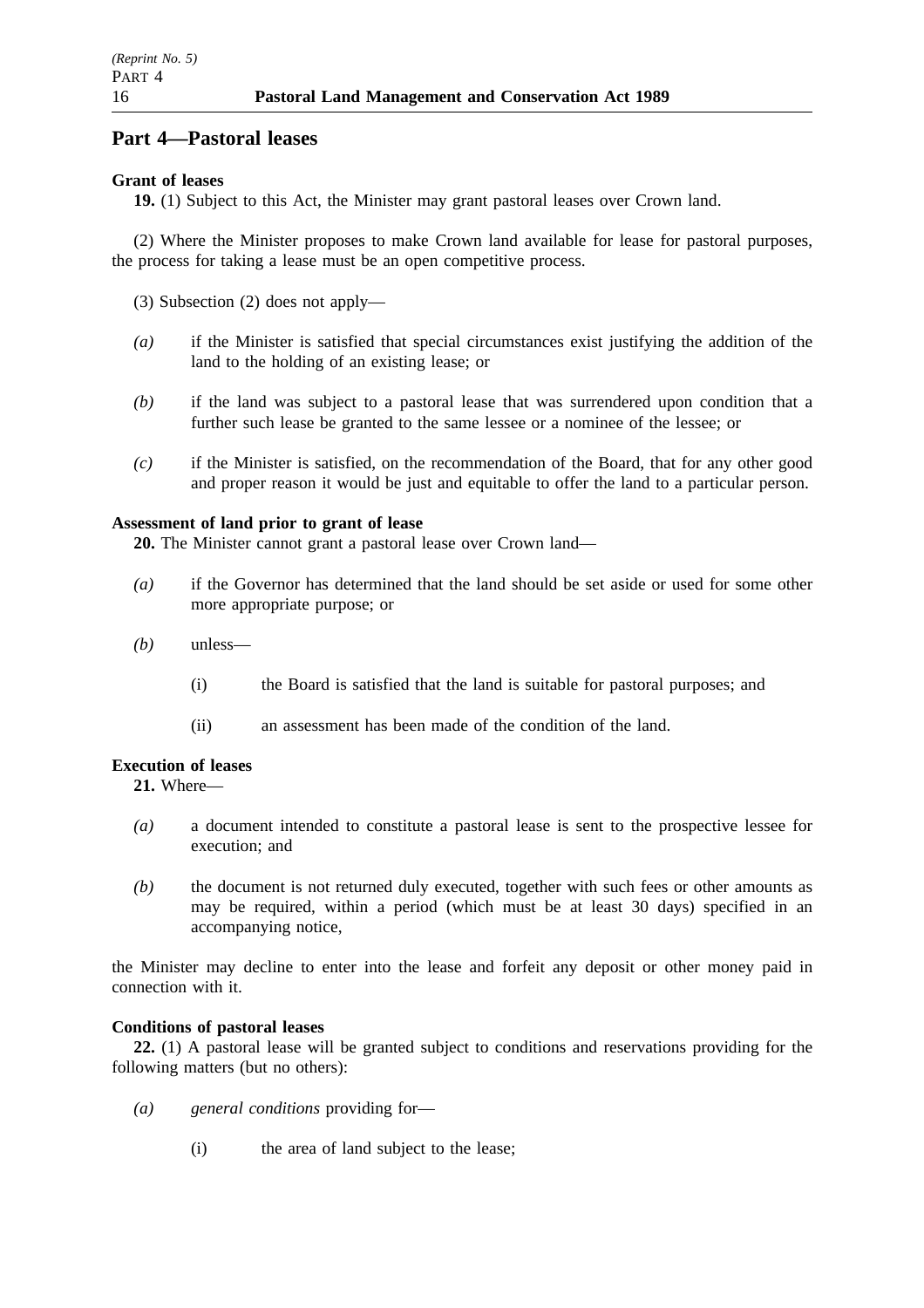- (ii) the term of the lease;
- (iii) the payment of rent annually in arrears;
- (iv) the lessee's obligation to pay in the due manner all rates, taxes and other government charges in relation to the land;
- (v) the lessee's obligation to comply with the following Acts and any regulations under those Acts to the extent that they apply in relation to the land:
	- (A) the *Animal and Plant Control (Agricultural Protection and Other Purposes) Act 1986*; and
	- (B) the *Dog Fence Act 1946*; and
	- (C) the *Mining Act 1971*; and
	- (D) the *Petroleum Act 1940*; and
	- (E) the *Soil Conservation and Land Care Act 1989*; and
	- (F) the *Water Resources Act 1997*; and
	- (G) any other prescribed Act;
- (vi) the lessee's obligation not to hinder or obstruct any person who is exercising a right of access to the land pursuant to this Act or any other Act;
- *(b) land management conditions* providing for—
	- (i) the lessee's obligation not to pasture (as part of the commercial enterprise under the lease) any species of animal on the land other than the species specified in the lease, except with the prior approval of the Board;
	- (ii) the lessee's obligation to ensure that numbers of stock on the land or a particular part of the land do not exceed the maximum levels specified in the lease, except with the prior approval of the Board;
	- (iii) the lessee's obligation not to use the land for any purpose other than pastoral purposes, except with the prior approval of the Board;
	- (iv) the lessee's obligation to maintain existing fencing in a stockproof condition;
	- (v) the lessee's obligation to maintain existing constructed stock watering points in proper working order;
	- (vi) the lessee's obligation to close off specified areas on the land, or to close or move specified access points on the land, for the purposes of rehabilitation of degraded land;
- *(c) reservations* providing for—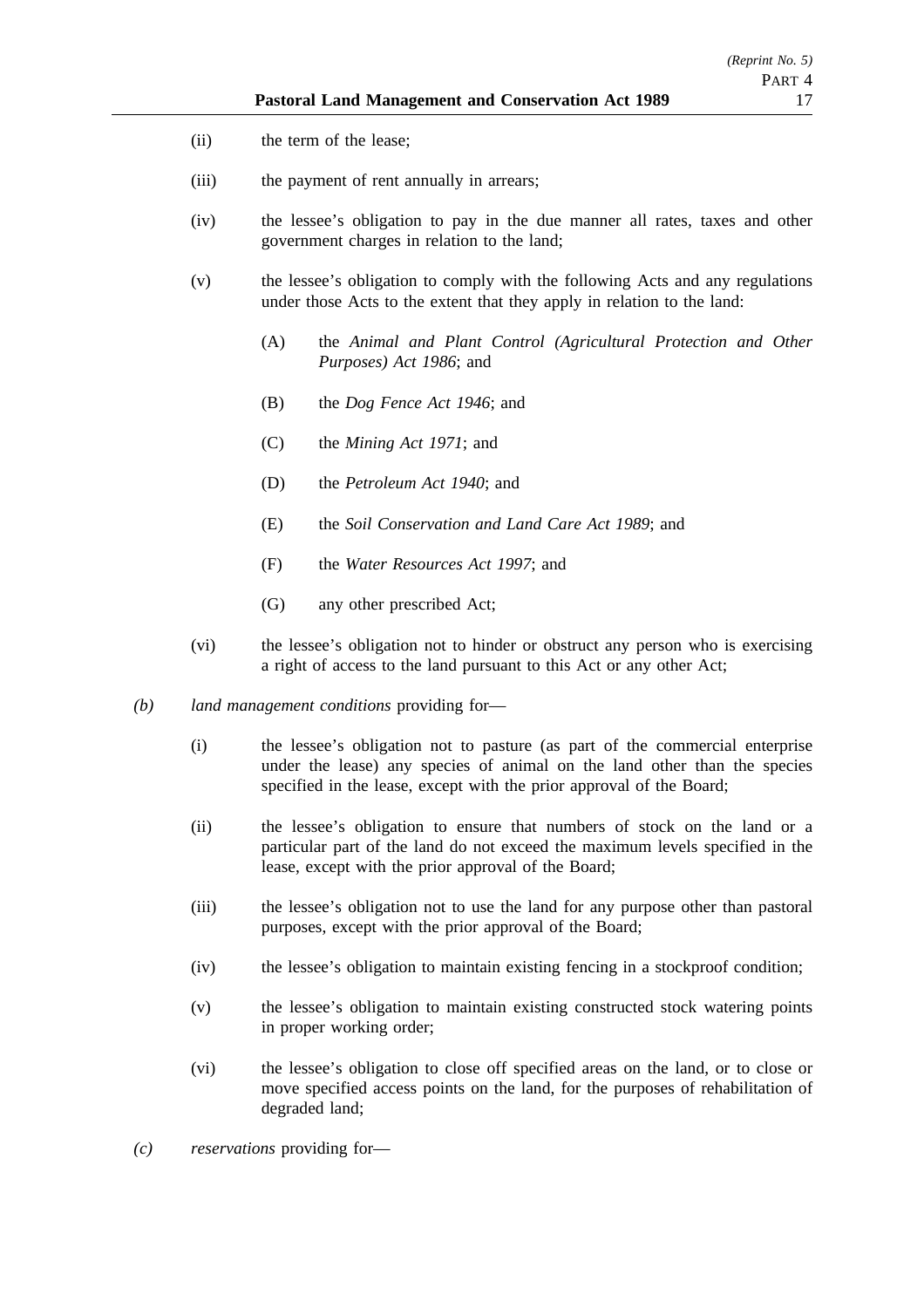- (i) the property in minerals, petroleum, underground waters and live or dead standing timber on or under the land to be vested in the Crown;
- (ii) the right of the Commissioner of Highways to establish public roads across the land.

(2) The form of a pastoral lease and any matters (such as maximum stock levels) to be specified in the conditions of a lease will be determined by the Board.

(3) The only conditions of a pastoral lease that can be varied by the Board pursuant to this Act are the land management conditions.

(4) Nothing in this Act prevents a lessee and the Board from entering into an agreement for the variation of a condition of the lease.

### **Rent**

**23.** (1) The rent payable to the Crown under a pastoral lease—

- *(a)* is the amount from time to time determined under this section to be the annual rent for the lease; and
- *(b)* is payable annually in arrears.

(2) The annual rent for a pastoral lease is to be determined as follows:

- *(a)* the Valuer-General will from time to time determine the unimproved value of the land in accordance with the *Valuation of Land Act 1971*, taking into account, in addition to any other matters taken into account under that Act, the following matters:
	- (i) the purposes, whether authorised under the lease or by the Board, for which the land is used and the inherent capacity of the land to be used for those purposes; and
	- (ii) any prevailing climatic conditions currently affecting the productivity of the land; and
	- (iii) the proximity and accessibility of markets and other facilities to the extent that they affect the profitability of the lessee's enterprise; and
	- (iv) any views as to land condition factors expressed by the soil conservation authority within whose area the land is situated (and the Valuer-General must seek those views before making the determination); and
	- (v) the views of any consultative committee established by the Minister for the purpose of assisting in the determination of pastoral lease rents;
- *(b)* the Valuer-General will, on making a determination under paragraph *(a)*, fix the annual rent for the lease as a percentage of the unimproved value of the land, being a percentage—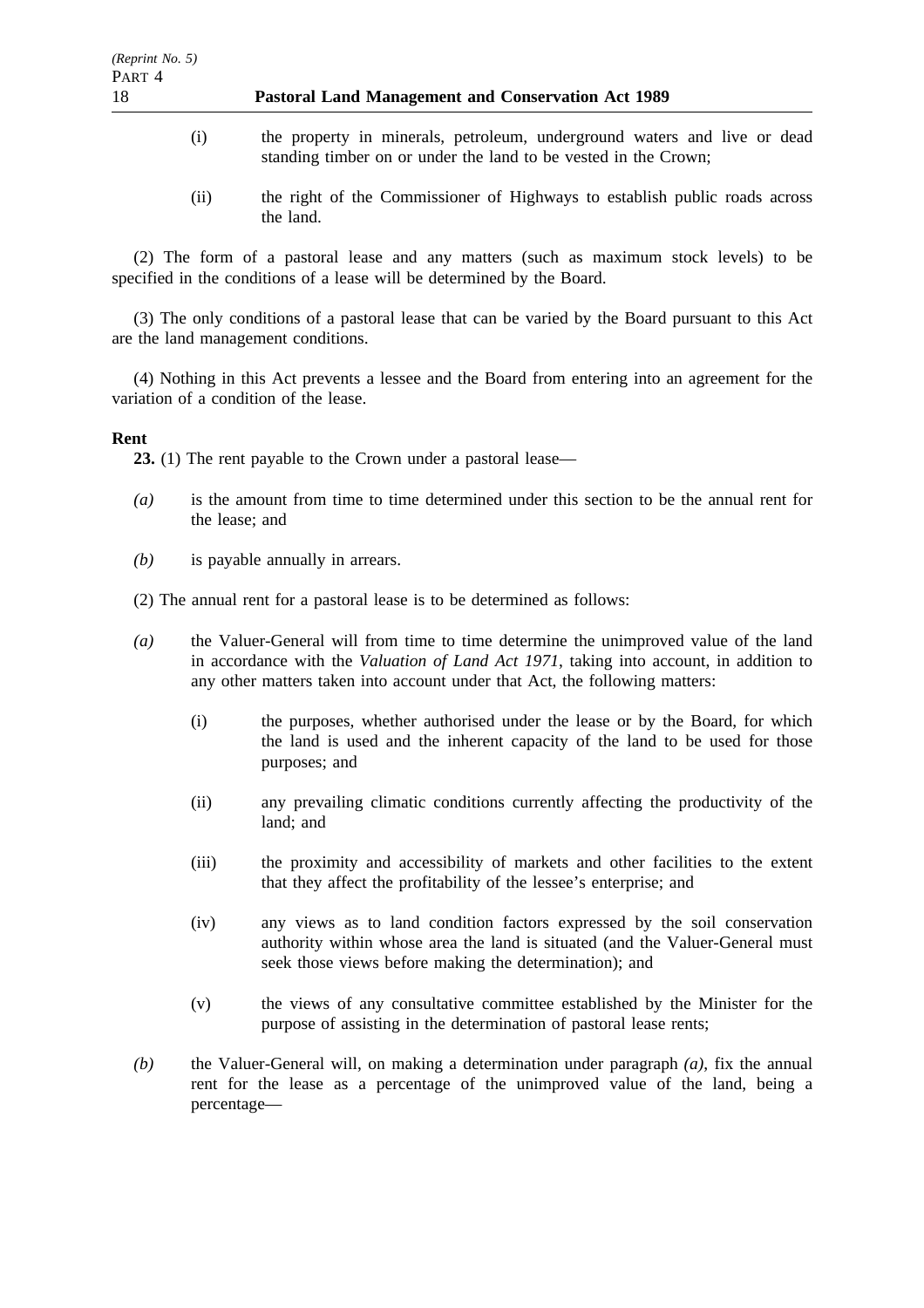#### **Pastoral Land Management and Conservation Act 1989** 19

- (i) that represents, in the Valuer-General's opinion, the appropriate rate of return for the land, taking into account the purposes for which the land is being used; and
- (ii) that may vary from lease to lease according to the various purposes for which land is being used.

(3) The Valuer-General must make a determination of the rents for all pastoral leases at the same time.

- (4) The Valuer-General—
- *(a)* may make such a determination at any time; and
- *(b)* must do so on direction by the Minister,

but, in any event, must make such a determination at least every 5 years.

(5) On completing a determination of the annual rent for a pastoral lease, the Valuer-General must give to the Board a notice of the determination that includes a statement of the unimproved value of the land and the percentage on which the rent is based.

- (6) The Minister may, on the recommendation of the Board, and if the Minister is satisfied—
- *(a)* that some factor exists affecting the profitability of the enterprise under a pastoral lease that has arisen since the Valuer-General last determined the annual rent for the lease; or
- *(b)* that the lessee has, under an agreement with the Minister, carried out work on the land on behalf of the Minister for which the lessee has not been recompensed; or
- *(c)* that the lessee has, on his or her own initiative, undertaken special measures to remedy or prevent degradation of the land,

reduce by an appropriate amount the rent that would otherwise be payable under the lease in respect of any particular year.

(7) The Board is responsible for issuing and sending to lessees annual rent accounts.

(8) The Board may, for the purposes of administrative efficiency, fix a common day by which the rent under all pastoral leases must be paid in each year and, for that purpose, rent accounts for a period greater or less than a year may be sent to lessees.

(9) A rent account must be accompanied by or include—

- *(a)* a copy of the Valuer-General's notice of determination if a new determination has been made since the last rent account sent to the lessee; and
- *(b)* an explanation of any debits or credits shown on the account; and
- *(c)* a statement of the reasons for any reduction, waiver or deferment of rent pursuant to this section.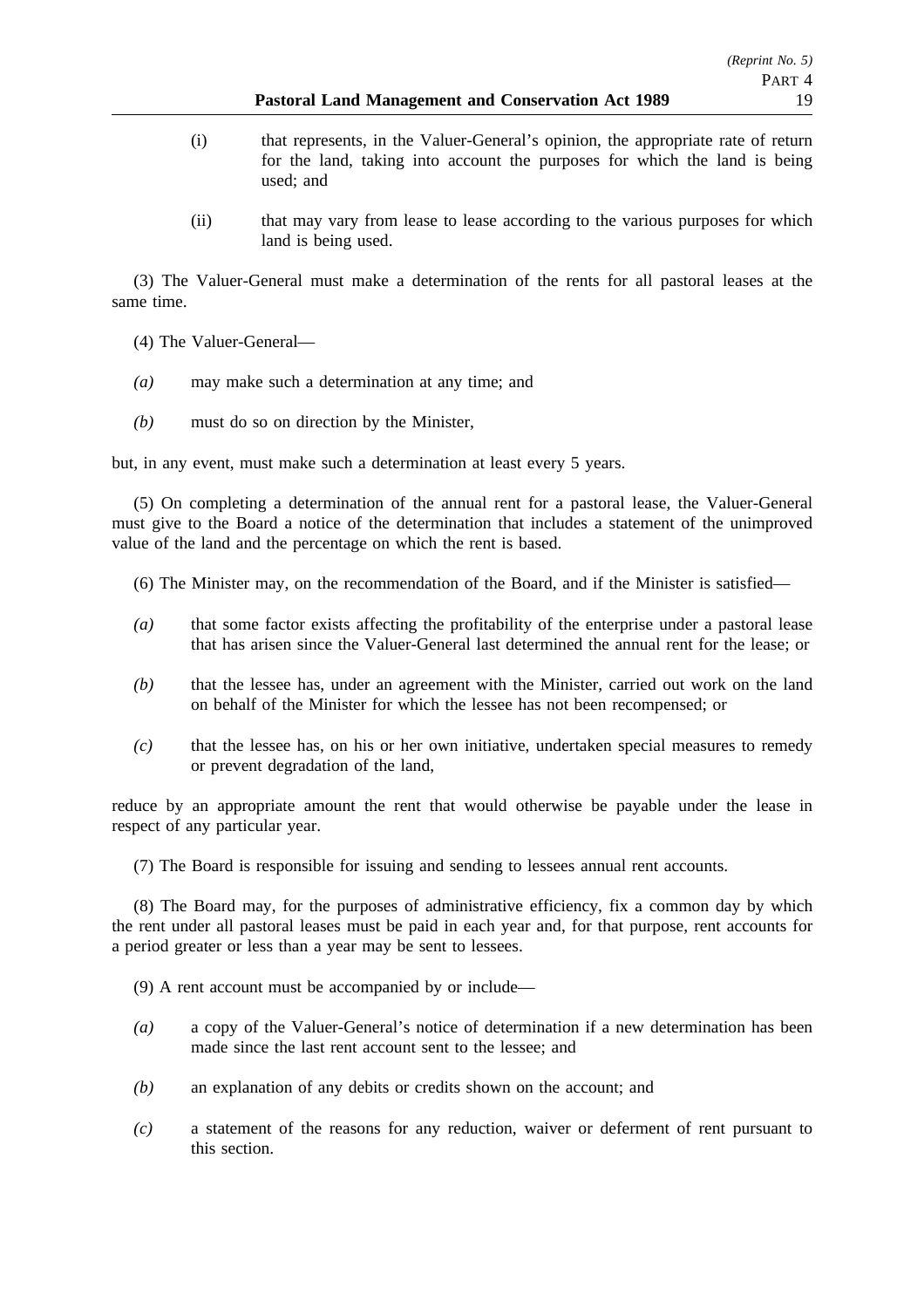(10) The Minister may, on the recommendation of the Board, and if the Minister is satisfied that a case of hardship exists, waive or defer payment of any amount of the rent due and payable under a pastoral lease, subject to such conditions (if any) as the Board recommends.

### **Term of pastoral leases**

**24.** (1) Subject to subsection (2), a pastoral lease will be granted for a term of 42 years.

(2) Where a lessee surrenders two or more pastoral leases for the purposes of merger of the leases, the term of the lease to be granted to the lessee will be such term as the Board, having regard to the terms of the surrendered leases, thinks appropriate.

### **Extension of term of pastoral leases**

**25.** (1) Subject to this Act, the Board will, by notice in writing given to the lessee in the last year of each 14 year period of the term, extend the term of a pastoral lease by a period of 14 years.

(2) The Board must cause an assessment of the condition of the land comprised in a pastoral lease to be carried out before commencing to consider the extension of the term of the lease.

- (3) The Board has a discretion not to extend the term of a pastoral lease if satisfied—
- *(a)* that there has been a wilful breach of a condition of the lease resulting in, or likely to result in, degradation of the land; or
- *(b)* that the lessee has, without reasonable excuse, failed to discharge a duty imposed by section 7.

(4) If the Board refuses to extend the term of a pastoral lease, the lessee may at any time apply to the Board for extension of the term of the lease.

(5) If the Board is satisfied on an application under subsection (4) that grounds for refusal no longer exist, it may extend the term of the lease by such period as will bring the balance of the term to 42 years.

### **Variation of land management conditions**

**26.** (1) The Board may, by notice in writing to the lessee, vary the land management conditions of a pastoral lease to take effect at the commencement of the next 14 year period of the term of lease.

- (2) The Board cannot vary the conditions of a lease pursuant to subsection (1) unless—
- *(a)* the assessment of the condition of the land required by this Act has been completed; and
- *(b)* the notice to the lessee is given at least four months before the variation will take effect; and
- *(c)* the lease conditions as varied by the Board are accepted by the lessee.

(3) If the lessee does not accept the variation of the lease conditions, the term of the pastoral lease will not be extended.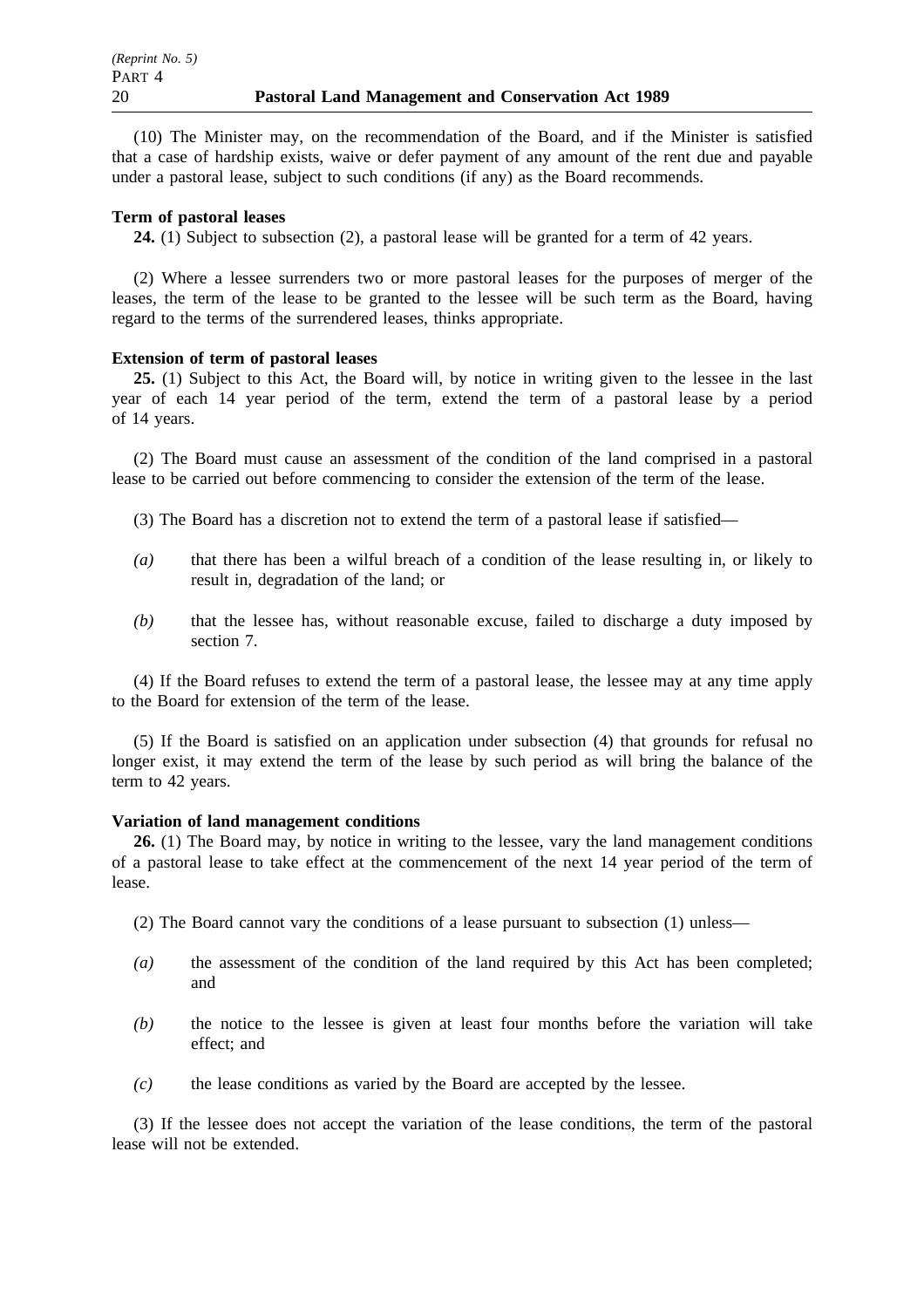(4) Any variation of the conditions of a pastoral lease must accord with the terms of any property plan that has been approved in respect of the lease.

### **Exemption from stamp duty**

**27.** The grant of a pastoral lease or extension of the term of a lease is exempt from stamp duty.

### **Dealing with pastoral leases**

**28.** (1) Subject to the conditions of the lease, the interest of the lessee under a pastoral lease cannot be transferred, assigned, mortgaged, sublet or otherwise dealt with without the consent of the Minister.

(2) The Minister must not unreasonably or capriciously refuse or withhold consent under subsection  $(1)$ .

(3) Where a lessee transfers or assigns his or her interest under a pastoral lease, all accrued and accruing liabilities pass to the transferee or assignee.

(4) Any such liabilities that had accrued before the date of the transfer or assignment may be enforced against the transferor or assignor (who will be regarded as jointly and severally liable with the transferee or assignee).

(5) A pastoral lease can be wholly or partially surrendered with the consent of the Minister (which may be unconditional or subject to conditions) and, subject to subsection (6), the consent of all persons who have a registered interest in or caveat over the lease.

(6) If it appears to the Minister that a consent has been unreasonably withheld, the Minister may accept the surrender despite the absence of that consent.

(7) Where the surrender of a pastoral lease is conditional on the granting of an interest in the land to the lessee or any other person, an interest or caveat registered on the lease continues in force and will be endorsed on the new lease or other documents of title, unless the holder of the interest or caveat consents to its discharge.

(8) Where the surrender of a pastoral lease is not conditional on the granting of an interest in the land to the lessee or any other person, the land reverts to the Crown freed from all encumbrances and claims.

### **Agreements to deal with a lease**

**29.** Where an agreement is entered into under which the parties agree to transfer, assign, mortgage, sublet or otherwise deal with a pastoral lease, the agreement will expire 12 months after its execution unless the consent of the Minister to the transfer, assignment, mortgage, subletting or other dealing has been obtained.

### **Consent to certain share transfers in pastoral company**

**30.** (1) Where a company—

- *(a)* is a lessee under a pastoral lease; or
- *(b)* is a party to an agreement for the transfer, assignment, mortgage or subletting of a pastoral lease to the company,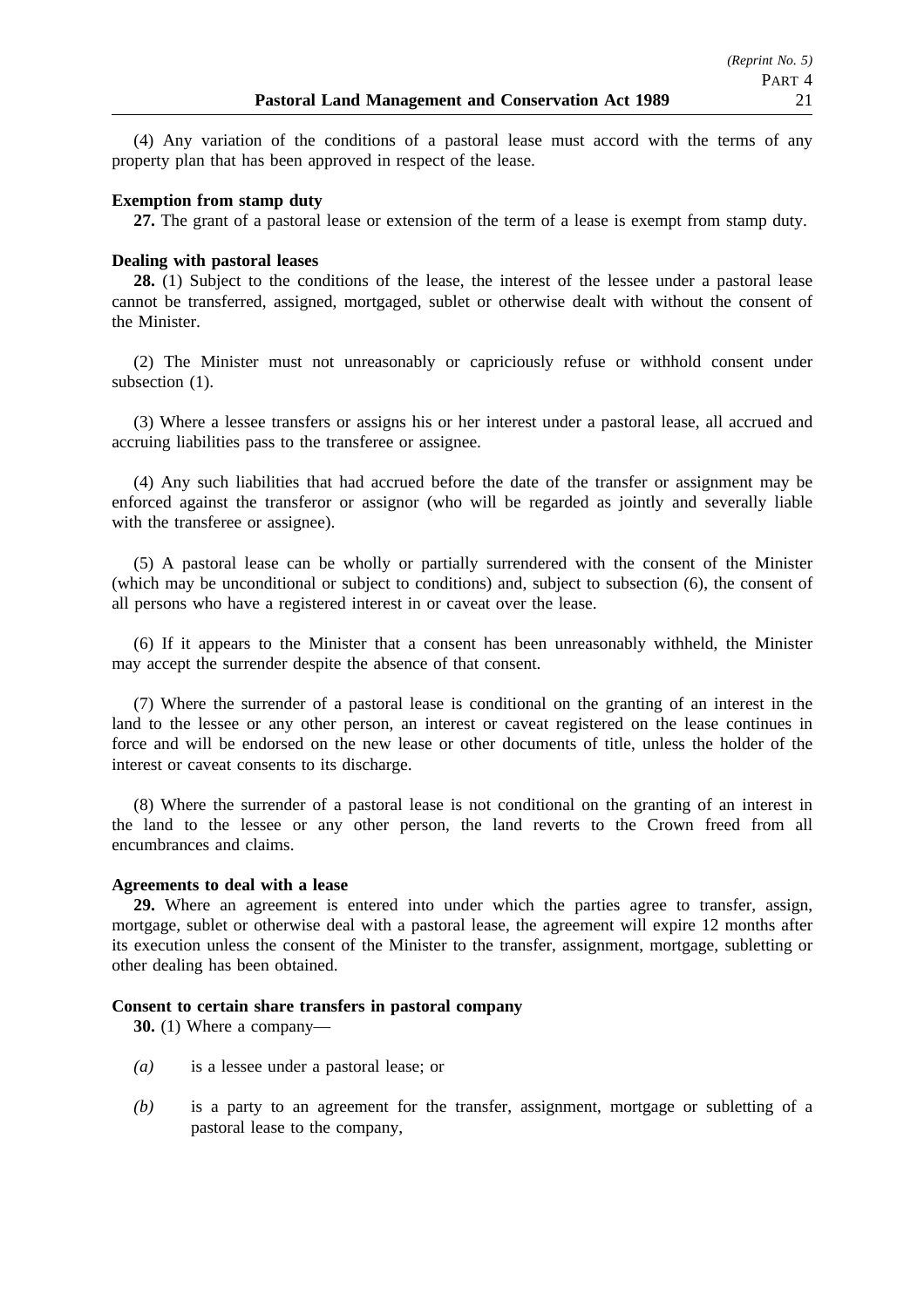no change in the ownership of the shares of the company can be effected without the prior consent of the Minister, if the change in ownership would result in a controlling interest in the company being held by some person, or by some other person than the present holder of such an interest.

(2) Subsection (1) does not apply to a change in ownership of shares effected by a will or other testamentary disposition.

### **Alteration of boundaries**

**31.** (1) If the Board is satisfied that the boundary of land subject to a pastoral lease does not reflect the land actually occupied by the lessee, the Minister may, by notice in writing to the lessee, alter the boundary accordingly.

(2) The Minister may, in the same notice, vary the rent payable under the lease to take into account the increase or reduction in value of the lease that results from the alteration of the boundary.

- (3) On registration by the Registrar-General of a boundary alteration pursuant to this section—
- *(a)* the alteration takes effect; and
- *(b)* all registered interests or caveats to which the pastoral lease is subject extend over the lease as so altered.

### **Resumption of land**

**32.** (1) The Minister may, by notice in the *Gazette*, resume any pastoral land.

(2) Before a notice is published under subsection (1), the Minister must give written notice of intention to resume to the lessee under the pastoral lease affected by the proposal.

(3) The resumption takes effect on a day specified in the notice in the *Gazette*, which must be a day falling at least six months after the date on which that notice is given.

(4) Where the whole of the land subject to a pastoral lease is resumed, the resumption operates to cancel the lease.

- (5) Where part only of the land subject to a pastoral lease is resumed—
- *(a)* the area of land resumed is excised from the area to which the lease formerly applied; and
- *(b)* the lease continues to apply to the remainder of that land subject to—
	- (i) any variation of its conditions specified in the notice;
	- (ii) any variation of its conditions determined by the Tribunal on the application of the lessee (and any such variation may, according to the Tribunal's determination, operate in addition to or in substitution of a variation under subparagraph (i)).

### **Abandonment of land**

**33.** If land subject to a pastoral lease has been abandoned, the Board may cancel the lease.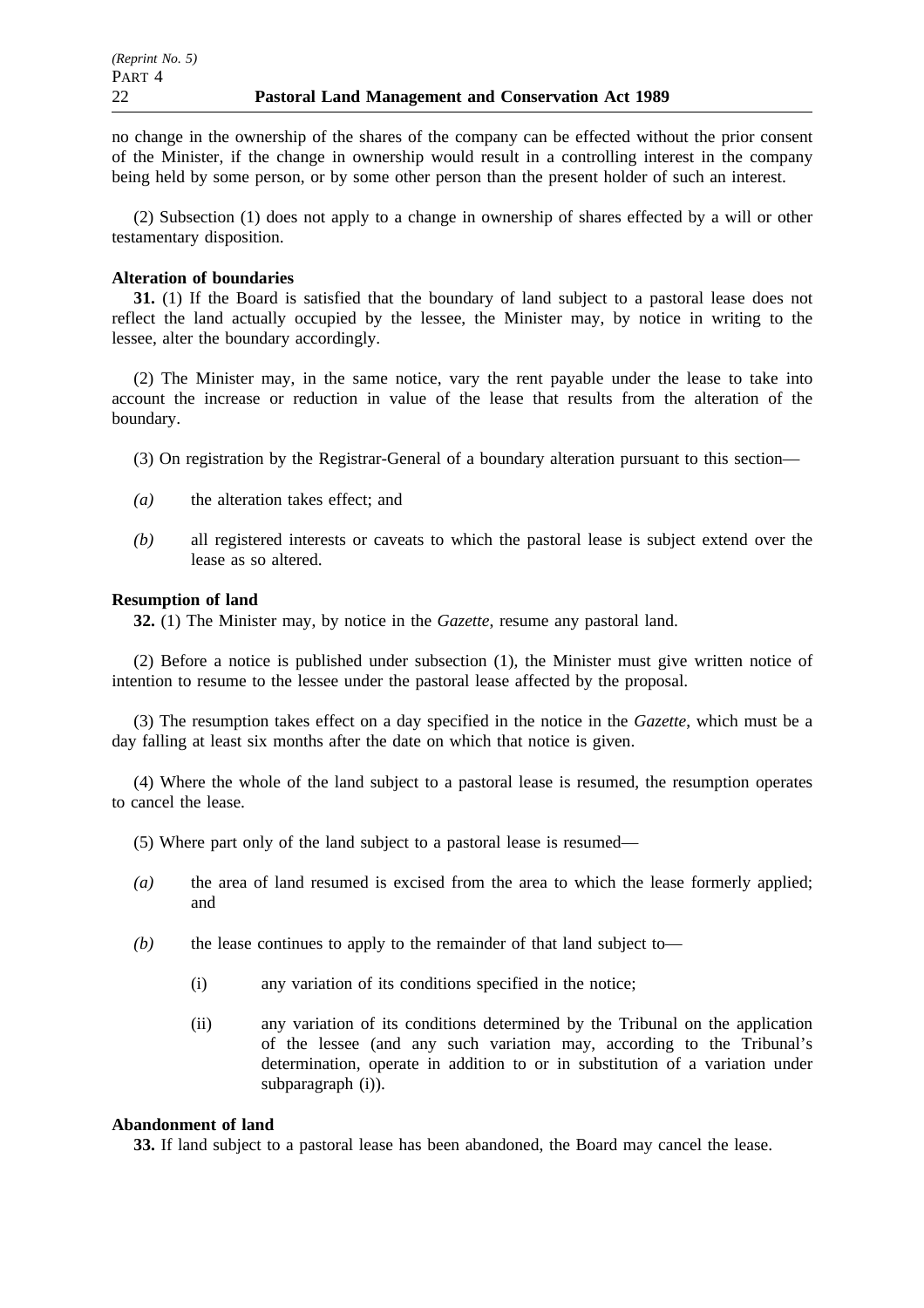### **Vacation of land**

**34.** (1) Where the lessee or former lessee under a pastoral lease vacates the land leaving behind property, the Minister may, by notice in writing, require him or her to remove the property within a stipulated period.

(2) If the notice is not complied with within the stipulated period, the Minister may remove and dispose of the property.

(3) Any costs incurred by the Minister under subsection (2) that are not covered by the proceeds (if any) of the sale of the property may be recovered as a debt from the person to whom the notice under subsection (1) was given.

(4) Any surplus proceeds of the sale of the property must be paid to the lessee or former lessee.

### **Penalties for late payment of rent**

**35.** (1) The Minister may, by notice in the *Gazette*—

- *(a)* fix a scale of penalties to be paid by lessees for late payment of rent or any other amount due under pastoral leases;
- *(b)* vary or revoke a scale previously fixed under this section.

(2) Any such penalty will be regarded as an amount that is due and payable under the pastoral lease.

(3) The Board may, for proper reasons, remit a penalty under this section in whole or part.

### **Waiver**

**36.** The Board may, if it thinks special reason exists for doing so, waive a breach of, or non-compliance with, a condition of a pastoral lease unconditionally or subject to conditions.

### **Cancellation of lease or imposition of fine on breach of conditions**

**37.** (1) Subject to subsection (2), the Board may—

- *(a)* impose a fine on the lessee under a pastoral lease of an amount not exceeding \$10 000; or
- *(b)* cancel a pastoral lease,

if satisfied that a breach of a condition of the lease has occurred.

- (2) The Board cannot cancel a pastoral lease unless satisfied—
- *(a)* that the lessee has been allowed a reasonable opportunity to make good the breach but has failed to do so; or
- *(b)* that cancellation is necessary in order to prevent, arrest or minimise damage to or deterioration of the land.
- (3) On cancelling a pastoral lease under this section, the Board may—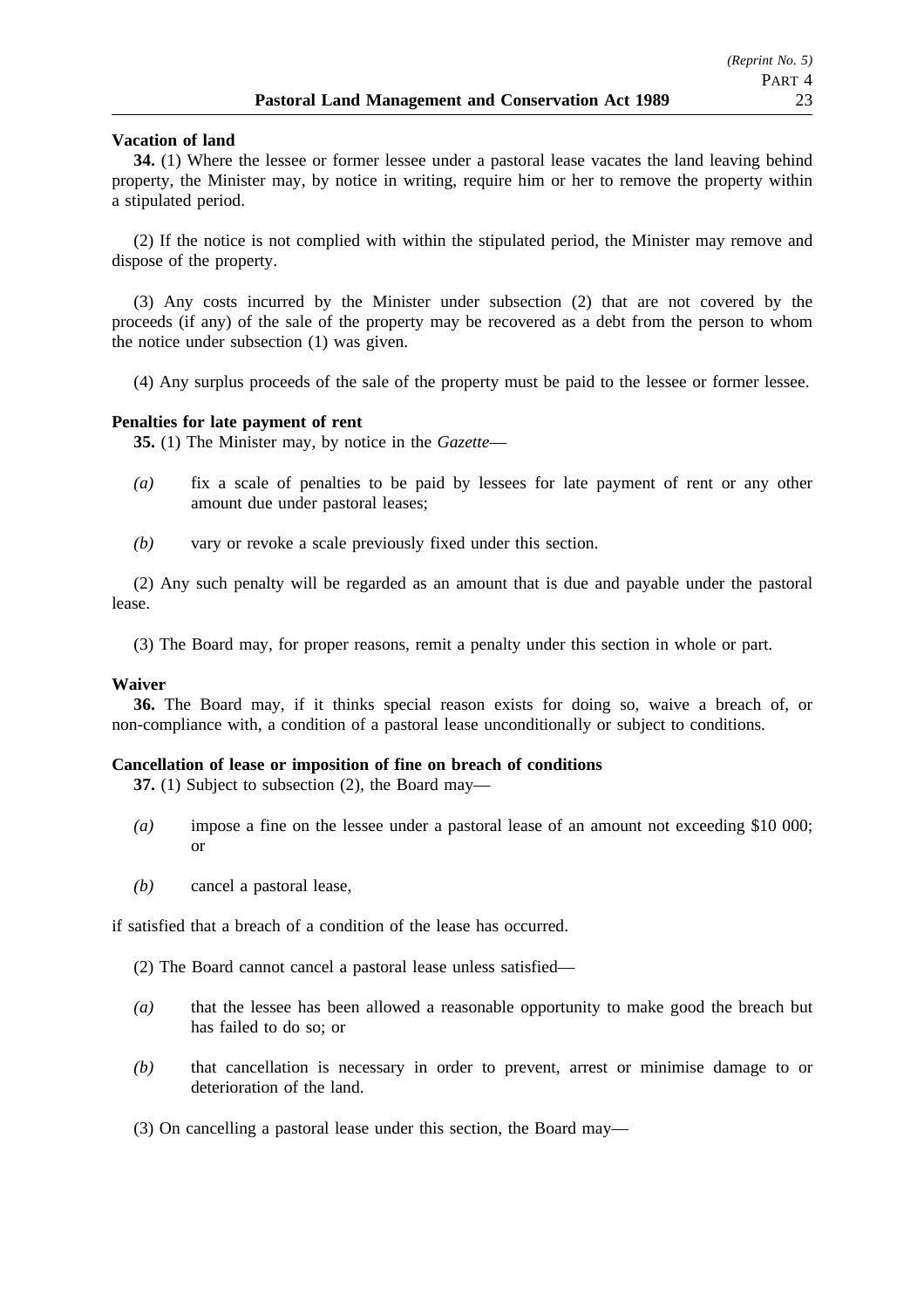- *(a)* order that the lessee or the holder of any registered interest in or caveat over the lease be compensated for loss suffered as a result of the cancellation to such extent as the board thinks fit (but the total amount payable under all such orders must not exceed the market value of the lessee's interest less the costs incurred by the Board in taking action under this section); or
- *(b)* make such incidental or ancillary orders as it thinks fit.

(4) On cancellation of a pastoral lease under this section, the land is freed from all encumbrances and claims.

- (5) Fines imposed under this section—
- *(a)* are payable by the Board into the Consolidated Account; and
- *(b)* if unpaid, may be recovered by the Board from the lessee as a debt.

### **Cancellation of pastoral lease obtained by false statement**

**38.** The Board may cancel a pastoral lease if satisfied that the lease was obtained under this Act by a false declaration or statement.

### **Compensation**

**39.** (1) A lessee is entitled to compensation on—

- *(a)* resumption of pastoral land; or
- *(b)* expiry of a lease pursuant to a refusal to extend its term under section 25 or 26.
- (2) The amount of the compensation—
- *(a)* will be determined by agreement between the Minister and the lessee or, in default of agreement, by the Land and Valuation Court; and
- *(b)* must be based on the market value of the pastoral lease as if the lease were not being resumed or were not expiring but had been duly extended in accordance with this Act.

### **Notice of adverse action to be given to holders of registered interests or caveats**

**40.** (1) The Board or the Minister (as the case may require) must—

- *(a)* before resuming any pastoral land; or
- *(b)* before cancelling a lease pursuant to this Part; or
- *(c)* on making a decision under this Part not to extend the term of a lease,

give written notice of the action to all persons who have a registered interest in or caveat over the lease.

(2) Notice of a proposed resumption or cancellation must be given at least 14 days before the proposal is implemented.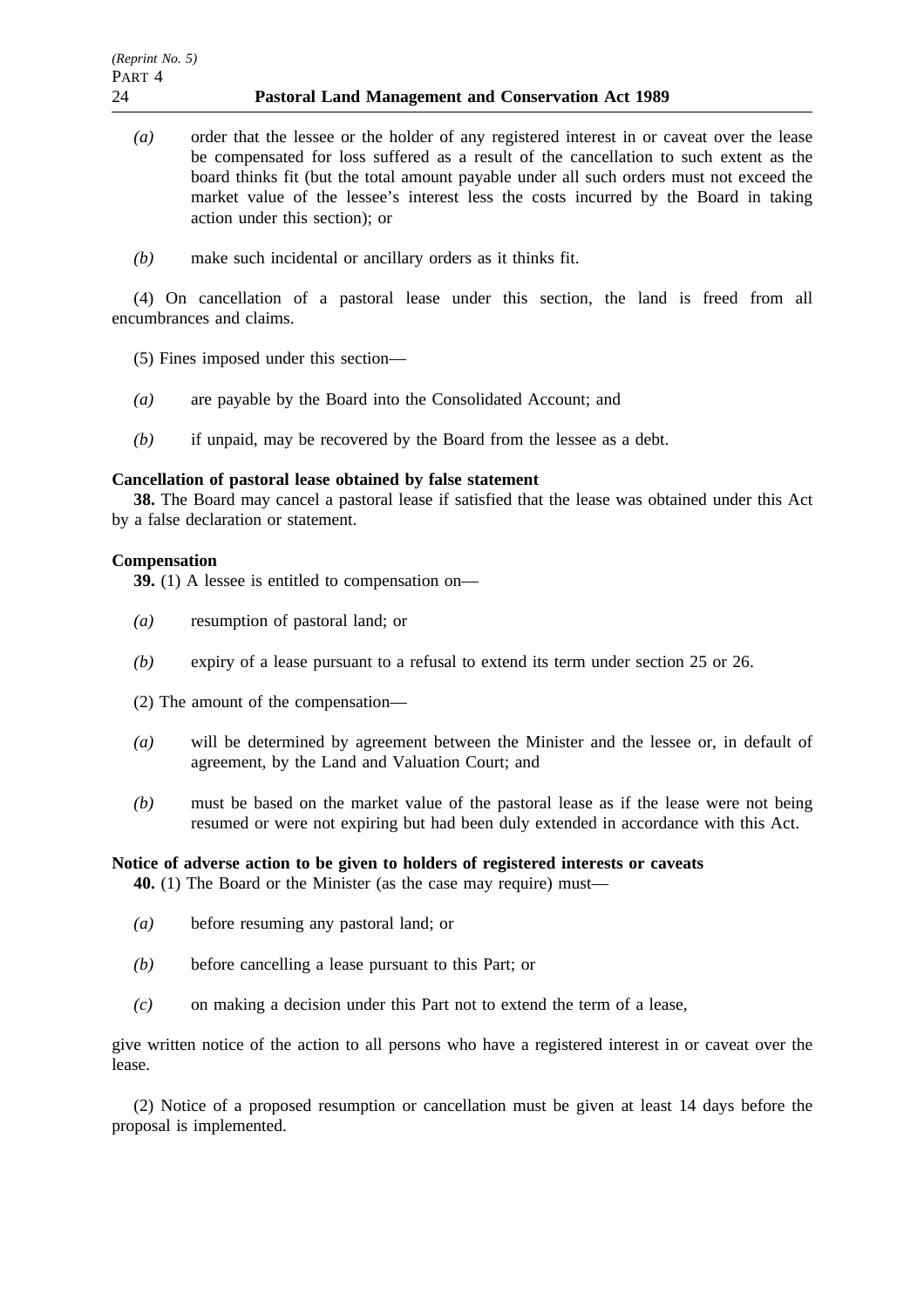## **Part 5—Land management and protection**

### **Property plans**

**41.** (1) If the Board is of the opinion that pastoral land has, from any cause, been damaged, or is likely to suffer damage or deteriorate, and that in order to prevent, arrest or minimise damage to or deterioration of the land, or to rehabilitate the land, it is necessary that action under this section be taken, the Board may, by notice in writing to the lessee, require the lessee—

- *(a)* to submit to the Board a plan (a "**property plan**") detailing the proposed management of the pastoral land over a specified period; or
- *(b)* to submit to the Board a revised property plan,

in accordance with the terms of the notice.

(2) The Board must not, in exercising its powers under subsection (1), act capriciously or vexatiously.

(3) A property plan must contain such information as the Board may require.

(4) The Board may—

- *(a)* approve, by endorsement, a property plan or revised property plan; or
- *(b)* refer the plan back to the lessee for modification; or
- *(c)* reject the plan and—
	- (i) require, by notice in writing, the lessee to submit a fresh plan; or
	- (ii) prepare (or revise, as the case may be) a property plan itself and recover the cost of doing so from the lessee as a debt.

(5) If a lessee fails to comply with a notice under subsection (1) or (4), the Board may prepare a property plan or revised property plan in respect of the pastoral land and recover the cost of doing so from the lessee as a debt.

(6) A property plan or revised property plan prepared by the Board pursuant to subsection (4) or (5) will be taken to be an approved property plan for the land to which it relates.

(7) The Board may, by endorsement, approve a property plan voluntarily submitted to the Board by a lessee.

(8) An approved property plan may, with the approval of the Board, be varied by the lessee.

(9) A property plan or revised property plan must be prepared in consultation with the soil conservation authority for the area in which the pastoral land to which the plan relates is located.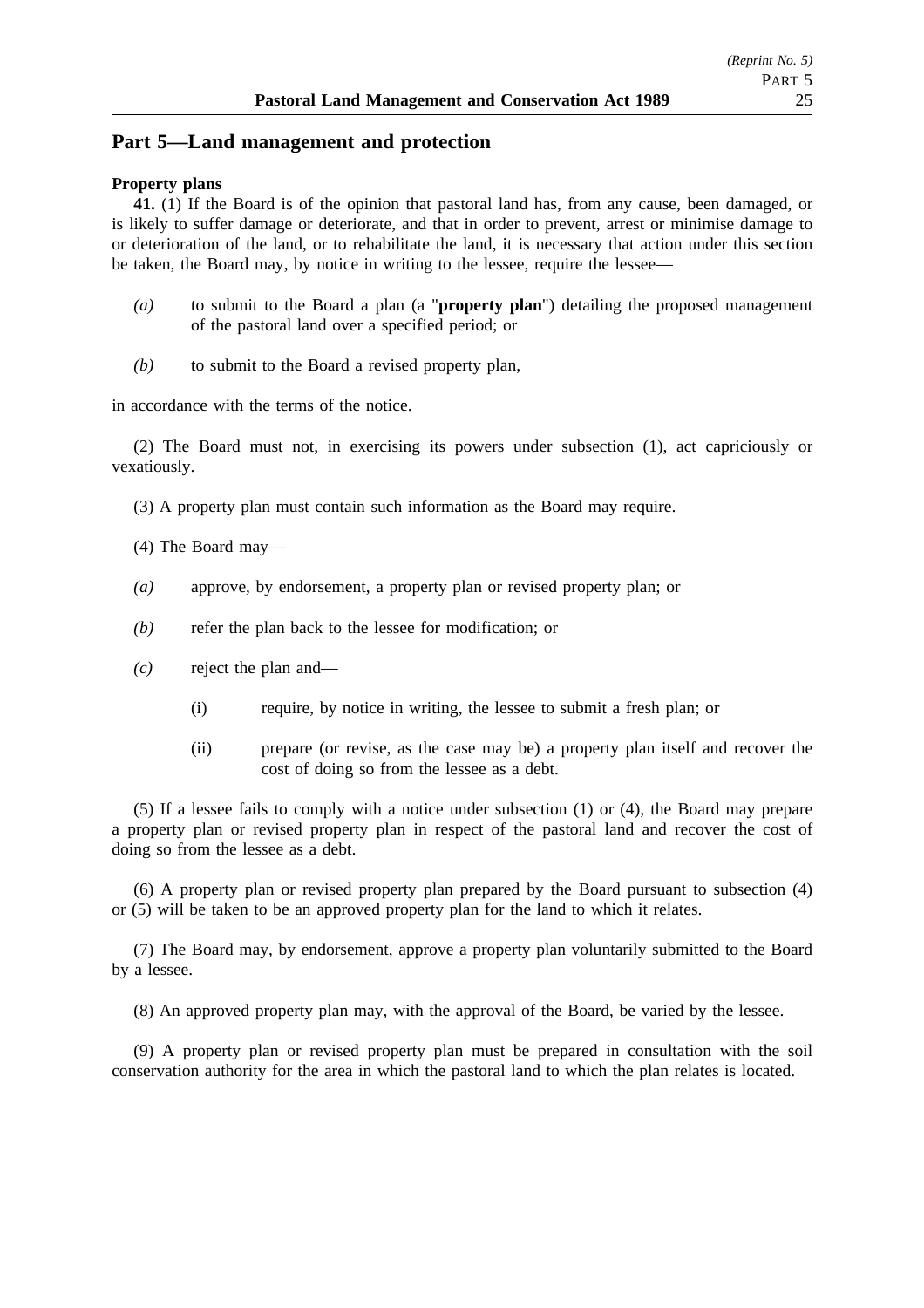(9a) Where a proposed property plan (including a property plan prepared or revised by the Board) includes or will include an activity for which a permit would, but for section 12 of the *Water Resources Act 1997*, be required under that Act, the Board must not approve the plan or prepare or revise it without first consulting and having regard to the views of the authority under that Act to whom an application for a permit for that activity would otherwise have to be made.

(10) If a lessee fails, without reasonable excuse—

- *(a)* to comply with a notice under subsection (1) or (4); or
- *(b)* to implement an approved property plan,

the failure constitutes a breach of the conditions of the pastoral lease.

### **Verification of stock levels**

**42.** (1) The lessee under a pastoral lease must, not later than 30 April in each year, furnish the Board with a statutory declaration as to stock levels on the pastoral land.

(2) For the purpose of ascertaining at any time the amount of stock on pastoral land, or on any particular area of pastoral land, the Board may, by notice in writing to the lessee—

- *(a)* require the lessee to furnish the Board, within a specified time, with a statutory declaration as to stock levels on the land; or
- *(b)* require the lessee to muster stock in accordance with the terms of the notice in order to allow a person authorised by the Minister to count the stock.

(3) A statutory declaration furnished pursuant to this section must contain such information as the Board may require.

(4) If a lessee fails to comply with a notice under subsection (2)*(b)*, the Board may cause the muster to be carried out and, subject to subsection (5), may recover the cost of doing so from the lessee as a debt.

(5) If a muster carried out pursuant to this section verifies that the stock levels as declared by the lessee in accordance with this section were accurate, the cost of carrying out the muster will be borne by the Crown.

(6) A declaration as to stock levels will be taken to be accurate if a subsequent muster finds that the numbers of stock on the land are less than or do not exceed by more than 10 per cent the declared levels.

(7) If a lessee fails, without reasonable excuse, to comply with a requirement of, or notice under, this section, the failure constitutes a breach of the conditions of the pastoral lease.

### **Notices to destock or take other action**

**43.** (1) If the Board is of the opinion that pastoral land has, from any cause, been damaged, or is likely to suffer damage or deteriorate, and that in order to prevent, arrest or minimise damage to or deterioration of the land, or to rehabilitate the land, it is necessary that action under this section be taken, the Board may, by notice in writing to the lessee, require the lessee to do any one or more of the following: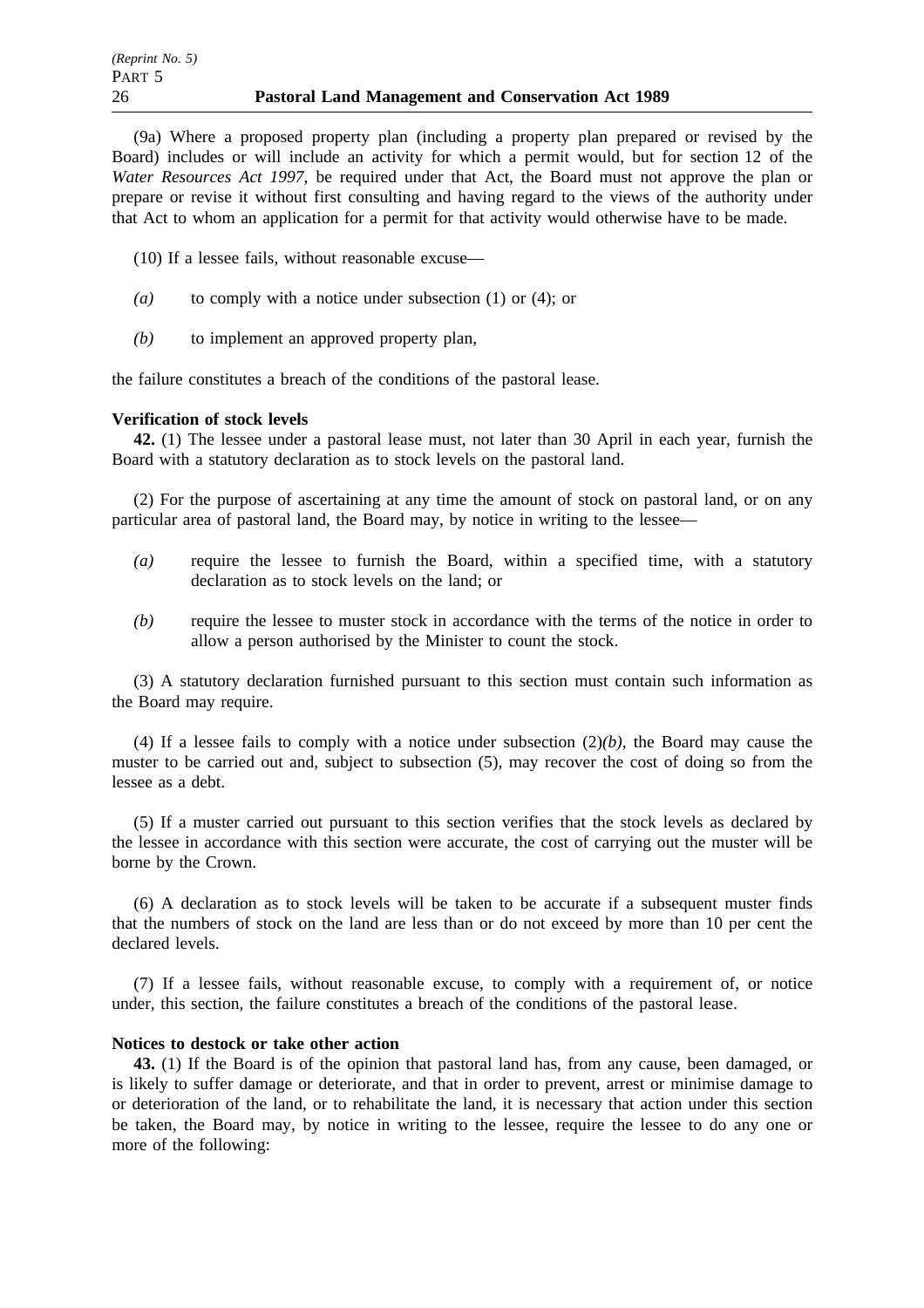- *(a)* remove a specified number of stock from the land or a particular part of the land;
- *(b)* keep the amount of stock on the land or a particular part of the land to a specified level, or to keep no stock at all on that land;
- *(c)* carry out specified improvements to or land treatment works on the land;
- *(d)* adopt or desist from specified land management practices,

in accordance with the terms of the notice.

- (2) A notice under subsection (1) may provide—
- *(a)* that it is to have effect for a specified period; or
- *(b)* that it is to have effect until the Board, on the application of the lessee, directs that the notice cease to operate.

(2a) Where the Board proposes to issue or vary a notice under subsection (1) that would require a lessee to undertake an activity for which a permit would, but for section 12 of the *Water Resources Act 1997*, be required under that Act, the Board must not issue or vary the notice without first consulting and having regard to the views of the authority under that Act to whom an application for a permit for that activity would otherwise have to be made.

(3) The Board may, by notice in writing to the lessee, vary or revoke a notice under this section.

(4) If a lessee fails to comply with a notice under subsection (1), the Board may cause the required action to be carried out and may recover the cost of doing so from the lessee as a debt.

(5) If a lessee fails to comply with a notice under subsection (1), the failure constitutes a breach of the conditions of the pastoral lease.

### **Reference areas**

**44.** (1) The Board may, by notice in the *Gazette*, declare a specified area of pastoral land to be a reference area for the purposes of evaluating the effect that the grazing of stock has on the land.

(2) A reference area—

- *(a)* cannot exceed one square kilometre in size; and
- *(b)* will, where necessary, be fenced by the Minister.

(3) A lessee is not obliged to maintain a reference area or its fences, subject to any agreement between the lessee and the Minister to the contrary.

- (4) The lessee of pastoral land on which a reference area is established—
- *(a)* must not, if the area is fenced, allow any stock within the reference area; and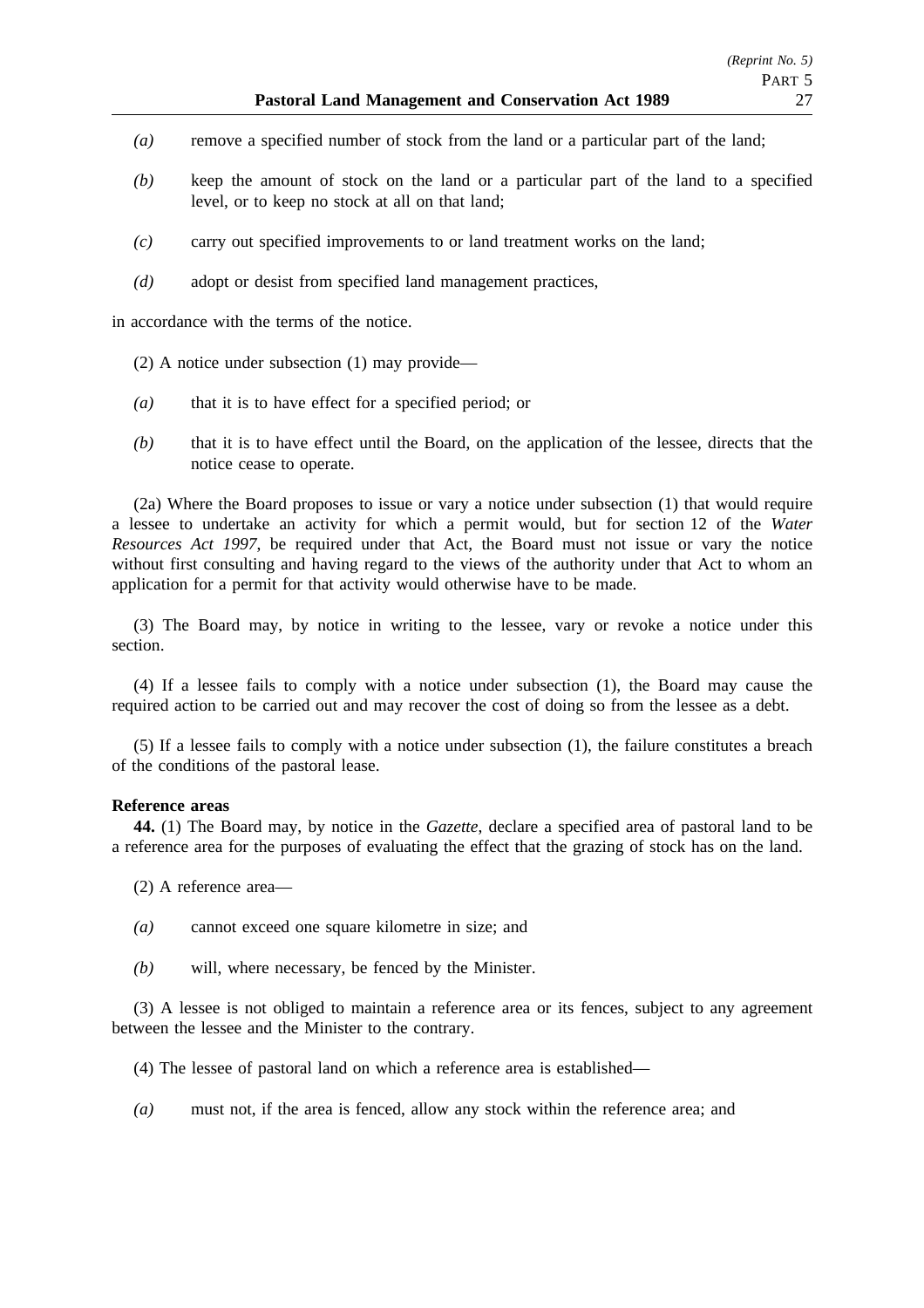*(b)* must, if the Board so requires, inspect the area and its fences and make reports to the Board in accordance with the directions of the Board.

Maximum penalty: \$5 000.

(5) The Board may, by notice in the *Gazette*, vary or revoke a notice under this section.

(6) The lessee of pastoral land on which a reference area is established is not entitled to compensation for any reduction in the value of the lease resulting from the establishment of the reference area, but any such reduction in value will be taken into account when the lease is next revalued for the purposes of rent determination.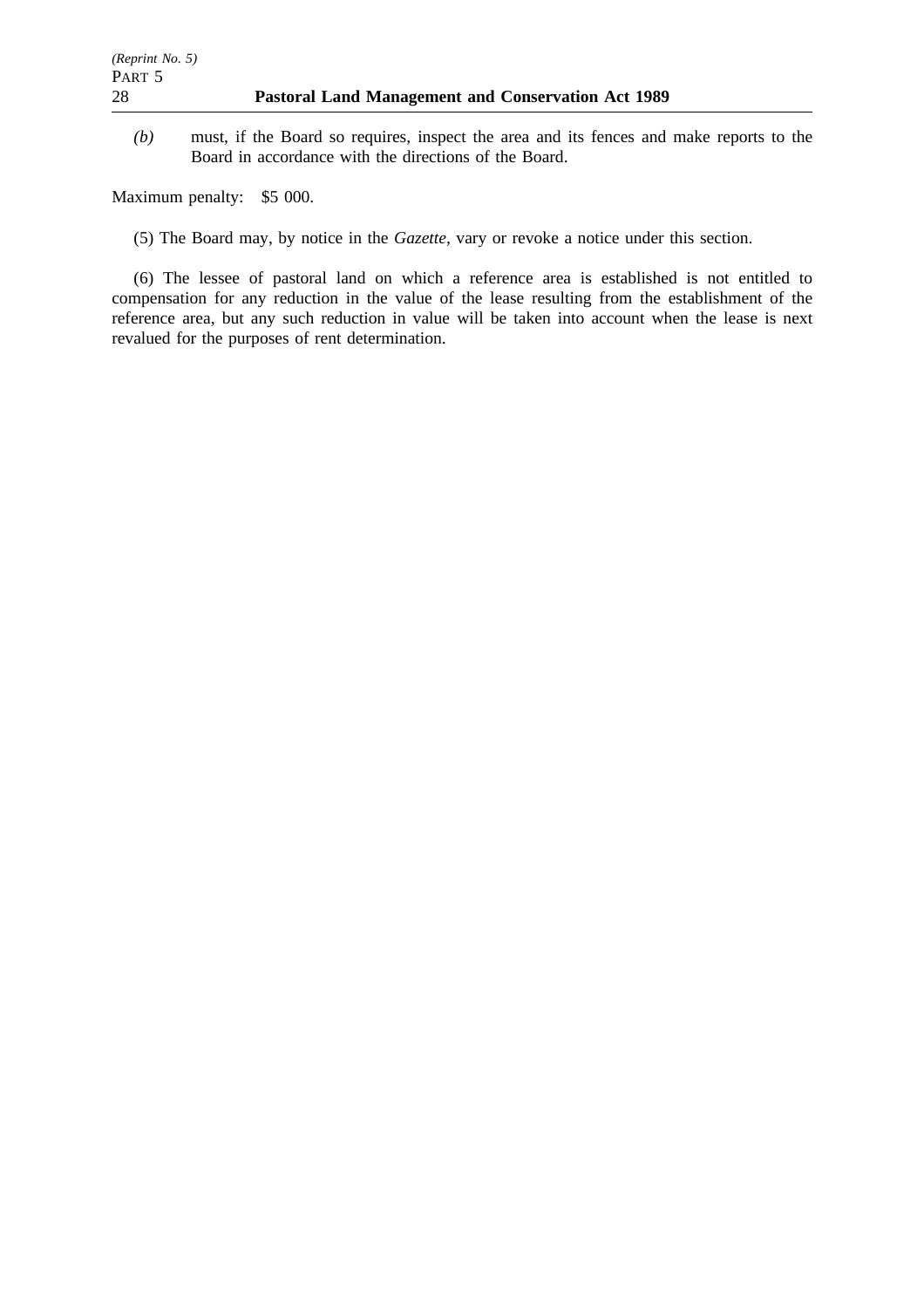## **Part 6—Access to pastoral land**

## **Division 1—Public access routes and stock routes**

### **Establishment of public access routes and stock routes**

**45.** (1) A public access route is a route dedicated as a public access route pursuant to this section.

- (2) A stock route is a route—
- *(a)* delineated as a stock route on a prescribed plan; or
- *(b)* dedicated as a stock route pursuant to this section.
- (3) The Board may, by notice in the *Gazette*—
- *(a)* dedicate delineated routes over pastoral land as public access routes or stock routes, or both; or
- *(b)* vary or revoke a notice under this section.

(4) A map in a notice published under this section must also show all public roads that cross the pastoral land, and all stock routes delineated on a prescribed plan that cross the land.

(5) A notice must not be published under this section unless—

- *(a)* the proposal to be implemented by the notice has been published in a newspaper circulating generally in the State inviting members of the public to comment on the proposal within a specified period of not less than three months; and
- *(b)* the Board has considered any such comments; and
- *(c)* the Board has consulted with—
	- (i) all pastoral lessees affected by the proposal; and
	- (ii) the soil conservation authority for the area within which the public access route or stock route lies; and
	- (iii) such organisations as the Board believes have an interest in the matter.

(6) Subsection (5) does not apply in relation to the temporary closure of a public access route or stock route, or any part of such a route, pursuant to subsection (7).

(7) On being satisfied, on the application of a lessee, that it is necessary to do so for the purposes of the safety of the public, the management of stock or the carrying out of rehabilitative work on land adjacent to the route, the Board may, by notice in the *Gazette*, temporarily close a public access route or a stock route, or a part of such a route and, for that purpose, may require the lessee to erect such signs or barriers as the Board thinks fit for the purpose of warning the public of the closure.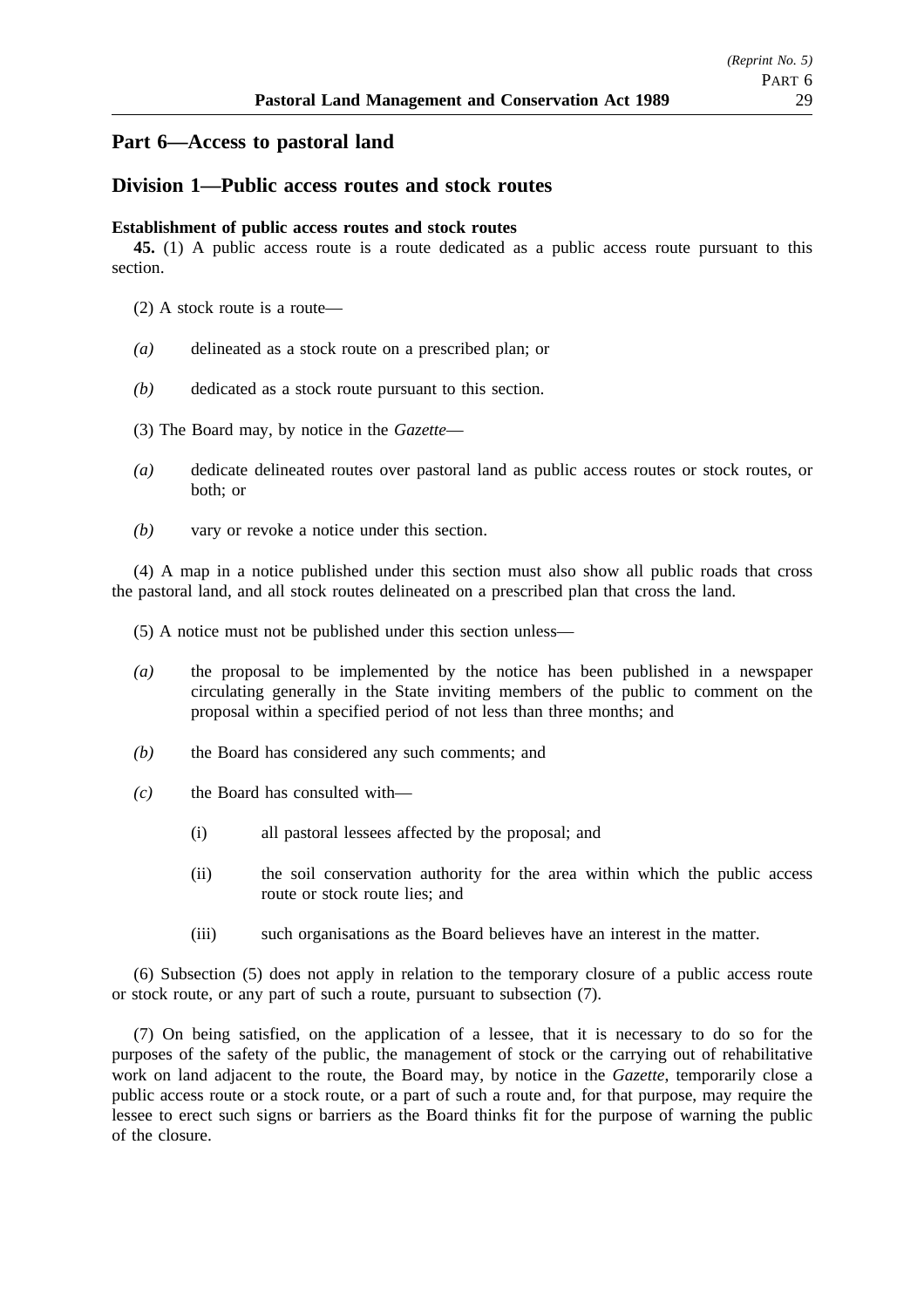(8) If a public access route or a stock route as delineated on a prescribed plan or on a map published under this section differs from the route as it exists on the ground or as marked out on the ground, the latter prevails.

(9) On a public access route or stock route being established—

- *(a)* the lessee's rights under the pastoral lease over the land comprising the route cease; and
- *(b)* the care, control and management of the route is vested in the Minister,

but the Minister is not thereby obliged to maintain any such route.

(10) However, the Minister may, if of the opinion that an access route has suffered considerable damage as a result of it being used by members of the public, contribute towards the repair or maintenance of the route.

(11) A lessee of pastoral land over which a public access route or stock route is established is not obliged and cannot be required to keep stock off the route, and may use the route for the purposes of droving stock.

(12) The lessee of pastoral land over which a public access route or stock route is established is not entitled to compensation for any reduction in the value of the lease resulting from establishment of the route, but any such reduction in value will be taken into account when the lease is next revalued for the purposes of rent determination.

## **Division 2—Travelling stock**

### **Travelling with stock**

**46.** (1) A person may, after giving notice in accordance with the regulations to the lessee of pastoral land, travel with stock across the land.

(2) Where the predominant purpose of a person exercising the powers conferred by subsection (1) is to obtain feed for the stock from land comprised in the lease, that person is liable to pay compensation to the lessee in accordance with the regulations.

- (3) A person who exercises powers conferred by this section—
- *(a)* must—
	- (i) if there is a stock route across the land—use the stock route;
	- (ii) if there is no such stock route—use a route directed by the lessee;
	- (iii) in the absence of a stock route and directions from the lessee—use the most direct practicable route; and
- *(b)* must travel the stock across the land—
	- (i) in the case of sheep—not less than 8 kilometres each day;
	- (ii) in the case of cattle—not less than 16 kilometres each day; and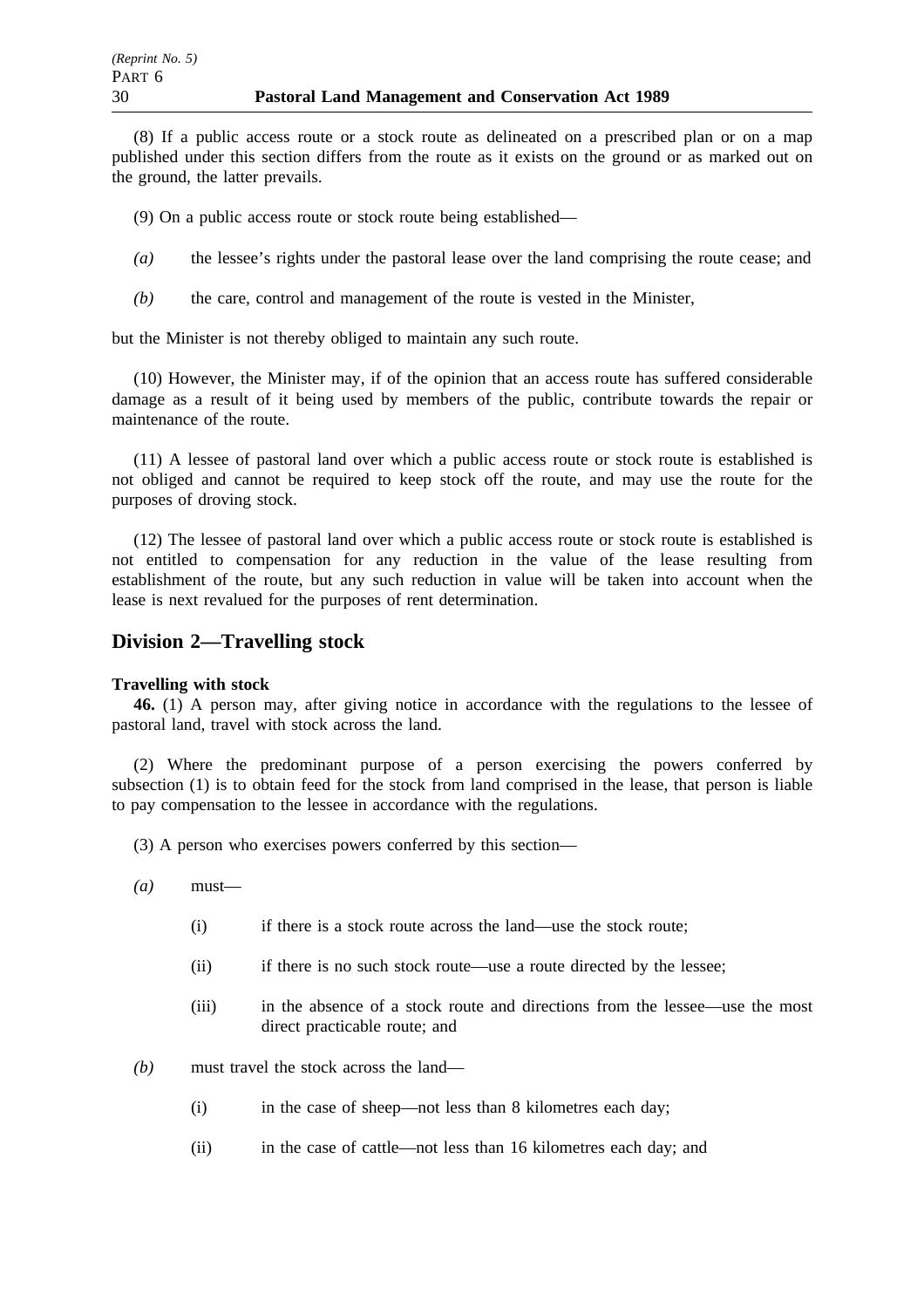*(c)* must comply with any conditions imposed by the regulations.

Maximum penalty: \$1 250.

(4) If pastoral land is fenced, the lessee must, for the purpose of facilitating the exercise of rights conferred by this section—

- *(a)* provide a gate or other means of access at any point at which the fence is intersected by a stock route; and
- *(b)* provide such other gates or other means of access as are necessary so that the length of fence between points of access does not exceed 16 kilometres.

Maximum penalty: \$1 250.

## **Division 3—Public access**

### **Rights of Aborigines**

**47.** (1) Despite this Act or any pastoral lease granted under this Act or the repealed Act, but subject to subsection (2), an Aborigine may enter, travel across or stay on pastoral land for the purpose of following the traditional pursuits of the Aboriginal people.

- (2) Subsection (1) does not give an Aborigine a right to camp—
- *(a)* within a radius of one kilometre of any house, shed or other outbuilding on pastoral land; or
- *(b)* within a radius of 500 metres of a dam or any other constructed stock watering point.

#### **Right to travel across and camp on pastoral land**

**48.** (1) Subject to this Act, a person may travel (by any means) or camp temporarily on a public access route.

(2) Subject to this Act, a person may, on giving oral or written notice to the lessee, travel across pastoral land (otherwise than on a public access route) by any means other than a motor vehicle, a horse or a camel and, in the course of so travelling, camp temporarily on the land.

(3) Subject to this Act, a person may, with the consent of the lessee or the Minister, travel across pastoral land (otherwise than on a public access route) by means of a motor vehicle, a horse or a camel and, in the course of so travelling, camp temporarily on the land.

(4) This section does not give a person the right to camp—

- *(a)* within a radius of one kilometre of any house, shed or other outbuilding on the land; or
- *(b)* within a radius of 500 metres of a dam or any other constructed stock watering point on the land.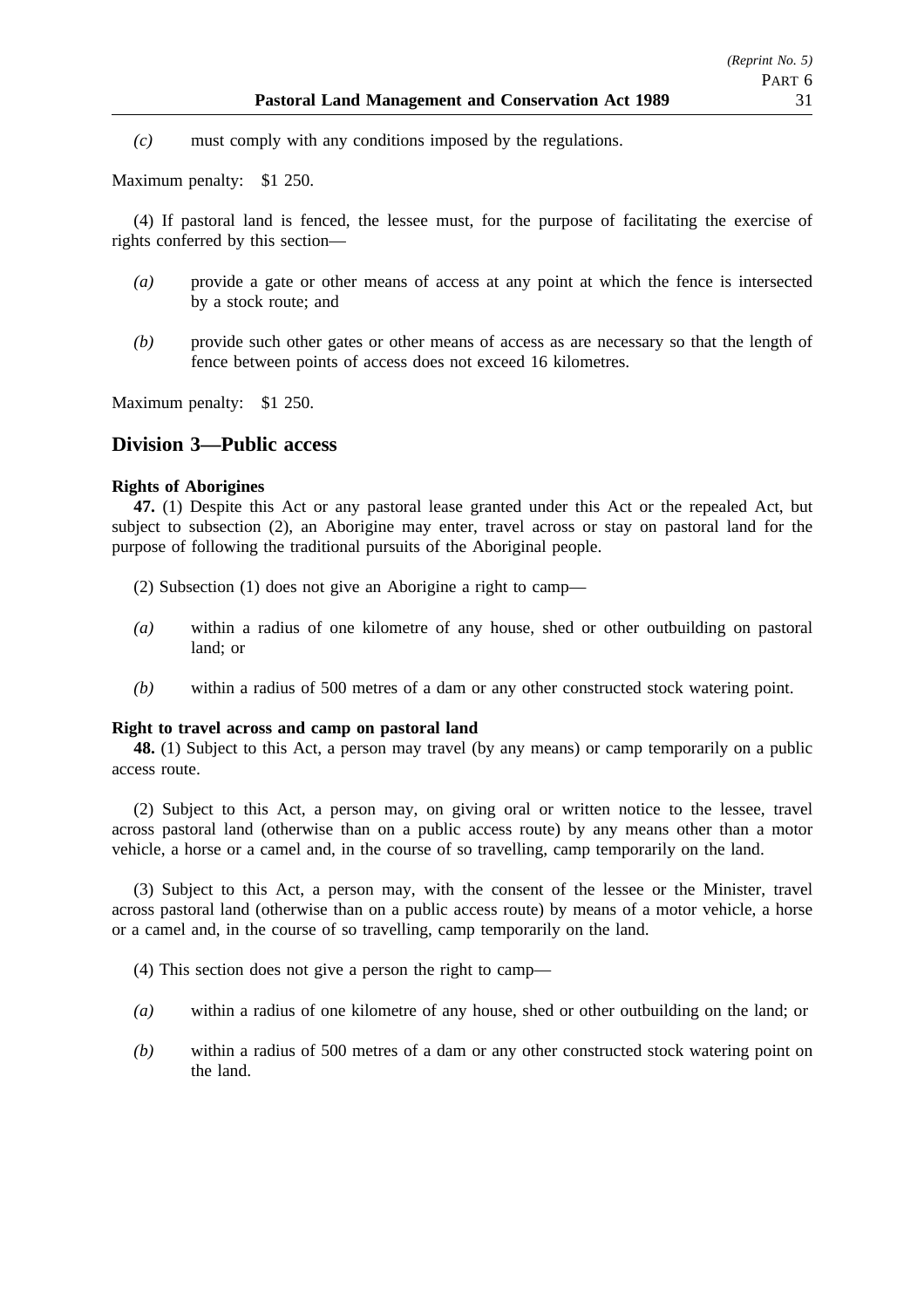(5) A person who proposes to travel across or camp on pastoral land in the manner referred to in subsection (3) must first seek the lessee's consent to the proposal and the lessee may refuse that consent if of the opinion that it is necessary to do so for the purposes of the safety of the public, the management of stock or the carrying out of rehabilitative work on the land or for any other good and sufficient reason.

(6) If the lessee refuses to consent to a proposal under subsection (5), the person may seek the Minister's consent to the proposal.

(7) The Minister may, without consulting the lessee, consent to the proposal but, if the Minister consents to the proposal without consulting the lessee, the proposal cannot be carried out until the Minister has notified the lessee that consent has been given.

(8) The Minister incurs no liability by virtue of giving consent to a proposal to travel across or camp on pastoral land.

(9) For the purposes of this section, camping is temporary if it is for a period not exceeding two weeks or, if some other greater or lesser period is prescribed in respect of a particular area, that period in relation to camping in that area.

#### **Public access not to be obstructed**

**49.** (1) A person must not, without lawful authority, place any obstruction across a public access route or stock route.

Maximum penalty: \$1 250.

(2) If any pastoral land over which a public access route is established is fenced, the lessee—

- *(a)* must provide a gate or other means of access at the point of intersection; and
- *(b)* must keep any such gate unlocked.

Maximum penalty: \$1 250.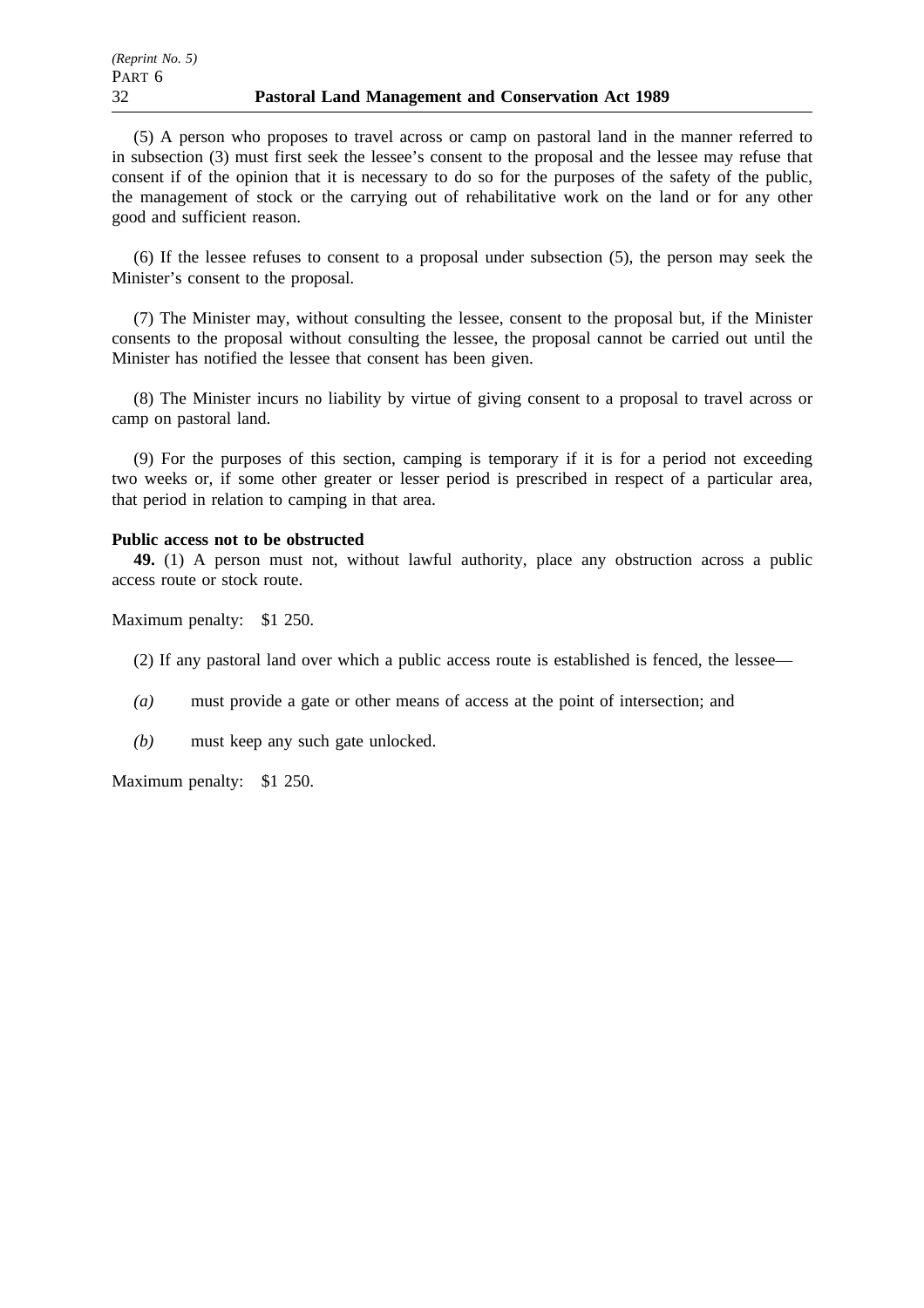## **Part 7—Appeals**

## **Division 1—The Tribunal**

## **Establishment of the Tribunal**

**50.** (1) The *Pastoral Land Appeal Tribunal* is established.

- (2) The Tribunal will be constituted of—
- *(a)* a District Court Judge nominated by the Senior Judge as a Judge of the Tribunal; and
- *(b)* two experts chosen by the Judge from the panel of experts established under subsection (3).

(3) The Governor will establish, in accordance with the regulations, a panel of experts (comprising experts in such fields as the Governor considers appropriate) from which members of the Tribunal may be drawn.

(4) If a person ceases to be a member of the panel through expiry of a period of office, the person may nevertheless continue as a member of the Tribunal for the purpose of completing part-heard proceedings.

(5) There will be a Registrar of the Tribunal.

### **Determination of questions**

**51.** (1) Any question of law or procedure arising before the Tribunal will be determined by the Judge and any other question by unanimous or majority decision of the members.

(2) The Tribunal must act according to equity, good conscience and the substantial merits of the case, without regard to technicalities and legal forms, and is not bound by the rules of evidence but may inform itself on any matter in such manner as it thinks fit.

### **Powers and procedures of the Tribunal**

**52.** (1) The Tribunal may, for the purposes of proceedings before the Tribunal—

- *(a)* by summons signed on behalf of the Tribunal by a member of the Tribunal or the Registrar, require the attendance of a person before the Tribunal or at a conference; or
- *(b)* by summons signed on behalf of the Tribunal by a member of the Tribunal or the Registrar, require the production before the Tribunal of any relevant books, papers or documents; or
- *(c)* inspect any books, papers or documents produced before it and retain them for such reasonable period as it thinks fit and makes copies of any of them or any of their contents; or
- *(d)* require any person to make an oath or affirmation to answer truly all questions put by a member of the Tribunal, or a person appearing before the Tribunal, relating to a matter before the Tribunal; or
- *(e)* require any person appearing before the Tribunal to answer any relevant questions put by a member of the Tribunal or by a person appearing before the Tribunal.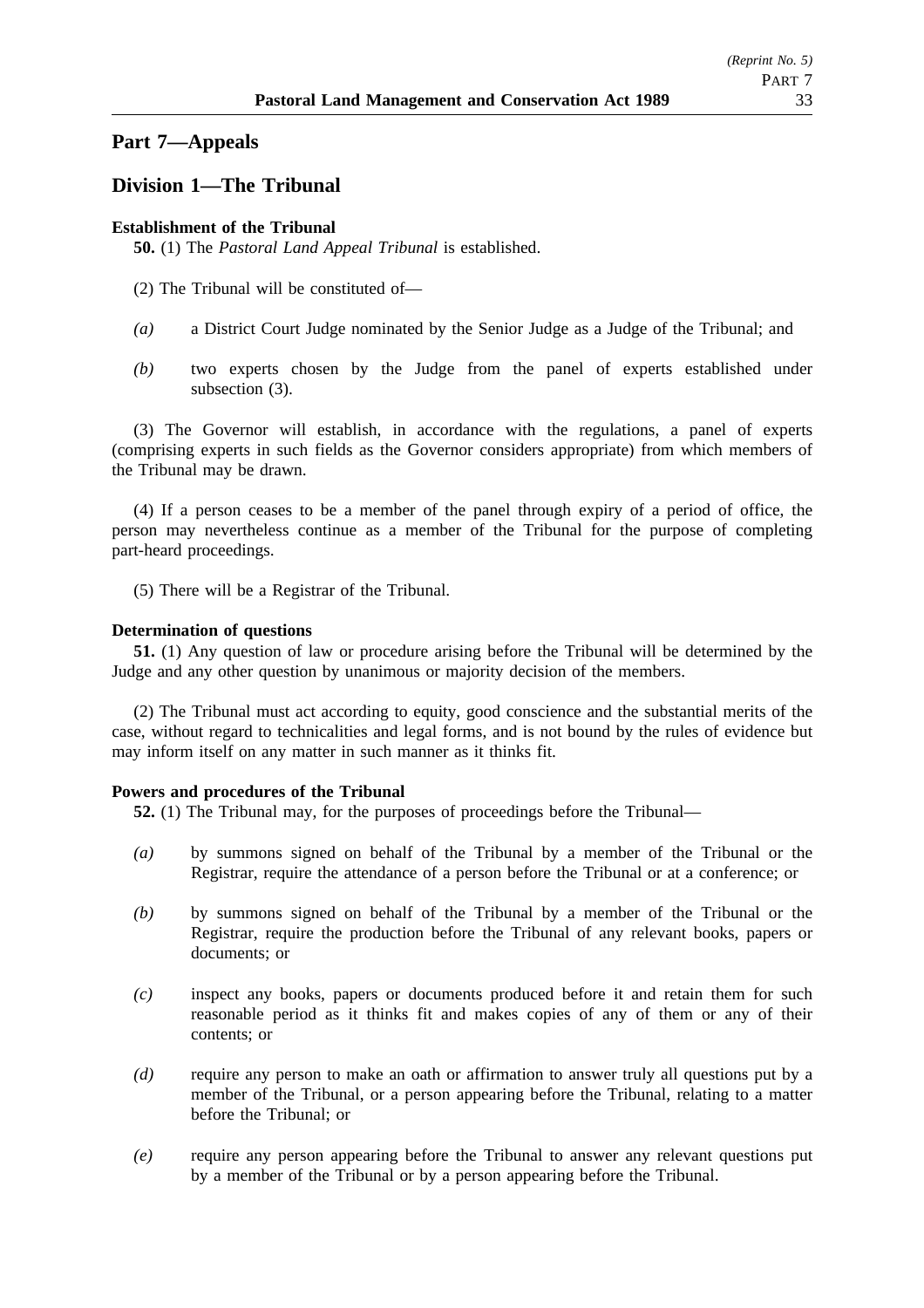(2) Subject to subsection (3), a person who—

- *(a)* has been served with a summons to appear before the Tribunal or at a conference and fails, without reasonable excuse, to attend in obedience to the summons; or
- *(b)* has been served with a summons to produce books, papers or documents and fails, without reasonable excuse, to comply with the summons; or
- *(c)* misbehaves before the Tribunal, wilfully insults the Tribunal or any member of the Tribunal, or interrupts the proceedings of the Tribunal; or
- *(d)* refuses to be sworn or to affirm, or to answer any relevant question when required to do so by the Tribunal,

is guilty of an offence.

Maximum penalty: \$10 000.

(3) A person who appears as a witness before the Tribunal has the same protection as a witness in proceedings before a District Court.

(4) The Tribunal cannot allow non-party intervention in proceedings before the Tribunal.

(5) The Registrar must give the parties to proceedings reasonable notice of the time and place of the proceedings.

(6) A party is entitled to appear before the Tribunal personally or by counsel or other representative.

(7) Counsel for the parties to proceedings are not entitled to attend a compulsory conference.

(8) A party must be allowed a reasonable opportunity to call or give evidence, to examine or cross-examine witnesses and to make submissions to the Tribunal.

(9) A witness will, unless the Tribunal otherwise determines, be allowed witness fees in accordance with a prescribed scale or, if a scale has not been prescribed, with the scale applicable to civil proceedings in the District Court.

(10) The Tribunal may make a determination in any proceedings in the absence of a party to the proceedings if satisfied that the party was given reasonable opportunity to appear but failed to do so.

(11) The Tribunal may make orders for costs in accordance with a prescribed scale against—

- *(a)* the Minister or the Board; or
- *(b)* any other party to proceedings,

but an order cannot be made under paragraph *(b)* unless the Tribunal is satisfied that the party's conduct in relation to the proceedings was frivolous, vexatious or calculated to cause delay.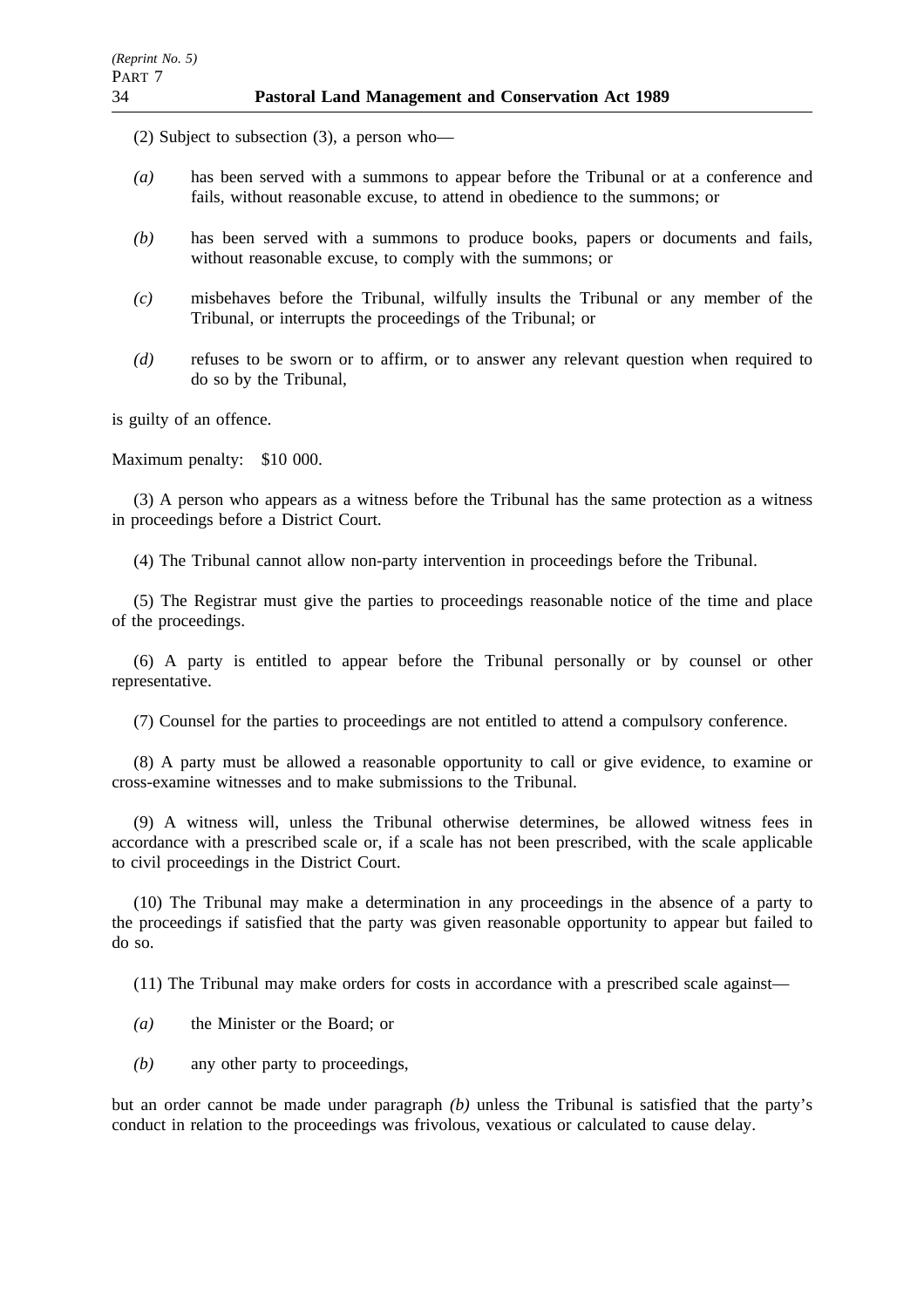(12) At the conclusion of proceedings, the Tribunal must furnish the parties with a written statement of the reasons for its decision.

### **Compulsory conferences**

**53.** (1) Before the Tribunal commences to hear an appeal, the Registrar must convene a conference between the parties to the proceedings for the purpose of attempting to resolve the matters in dispute.

(2) A member of the Tribunal will preside over a conference, but the member who so presides cannot be a member of the Tribunal as constituted for the purpose of hearing the appeal.

(3) Subject to subsection (4), evidence of anything said or done in the course of a conference under this section is inadmissible in proceedings before the Tribunal except by consent of all parties to the proceedings.

(4) The person presiding over a conference under this section must report to the Tribunal on whether a settlement was reached at the conference and, if so, the terms of the settlement and the Tribunal may, without further inquiry, make such determination or order as may be necessary to give effect to the settlement.

## **Division 2—Right of appeal to Tribunal**

### **Appeal against certain decisions**

**54.** (1) A lessee who is dissatisfied with—

- *(a)* a decision to vary the conditions of a pastoral lease; or
- *(b)* a decision not to extend the term of a pastoral lease; or
- *(c)* a decision under section 41 (property plans); or
- *(d)* a decision under section 45 (establishment of access routes); or
- *(e)* a refusal of consent to a transfer, assignment, mortgage, subletting or other dealing with a pastoral lease; or
- *(f)* a decision to cancel a pastoral lease or impose a fine on a lessee for breach of lease conditions,

may appeal to the Tribunal against the decision.

(2) An appeal under this section must be instituted within three months after notification of the decision to the lessee.

- (3) On an appeal, the Tribunal must review the decision the subject of the appeal and may—
- *(a)* confirm the decision; or
- *(b)* vary or revoke the decision; or
- *(c)* substitute its own decision.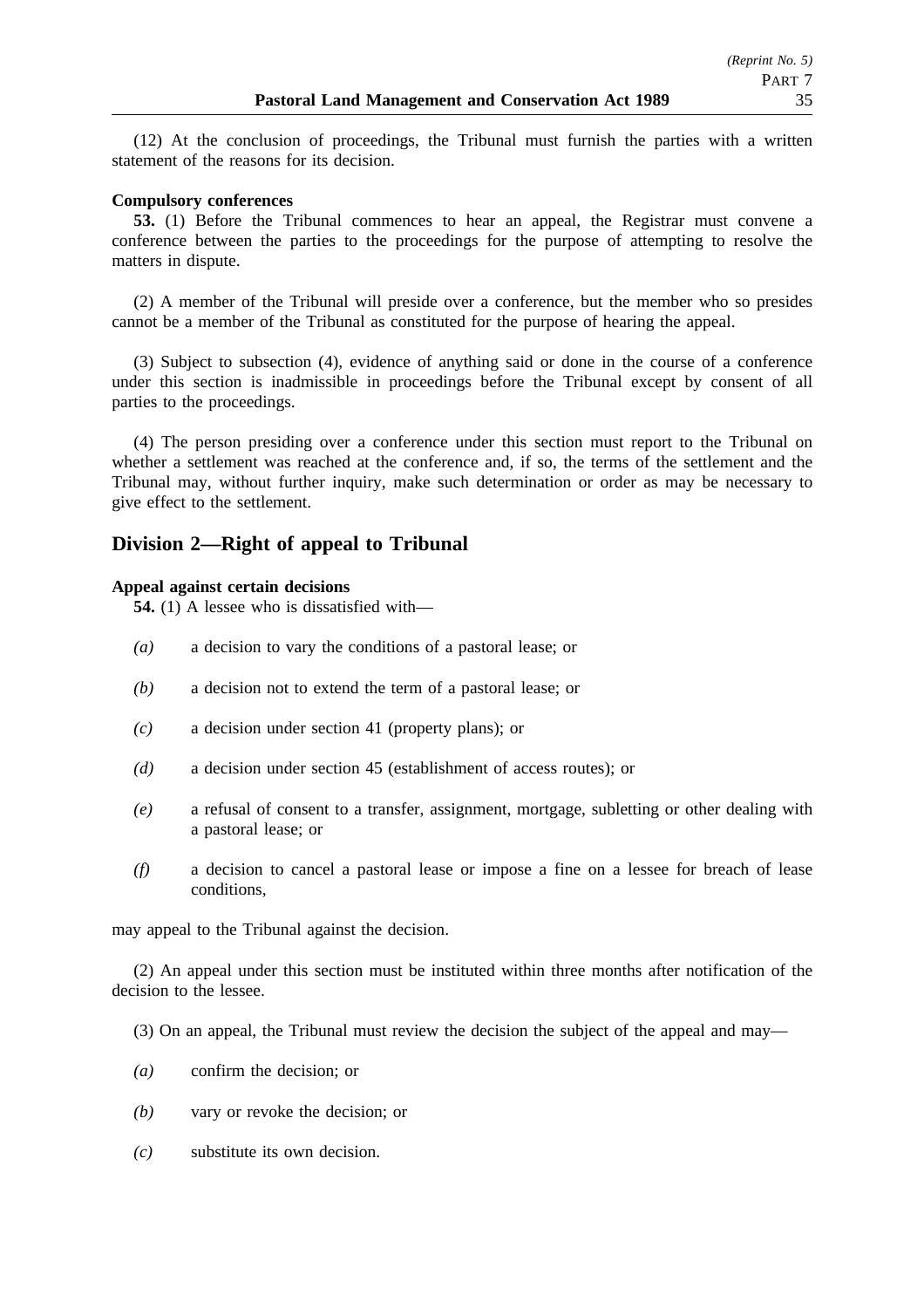(4) The Tribunal must, in determining an appeal, have regard to the objects of this Act.

## **Operation of certain decisions pending appeal**

**55.** (1) Subject to this section, a decision against which a right of appeal lies continues to operate despite that right of appeal or the institution of appeal proceedings.

(2) A decision to cancel a pastoral lease or to impose a fine on a lessee for breach of lease conditions cannot be implemented or enforced until the period for instituting an appeal has elapsed or, if an appeal has been instituted, the appeal has been determined or withdrawn.

(3) The operation of a decision against which an appeal has been instituted may, on the application of the lessee, be suspended by the Tribunal pending the determination of the appeal.

## **Division 3—Review of valuation and right of appeal to Land and Valuation Court**

### **Right of review or appeal**

**56.** (1) A lessee who is dissatisfied with a determination by the Valuer-General of the annual rent for his or her pastoral lease may, within 3 months of receiving a copy of the notice of determination—

*(a)* apply to the Valuer-General for review of the determination; or

*(b)* appeal to the Land and Valuation Court against the determination.

(1a) The Valuer-General must, on the written request of a lessee who is dissatisfied with a determination of annual rent, endeavour to resolve the matter informally by conferring with the lessee, whether or not the lessee has lodged an application for review under subsection (1).

(2) An application under subsection  $(1)(a)$  must be made, and will be dealt with, in accordance with the *Valuation of Land Act 1971*, as if it were an application for review of a valuation under that Act.

(3) If a lessee or the Valuer-General is dissatisfied with the decision of a land valuer on a review under subsection (2), he or she may, within one month of receiving notification of the decision, appeal to the Land and Valuation Court against the decision.

(4) An appeal under this section must be instituted in accordance with rules of court.

(5) On an appeal under this section, the Land and Valuation Court must review the determination or decision the subject of the appeal and may—

- *(a)* confirm the determination or decision; or
- *(b)* vary or revoke the determination or decision; or
- *(c)* substitute its own determination or decision,

and may make such orders in relation to incidental or ancillary matters as it thinks fit.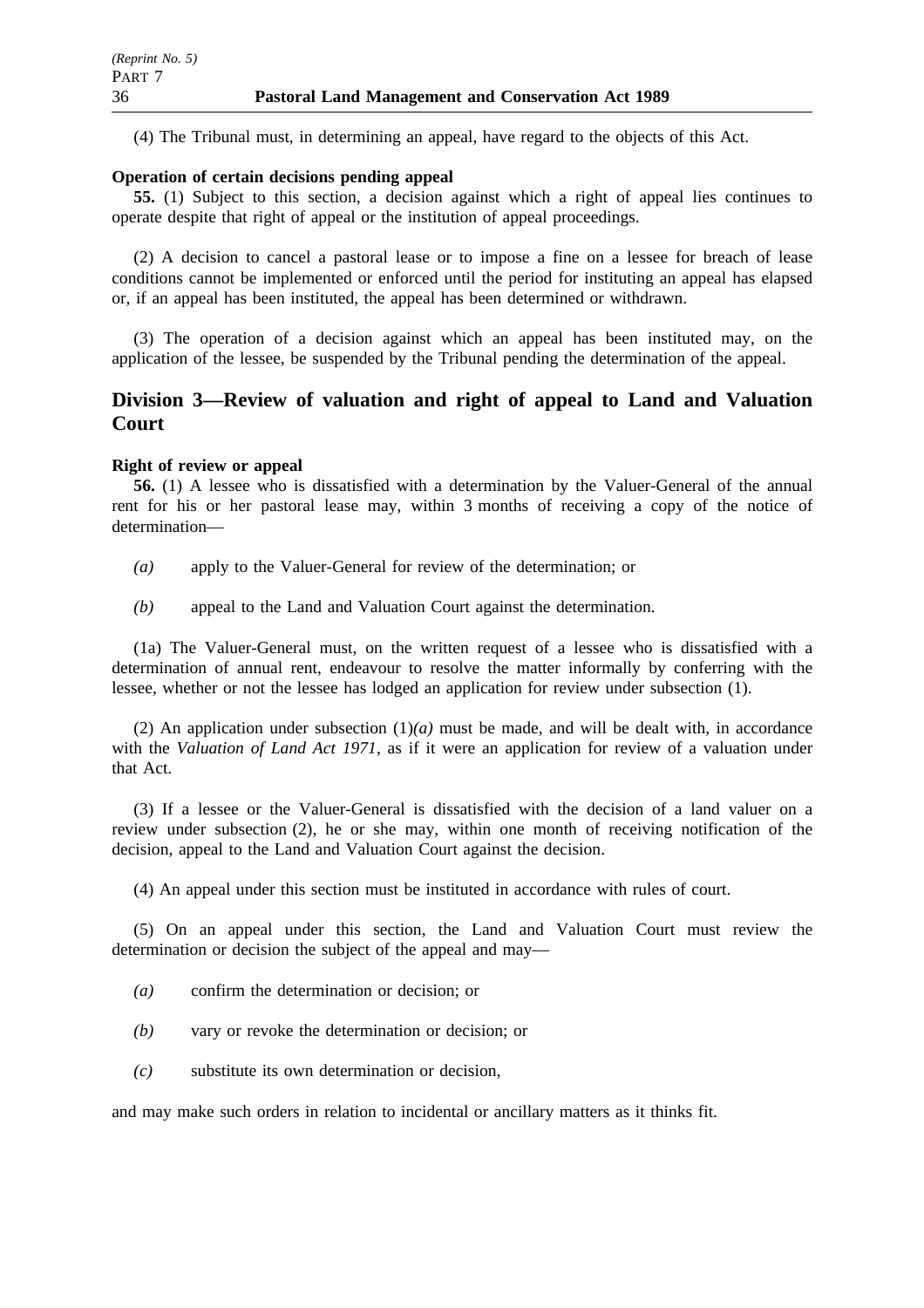## **Part 8—Miscellaneous**

### **Misuse of pastoral land**

**57.** (1) A person who, without lawful authority or excuse—

- *(a)* occupies pastoral land; or
- *(b)* brings animals onto pastoral land or causes or permits animals (for which the person is responsible) to enter or remain on pastoral land; or
- *(c)* damages or interferes with pastoral land, or anything on pastoral land; or
- *(d)* cuts down, lops branches from or otherwise damages any living tree or bush on pastoral land; or
- *(e)* pollutes any water on the land, whether stored or a natural source of water; or
- *(f)* deposits litter or abandons any goods on pastoral land; or
- *(g)* erects or places any structure on pastoral land; or
- *(h)* hunts or shoots on pastoral land,

is guilty of an offence.

Maximum penalty: \$10 000. Expiation fee: \$315.

(2) In proceedings for an offence against subsection (1), the onus of proving lawful authority or excuse lies on the defendant.

#### **Notice to be given of cattle muster**

**58.** (1) Subject to subsection (2), a person must not muster cattle on pastoral land outside the dog fence unless at least 14 but not more than 28 days notice in writing of the proposed muster has been given to the occupiers of adjacent land.

(2) Subsection (1) does not require notice to be given to a particular occupier of adjacent land if an agreement, approved by the Board, for the giving of some other form or period of notice exists between the person proposing to muster and that occupier.

Maximum penalty: \$1 250.

### **Right to take water**

**59.** (1) A person exercising a right of access to or through pastoral land pursuant to this Act—

- *(a)* may take water from any natural source or storage point on the land, but only so much as is sufficient for his or her personal or domestic needs; and
- *(b)* in the case of a person travelling with stock, may permit the stock access to water on the land, subject to compliance with such directions as the lessee may give.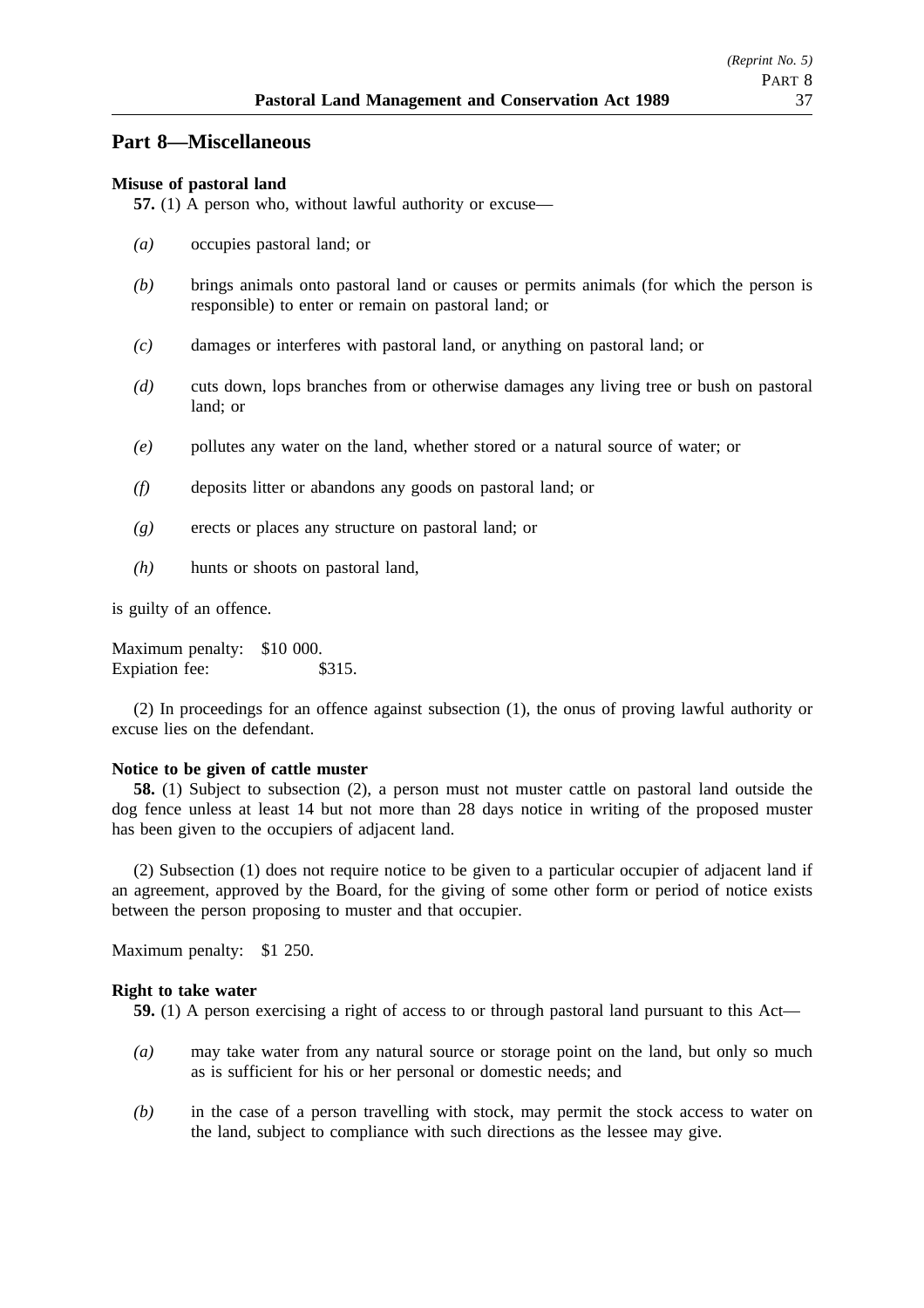(2) The holder of a mining tenement over pastoral land may, with the approval of the Board, take reasonable quantities of water from any natural source or storage point on the land for mining, personal or domestic purposes, but not so as to deprive the lessee of the water necessary for all of the lessee's purposes.

(3) A person who takes water pursuant to subsection (2) is liable to pay compensation to the lessee in accordance with the regulations.

- (4) Subsections (1) and (2) do not entitle a person to take water from a domestic rainwater tank.
- (5) This section is subject to the *Water Resources Act 1997*.

### **Policing powers**

**60.** (1) An authorised officer may—

- *(a)* require any person who is on pastoral land without lawful authority or excuse to leave the land;
- *(b)* require any person reasonably suspected of having committed an offence in relation to pastoral land to state his or her name and address;
- *(c)* arrest any person on pastoral land who is reasonably suspected of having committed an offence in relation to pastoral land.

(2) A person who fails to comply with a requirement under subsection (1) is guilty of an offence.

Maximum penalty: \$2 500.

(3) A person arrested under this section must be taken as soon as practicable to the nearest police station.

### **Powers of entry etc**

**61.** (1) Subject to this section, an authorised officer, a member of the Board, the Minister or any other person authorised by the Minister for the purpose may, at any reasonable time, exercise any of the following powers in relation to pastoral land:

- *(a)* enter the land;
- *(b)* carry out an inspection of the land;
- *(c)* take samples from the land;
- *(d)* take photographs;
- *(e)* carry out work authorised by the Board pursuant to this Act on the land.

(2) A person cannot exercise powers under subsection (1) unless reasonable notice has been given to the lessee, orally or in writing, but no such notice need be given in the following circumstances:

*(a)* where it is not practicable to do so; or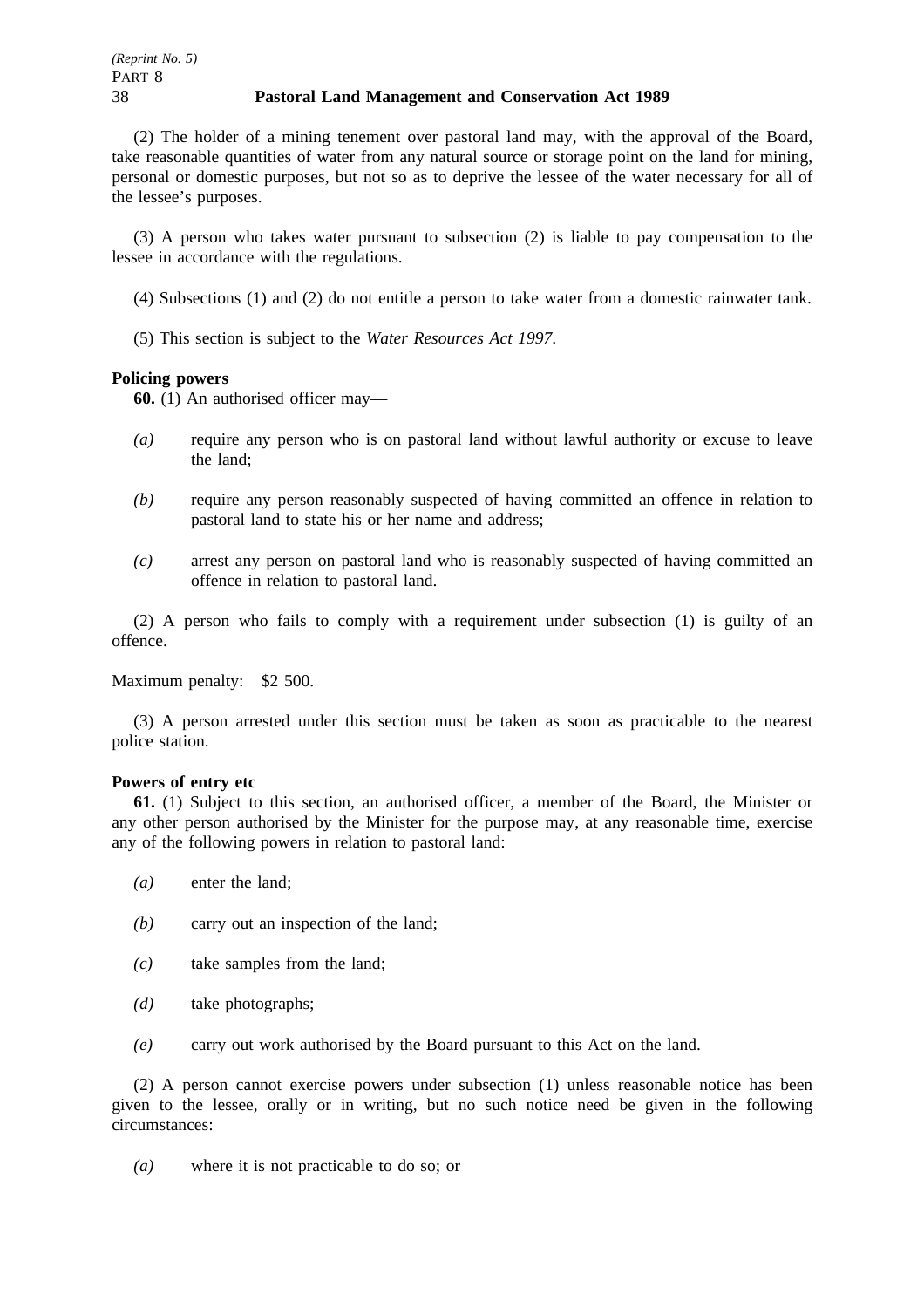*(b)* where the person believes on reasonable grounds that an offence has been, is being or is about to be committed on the land, or that a breach of the conditions of the pastoral lease has occurred or is occurring.

(3) An authorised officer or person may seize any animals found trespassing on pastoral land.

(4) Any such animals will be impounded, sold or destroyed in accordance with policies determined by the Minister.

(5) A person exercising powers under this section may be accompanied by such assistants as are reasonably necessary in the circumstances.

(6) An authorised officer or other person must at the request of the lessee, or an agent of the lessee, produce for the inspection of that person a certificate or other proof of his or her authority to exercise the powers conferred by this section.

### **Act does not derogate from Mining Act, Opal Mining Act or Petroleum Act**

**62.** Nothing in this Act derogates from the operation of the *Mining Act 1971*, the *Opal Mining Act 1995* or the *Petroleum Act 1940* or of a tenement granted under any of those Acts.

#### **Offence of hindering or obstructing person exercising powers under this Act**

**63.** (1) A person who intentionally hinders or obstructs a person acting in the exercise of powers conferred by this Act is guilty of an offence.

Maximum penalty: \$2 500. Expiation fee: \$210.

(2) A person who addresses offensive language to a person acting in the exercise of powers conferred by this Act is guilty of an offence.

Maximum penalty: \$2 500. Expiation fee: \$210.

(3) A person who assaults a person acting in the exercise of powers conferred by this Act is guilty of an offence.

Maximum penalty: \$2 500 or imprisonment for 6 months.

### **Protection from personal liability**

**64.** (1) A person engaged in the administration of this Act incurs no liability for an honest act or omission in the exercise or discharge, or purported exercise or discharge, of a power, function or duty under this Act.

(2) A liability that would, but for subsection (1), lie against the person, lies instead against the Crown.

#### **Duty of Registrar-General**

**65.** (1) The Registrar-General will—

- *(a)* issue such pastoral leases; or
- *(b)* cancel such pastoral leases; or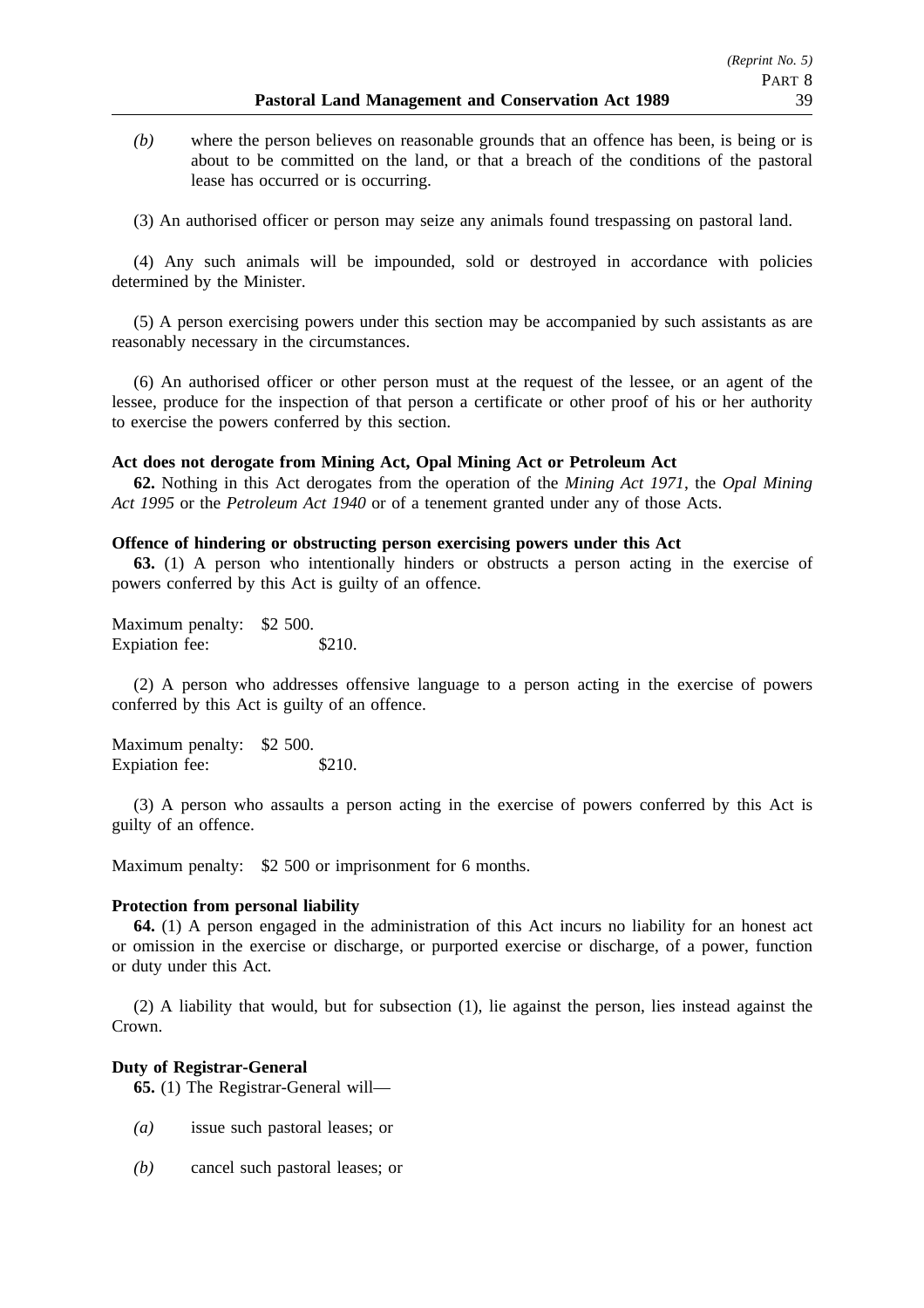*(c)* make such endorsements on pastoral leases or other instruments,

as may be necessary or expedient for the purposes of the administration of this Act.

(2) The reference in this section to the issuing of a pastoral lease extends to any process (including an electronic process) under which a pastoral lease is brought into existence.

### **Certain debts are charges over leases**

**66.** Where pursuant to this Act the Board may recover from a lessee the costs incurred by the Board in taking action under this Act, the amount from time to time due and payable by the lessee is a charge over the pastoral lease, ranking in priority before all other charges or mortgages (other than a charge or mortgage in favour of the Crown or a Crown instrumentality).

### **Service of notices**

**67.** A written notice required or authorised by this Act to be given to a person may be given as follows:

- *(a)* by personal service on the person or an agent of the person;
- *(b)* by leaving it for the person at his or her place of residence or business with someone apparently over the age of 16 years;
- *(c)* by serving it by post on the person or an agent of the person;
- *(d)* if the whereabouts of the person is unknown—by affixing it in a prominent position on the land to which it relates, or publishing a copy of it in a newspaper circulating generally throughout the State.

## **Evidentiary provision**

**68.** In any proceedings—

- *(a)* a certificate apparently signed by the Minister or the Chief Executive of the Department responsible to the Minister for the administration of this Act that specified land is or is not—
	- (i) pastoral land; or
	- (ii) a public access route; or
	- (iii) a stock route; or
	- (iv) a reference area,

will be accepted, in the absence of proof to the contrary, as proof of the matter certified;

*(b)* a map or plan apparently signed by or on behalf of the Surveyor-General will be accepted, in the absence of proof to the contrary, as an accurate map or plan of the land to which it relates;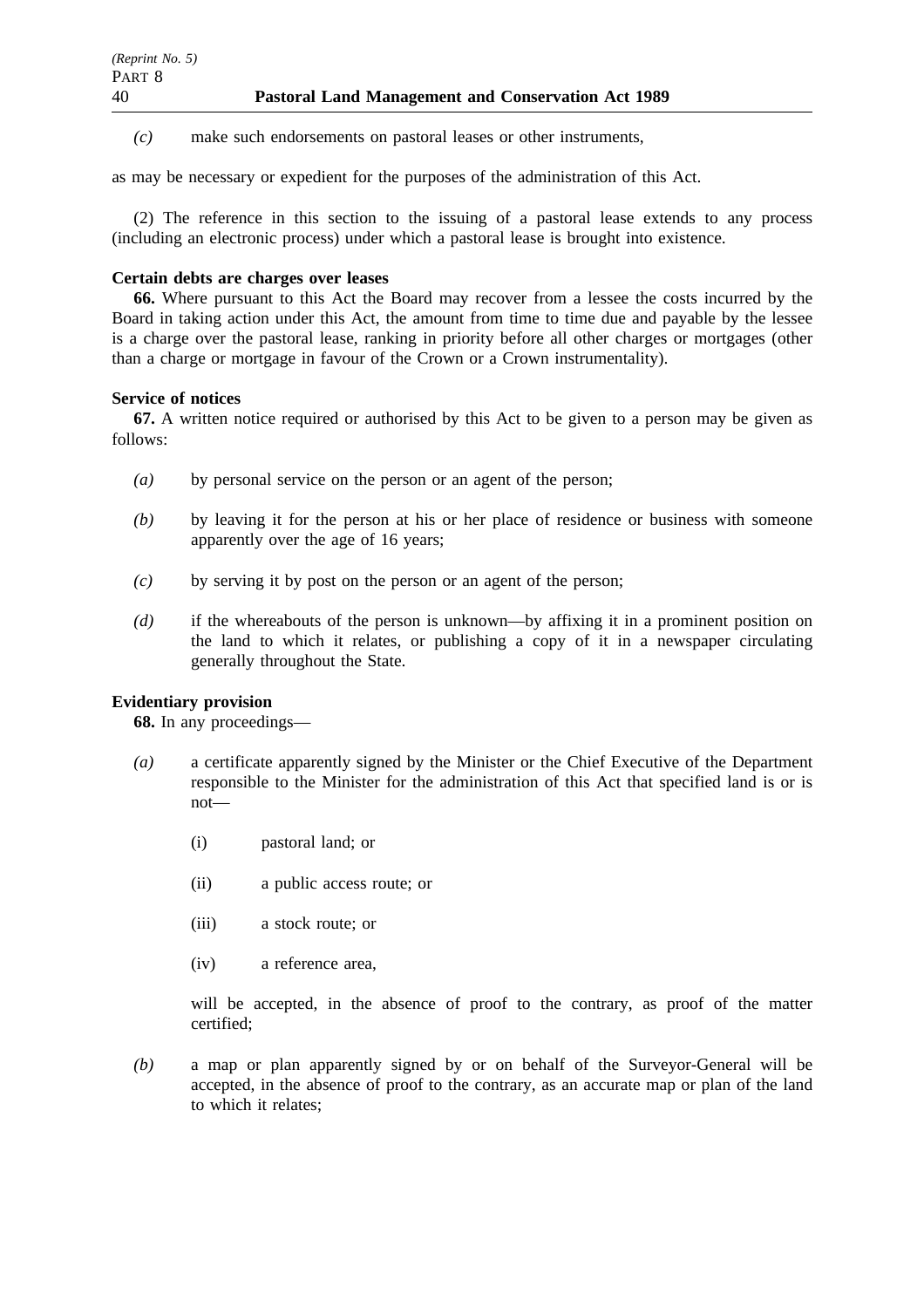- *(c)* a certificate of value apparently signed by or on behalf of the Valuer-General will be accepted, in the absence of proof to the contrary, as proof of the value of the pastoral lease to which it relates as at the date of the certificate;
- *(d)* a certificate as to a delegation apparently signed by a body or person who has a power of delegation under this Act will be accepted, in the absence of proof to the contrary, as proof of the delegation;
- *(e)* a document appearing to be a copy of an order of the Tribunal and signed by the Registrar of the Tribunal will be accepted, in the absence of proof to the contrary, as a true copy of the order.

### **General defence**

**69.** \*\*\*\*\*\*\*\*\*\*\*

(2) In any proceedings for an offence against this Act it is a defence for the defendant to prove that, in the circumstances of the case, there was no failure on his or her part to take reasonable care to avoid commission of the offence.

### **Regulations**

**70.** (1) The Governor may make such regulations as are contemplated by this Act or as are necessary or expedient for the purposes of this Act.

- (2) Without limiting the generality of subsection (1), those regulations may—
- *(a)* prohibit, regulate or restrict a specified activity or a specified class of activity on pastoral land generally, or on a specified area of pastoral land, or on public access routes or stock routes generally, or on a specified route or specified part of a route;
- *(b)* fix standard conditions or reservations for pastoral leases;
- *(c)* prescribe fees and provide for their recovery or waiver by the Minister;
- *(d)* prescribe fines, not exceeding \$1 250, for contravention of the regulations.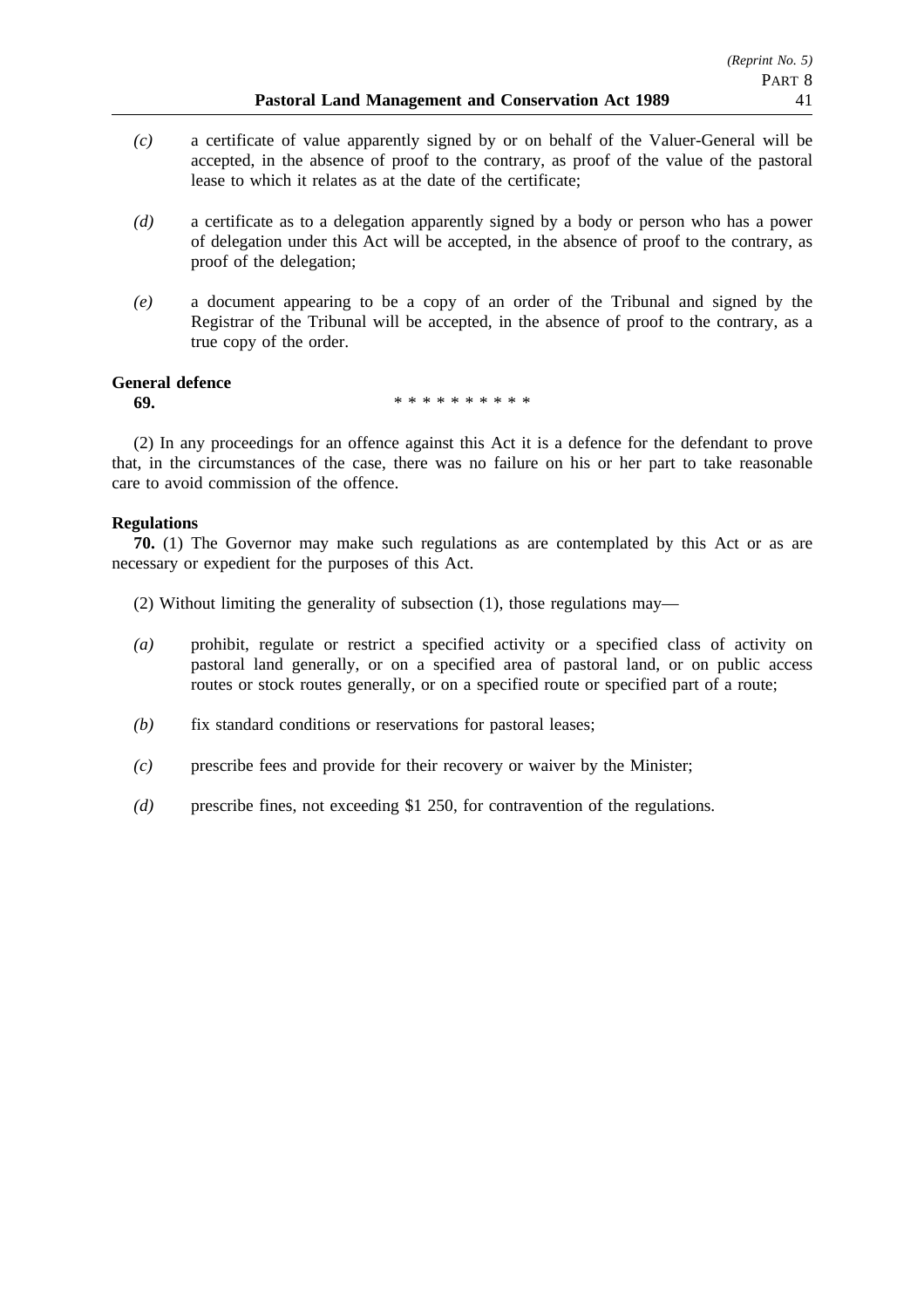## **Schedule—Transitional provisions**

#### \*\*\*\*\*\*\*\*

**4.** A reference to "the Pastoral Board" in any Act or instrument will be taken (where the context admits) to be a reference to the Pastoral Board established under this Act.

**5.** (1) Subject to clause 6, a lease in force under the repealed Act immediately prior to the commencement of this Act becomes, on that commencement, and continues in force as, a pastoral lease under this Act with a term of 42 years running from that commencement.

(2) The conditions (including covenants) and reservations of such a lease are not affected by its conversion to a pastoral lease pursuant to subclause (1), with the following exceptions:

- *(a)* rent is payable in accordance with this Act;
- *(b)* no species of animal other than sheep or beef cattle can be pastured on the land as part of the commercial enterprise under the lease without the prior approval of the Board;
- *(c)* the reservations relating to aboriginal persons and access to the land will be taken to have been revoked.
- (3) Despite sections 25 and 26 of the Act—
- *(a)* the question of the first extension of the term of a pastoral lease to which this clause applies and the variation (if at all) of its land management conditions must be dealt with, in accordance with those sections, no later than 31 December 2000; and
- *(b)* any such extension must be for such period as will bring the balance of the term of the lease to 42 years.

**6.** (1) Clause 5 does not apply to a lease in force under the repealed Act if—

- *(a)* the Governor has determined that the land subject to the lease should be set aside or used for some other more appropriate purpose; or
- *(b)* the Minister is satisfied that the land subject to the lease is no longer suitable for pastoral purposes,

and written notice has been given by the Minister to the lessee proposing resumption of the land or offering some other form of tenure of the land.

- (2) An offer of alternative tenure, if not accepted by the lessee, lapses two years after it is made.
- (3) The following provisions apply in relation to a lease referred to in subclause (1):
- *(a)* the lease continues in force despite the repeal of the repealed Act and will, subject to this Act, continue in force until expiry of its term;
- *(b)* this Act applies in relation to the lease as if it were a pastoral lease under this Act, but—
	- (i) the term of the lease cannot be extended; and
	- (ii) the conditions of the lease cannot (except by agreement with the lessee) be varied by the Board;
- *(c)* rent is payable in accordance with this Act;
- *(d)* the reservations in the lease relating to aboriginal persons and access to the land will be taken to have been revoked.
- (4) On expiry of a lease to which this clause applies—
- *(a)* the lessee is entitled to compensation;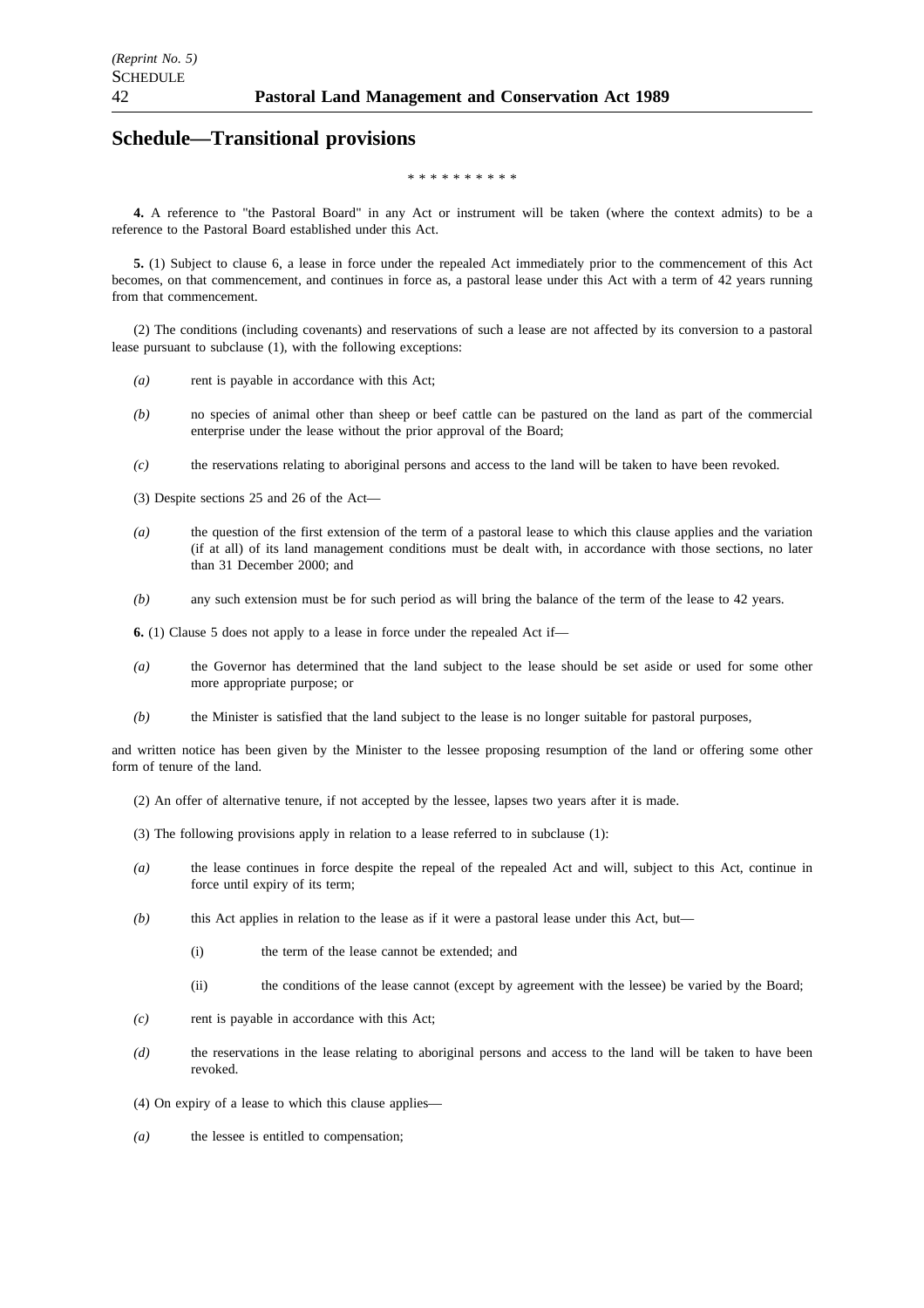*(c)* the amount of the compensation will be determined by agreement between the Minister and the lessee or, in default of agreement, by the Land and Valuation Court.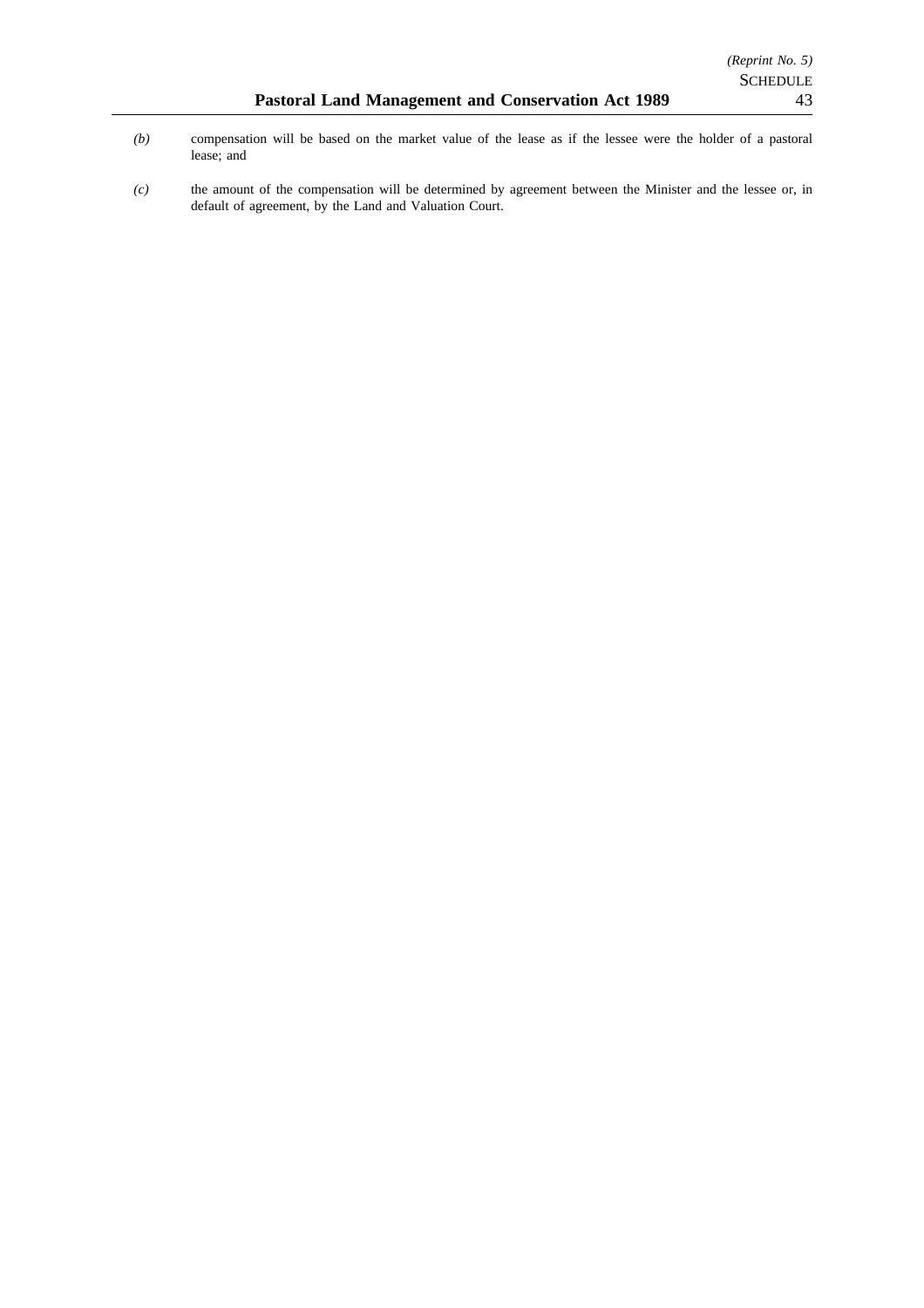# **APPENDIX**

### **LEGISLATIVE HISTORY**

#### **Repeals**

The *Pastoral Land Management and Conservation Act 1989* repealed the following:

*Pastoral Act 1936*

### **Legislative History**

(*entries in bold type indicate amendments incorporated since the last reprint*)

| Long title:                  | amended by 64, 1998, s. 8 (Sched.)                               |
|------------------------------|------------------------------------------------------------------|
| Section 2:                   | repealed by 64, 1998, s. 8 (Sched.)                              |
| Section 3:                   | definition of "the Minister" repealed by 64, 1998, s. 8 (Sched.) |
|                              | definition of "unimproved value" inserted by 64, 1998, s. 2      |
| Section 8:                   | amended by 64, 1998, s. 8 (Sched.)                               |
| Section $12(2)$ :            | amended by 9, 1996, s. 2(a)-(d); 64, 1998, s. 8 (Sched.)         |
| Section $12(6)$ :            | amended by 9, 1996, s. 2(e)                                      |
| Section $12(7)$ :            | amended by 9, 1996, s. 2(f)                                      |
| Section $15(2)$ :            | amended by 64, 1998, s. 8 (Sched.)                               |
| Section $15(4)$ :            | substituted by $64$ , 1998, s. $3(a)$                            |
| Section $15(5a) - (5c)$ :    | inserted by $64$ , 1998, s. $3(b)$                               |
| Section $16(3)$ :            | amended by 64, 1998, s. 8 (Sched.)                               |
| Section $16(5)$ :            | amended by 64, 1998, s. 8 (Sched.)                               |
| Section 18A:                 | inserted by 64, 1998, s. 4                                       |
| Section $22(1)$ :            | amended by 64, 1998, s. 8 (Sched.)                               |
| Section 23:                  | substituted by $64$ , 1998, s. 5                                 |
| Section $28(6)$ :            | amended by 64, 1998, s. 8 (Sched.)                               |
| Section $37(5)$ :            | amended by 64, 1998, s. 8 (Sched.)                               |
| Section $41(9a)$ :           | inserted by 35, 1997, s. 22                                      |
| Section $43(2a)$ :           | inserted by 35, 1997, s. 23                                      |
| Section $44(4)$ :            | amended by 64, 1998, s. 8 (Sched.)                               |
| Section $45(10)$ :           | amended by 64, 1998, s. 8 (Sched.)                               |
| Section $46(3)$ and $(4)$ :  | amended by 64, 1998, s. 8 (Sched.)                               |
| Section $47(1)$ :            | amended by 64, 1998, s. 8 (Sched.)                               |
| Section 49 $(1)$ and $(2)$ : | amended by 64, 1998, s. 8 (Sched.)                               |
| Section $52(2)$ :            | amended by 64, 1998, s. 8 (Sched.)                               |
| Section $55(1)$ :            | amended by 64, 1998, s. 8 (Sched.)                               |
| Section $56(1)$ :            | substituted by $64$ , 1998, s. $6(a)$                            |
| Section $56(1a)$ :           | inserted by $64$ , 1998, s. $6(a)$                               |
| Section $56(3)$ :            | amended by 64, 1998, s. 6(b)                                     |
| Section $56(5)$ :            | amended by $64$ , 1998, s. $6(c)$ , $(d)$                        |
| Section $57(1)$ :            | amended by 71, 1992, s. 3(1) (Sched.); 64, 1998, s. 8 (Sched.)   |
| Section $58(2)$ :            | amended by 64, 1998, s. 8 (Sched.)                               |
| Section $59(5)$ :            | inserted by 35, 1997, s. 24                                      |
| Section $60(2)$ :            | amended by 64, 1998, s. 8 (Sched.)                               |
| Section 62:                  | amended by 64, 1998, s. 8 (Sched.)                               |
| Section $63(1)$ and $(2)$ :  | amended by 71, 1992, s. 3(1) (Sched.); 64, 1998, s. 8 (Sched.)   |
| Section $63(3)$ :            | amended by 64, 1998, s. 8 (Sched.)                               |
| Section 68:                  | amended by 64, 1998, s. 8 (Sched.)                               |